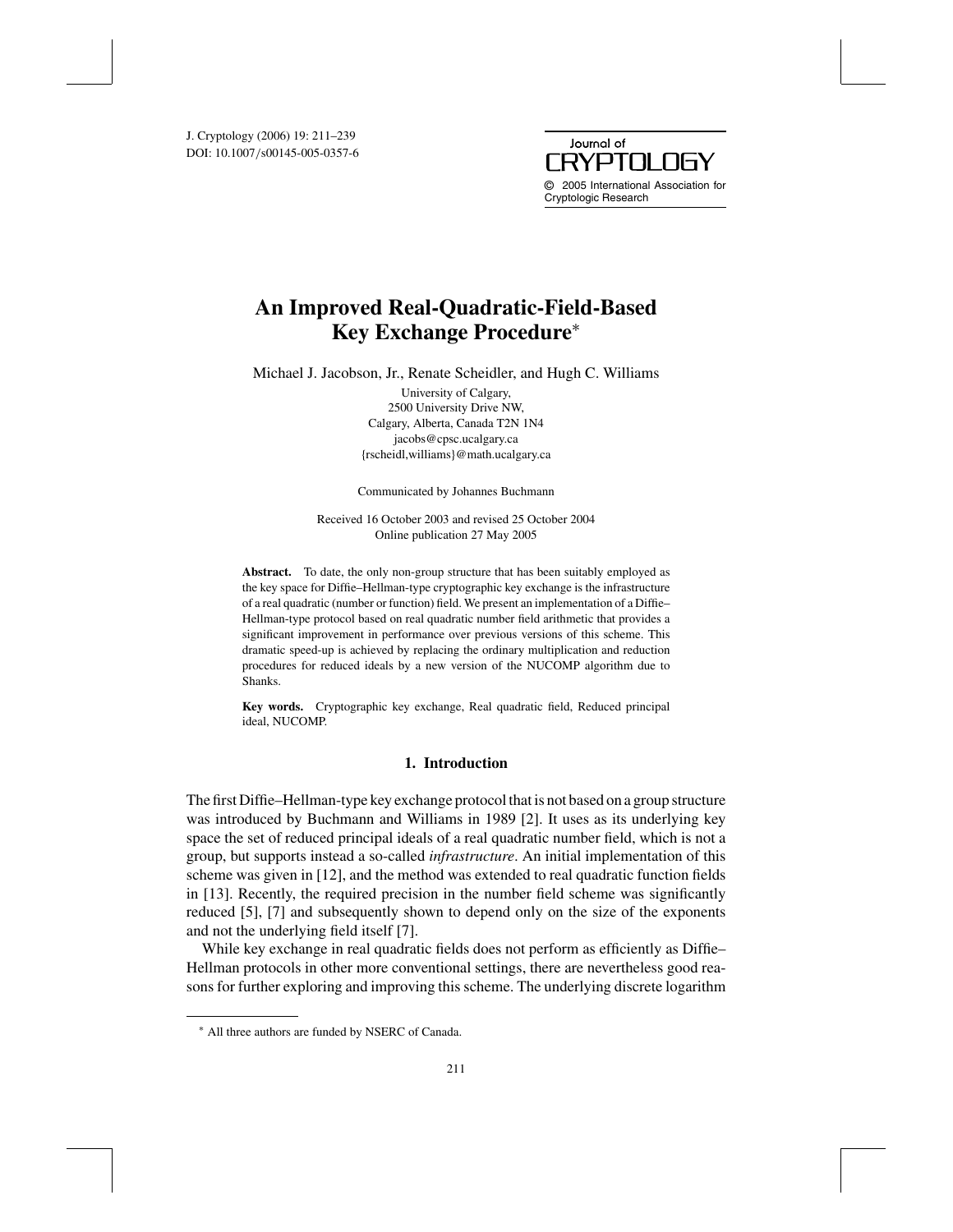problem (DLP) is quite different from its well-known cousins, the DLP for finite fields and the DLP for elliptic curves. It reduces to the problem of finding the distance (or a generator) of a reduced principal ideal, which is provably at least as difficult as integer factorization [14]. Currently, the best known algorithm for solving the DLP in real quadratic fields is of higher complexity than finite field DLP methods, though still subexponential [20]. Its asymptotic complexity is essentially the same as that of the DLP in imaginary quadratic fields.

The implementation in [7] revealed upon profiling that for very large discriminants (2048 bits), the algorithm for ideal reduction took up the lion's share of computing time—up to 97% compared with only 3% for ideal multiplication. Previous numerical experiments [8] showed that the arithmetic of reduced ideals in both real and imaginary quadratic fields can be improved significantly by replacing the ordinary ideal multiplication and reduction procedure by Shanks' NUCOMP algorithm [15], [19]. NUCOMP reduces the magnitude of the intermediate operands from  $O(\Delta)$  to  $O(\Delta^{1/2})$  in most cases, with a (rarely occurring) worst case of  $O(\Delta^{3/4})$ ; here,  $\Delta$  is the discriminant of the underlying quadratic field. An additional benefit of NUCOMP is that the relatively expensive reduction operation is almost completely replaced by the more efficient extended Euclidean algorithm; thus, applying NUCOMP should also directly improve our observed bottleneck, the reduction step.

The idea of incorporating NUCOMP into the key exchange protocol of [7] with the purpose of effecting a dramatic speed-up was the primary motivating factor for the work in this paper. However, the algorithms provided here have applications well beyond this scope, for example in the context of regulator and class number computation as well as principal ideal testing and solving norm equations.

The article is organized as follows. We begin with an overview of continued fractions and ideals in Section 2 and an account of NUCOMP in the more illustrative language of ideals in real quadratic fields in Section 3; in [15] and [19] the algorithm is described in terms of binary quadratic forms. This new description provides more information about the algorithm and allows for a more efficient implementation. Next, in Section 4, we introduce a way of essentially approximating unknown ideals by known ideals, thus avoiding the need for working with distances. This is accomplished by utilizing a more flexible version of the idea of  $(f, p)$  representations first introduced in [7]; this notion has proved useful in other contexts that require calculations involving ideals, such as the ones mentioned above. We go on to describe fast arithmetic for such  $(f, p)$  representations in Section 5, including an adaptation of NU-COMP to produce from two such representations (approximating two possibly unknown ideals) a very good approximation to the product of the two (unknown) ideals. Our algorithms are proven correct in Section 6, where we also provide asymptotic complexity estimates.

In Sections 7 and 8 we illustrate how to use our arithmetic in the context of cryptographic key exchange in real quadratic fields. This resulted in a dramatic speed-up of the protocol without increasing the precision requirements given in [7]; in fact, our parameters were deliberately chosen so that the lower bound on the precision given in [7] remains correct. In addition, we describe how the number of bits that need to be transmitted may be reduced. Although this does not change the run-time of the protocol, it does significantly reduce the communication bandwidth required. We point out that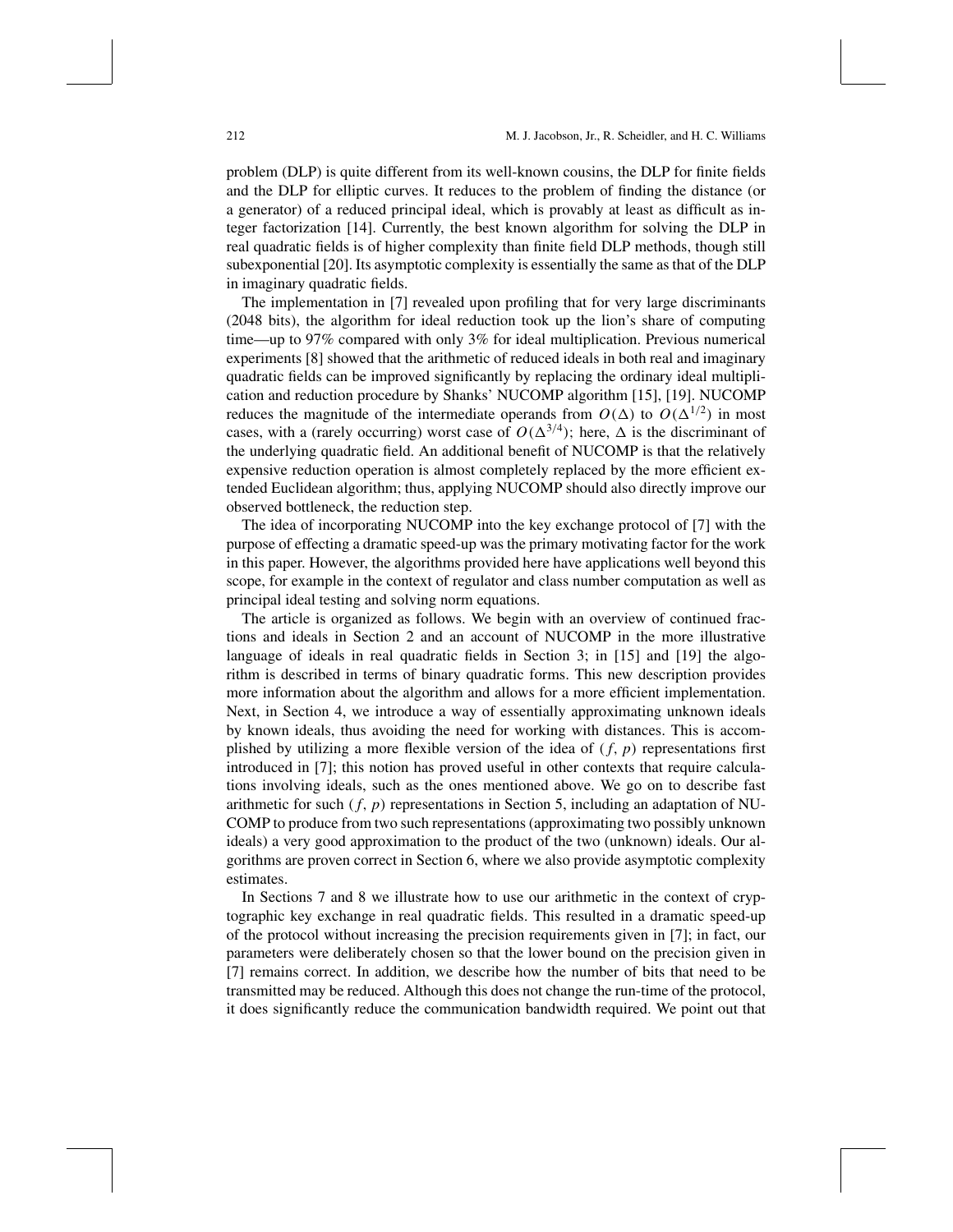our scheme can also be adapted to produce ElGamal-type signatures and to transmit cryptographic keys non-interactively. As our new protocol differs slightly from that of [7], some new security considerations are introduced; these are discussed in Section 9. Finally, we discuss our implementation of the improved key exchange procedure and give numerical results in Section 10.

We expect that the reader is familiar with Diffie–Hellman-type key exchange protocols (see for example [3] and [9]). We also assume some knowledge of continued fractions and their relationship to ideals in real quadratic number fields; for details and proofs, consult [21], [17], and [18].

# **2. Continued Fractions and Ideals**

Let *D* be a positive squarefree integer. As usual, we write the simple continued fraction expansion of a quadratic irrational  $\varphi_0 = (P_0 + \sqrt{D})/Q_0$  ( $P_0$ ,  $Q_0 \in \mathbb{Z}$  with  $Q_0$  dividing  $P_0^2 - D$ ) as

$$
\varphi_0 = [q_0, q_1, q_2, \dots, q_{n-1}, \dots] = [q_0, q_1, q_2, \dots, q_{n-1}, \varphi_n]
$$
(2.1)

for any  $n \in \mathbb{N}$ , where  $q_j = \lfloor \varphi_j \rfloor$  and  $\varphi_j = (P_j + \sqrt{D})/Q_j$  for  $j \in \mathbb{N}$ . Here,

$$
q_j = \left[ \frac{P_j + \sqrt{D}}{Q_j} \right], \qquad P_{j+1} = q_j Q_j - P_j, \qquad Q_{j+1} = \frac{D - P_{j+1}^2}{Q_j} \qquad (2.2)
$$

for  $j \in \mathbb{N}$ . If

$$
\begin{aligned}\nA_{-2} &= 0, & A_{-1} &= 1, & A_j &= q_j A_{j-1} + A_{j-2}, \\
B_{-2} &= 1, & B_{-1} &= 0, & B_j &= q_j B_{j-1} + B_{j-2},\n\end{aligned} \tag{2.3}
$$

then  $[q_0, q_1, \ldots, q_j] = A_j / B_j$ . Let  $j \in \mathbb{N}$  and set

$$
\Psi_j = \prod_{i=1}^{j-1} \psi_i \qquad \text{with} \qquad \psi_i = \frac{P_i + \sqrt{D}}{Q_{i-1}} = (-\overline{\varphi}_i)^{-1} \qquad (1 \le i \le j-1), \quad (2.4)
$$

where  $\overline{\varphi}_i = (P_i - \sqrt{D})/Q_i$  is the conjugate of  $\varphi_i$ . Since  $\varphi_i > q_i \ge 1$  for all  $i \in \mathbb{N}$ , we see that  $|\overline{\Psi}_i| \leq 1$ . We have

$$
\Psi_j = A_{j-2} - \overline{\varphi}_0 B_{j-2}.
$$
\n(2.5)

If we define  $\Psi_0$  and  $\Psi_1$  (= 1) by using (2.5), then it is easy to deduce that  $\Psi_{i+2}$  =  $q_j \Psi_{j+1} + \Psi_j$  (*j*  $\geq$  0) and

$$
\Psi_j \overline{\Psi}_j = (-1)^{j-1} \frac{Q_{j-1}}{Q_0},\tag{2.6}
$$

where  $Q_{-1} = (D - P_0^2)/Q_0$ .

Let  $\mathcal{Q}_{-1} = (D - r_0)/Q_0$ .<br>Let  $\mathbb{K} = \mathbb{Q}(\sqrt{D})$  be a real quadratic number field with discriminant  $\Delta = (4/\sigma^2)D$ and maximal order  $\mathcal{O} = \mathbb{Z}[\omega]$  where  $\omega = (\sigma - 1 + \sqrt{D})/\sigma$ ,  $\sigma = 2$  if  $D \equiv 1 \pmod{4}$ and  $\sigma = 1$  otherwise. Every non-zero ideal  $\alpha$  in  $\mathcal O$  is a  $\mathbb Z$ -module of the form  $\alpha =$  $\mathbb{Z} SQ/\sigma \oplus \mathbb{Z} S(P+\sqrt{D})/\sigma$  with *S*, *Q*, *P*  $\in \mathbb{Z}$ , *S*, *Q* > 0,  $\sigma$  dividing *Q*, and  $\sigma Q$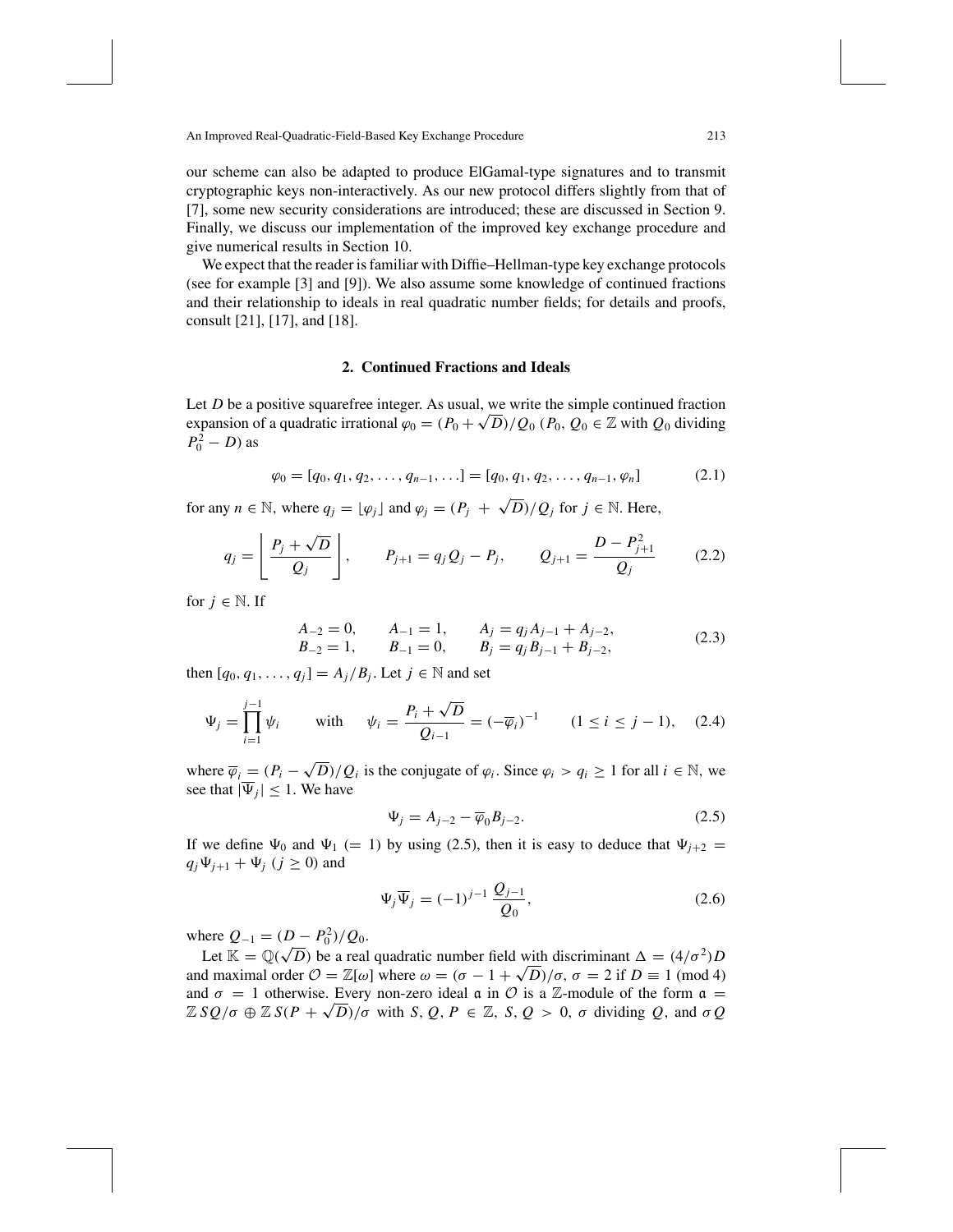dividing  $D - P^2$ . Here, *S* and *Q* are unique and *P* is unique modulo *Q*. The first basis element is the norm of  $\alpha$ , i.e.  $N(\alpha) = SQ/\sigma$ . For brevity, write  $\alpha = (S)(Q, P)$  or simply  $\mathfrak{a} = (Q, P)$  if a is primitive, i.e.  $S = 1$ . A primitive ideal  $\mathfrak{a} = (Q, P)$  in  $O$  is reduced if there exists no non-zero  $\alpha \in \mathfrak{a}$  with  $|\alpha|, |\overline{\alpha}| < Q/\sigma$ .

If  $\mathfrak{b}_1 = (Q_0, P_0)$ , then (2.2) produces a sequence of pairwise equivalent ideals  $\mathfrak{b}_j =$ ( $Q_{j-1}$ ,  $P_{j-1}$ ) ( $j \in \mathbb{N}$ ) where

$$
\mathfrak{b}_{j} = (\psi_{j-1})\mathfrak{b}_{j-1} = (\Psi_{j})\mathfrak{b}_{1};
$$
\n(2.7)

here,  $\psi_{i-1}$  and  $\Psi_i$  are given by (2.4) and for any  $\alpha \in \mathbb{K}$ , ( $\alpha$ ) denotes the principal fractional ideal generated by  $\alpha$  in  $\mathcal{O}$ . If  $\mathfrak{b}_1$  is non-reduced, then  $\mathfrak{b}_j$  is reduced as soon as  $(P_{j-1}-\sqrt{D})/Q_{j-1} < 0$ , or, equivalently,  $Q_{j-1} > 0$  and  $P_{j-1} < \sqrt{D}$ ; this happens after  $(Y_{j-1} - \sqrt{D})/Q_{j-1} < 0$ , or, equivalently,  $Q_{j-1} > 0$  and  $Y_{j-1} < \sqrt{D}$ , this happens arter<br>no more than  $O(\log(Q_0/\sqrt{D}))$  iterations of (2.2). If  $b_1$  is reduced, then  $b_j$  is reduced for all  $j \in \mathbb{N}$ , in which case  $0 < P_j < \sqrt{D}$ ,  $0 < Q_j < 2\sqrt{D}$ ,  $N(b_j) < \sqrt{\Delta}$ , and

$$
1 + \frac{1}{\sqrt{\Delta}} < \psi_j < \sqrt{\Delta}, \quad \text{and} \quad \psi_j \psi_{j+1} > 2 \tag{2.8}
$$

for all  $j \in \mathbb{N}$ . The continued fraction expansion (2.1) of  $\varphi_0$  is always periodic with some period  $l \in \mathbb{N}$ . If  $\mathfrak{b}_1$  is reduced, then the portion following  $q_0$  is indeed purely periodic; that is, *l* is the minimal positive integer *n* such that  $q_{n+j} = q_j$  for all  $j \in \mathbb{N}$ . Also, it follows that the sequence  $\mathfrak{b}_j$ ,  $1 \leq j \leq l$ , represents all the reduced ideals equivalent to  $\mathfrak{b}_1$ ; in particular,  $\mathfrak{b}_{l+1} = \mathfrak{b}_1$  and hence  $\Psi_{l+1} = \varepsilon$  is the fundamental unit of K. We write  $\rho(\mathfrak{b}_j) = \mathfrak{b}_{j+1}$  and  $\rho^{-1}(\mathfrak{b}_j) = \mathfrak{b}_{j-1}$  (with  $\rho^{-1}(\mathfrak{b}_1) = \mathfrak{b}_j$ ). Also  $\rho^{n}(\mathfrak{b}_{i}) = \rho(\rho^{n-1}(\mathfrak{b}_{i})) = \rho^{-1}(\rho^{n+1}(\mathfrak{b}_{i}))$  for  $n \in \mathbb{Z}$ .

# **3. NUCOMP**

The infrastructure of the set of reduced principal ideals assures us that for any two reduced principal ideals  $\mathfrak{b}'$  and  $\mathfrak{b}''$ , we can find a reduced principal ideal  $\mathfrak{r}$  "close" to their product  $\mathfrak{b}'\mathfrak{b}''$ ; that is, there exists an explicitly computable relative generator  $\theta \in \mathbb{K}$ with  $\mathfrak{r} = (\theta) \mathfrak{b}' \mathfrak{b}''$  and  $|\theta|$  small. The conventional way of computing  $\mathfrak{r}$  (and  $\theta$ ) is first to multiply  $\mathfrak{b}'$  and  $\mathfrak{b}''$  and then reduce the (primitive part of the) product ideal  $\mathfrak{b}'\mathfrak{b}''$ using the continued fraction algorithm (2.2). The problem with this method is that ideal multiplication generally doubles the size of the coefficients (from approximately  $\sqrt{D}$  to about *D*), and reduction shrinks them back to their original size  $\approx \sqrt{D}$ .

NUCOMP avoids this problem by applying a type of reduction—essentially the Euclidean algorithm—to the two input ideals right from the start. The ideal generated by NUCOMP is "almost" reduced; extensive numerical computations indicate that in practice, it is at most two continued fraction steps away from being reduced. Also, the generator of the ideal produced by NUCOMP relative to the product ideal is bounded in absolute value by 1 (see Lemma 6.1). The key advantage of NUCOMP over the traditional multiplication and reduction technique is the fact that throughout the algorithm, tional multiplication and reduction technique is the fact that throughout the algorithm,<br>all intermediate operands remain of size  $O(\sqrt{D})$ ; in very rare cases, namely when both reduced input ideals have extremely small norm, the operands may grow as large as  $O(D^{3/4})$ .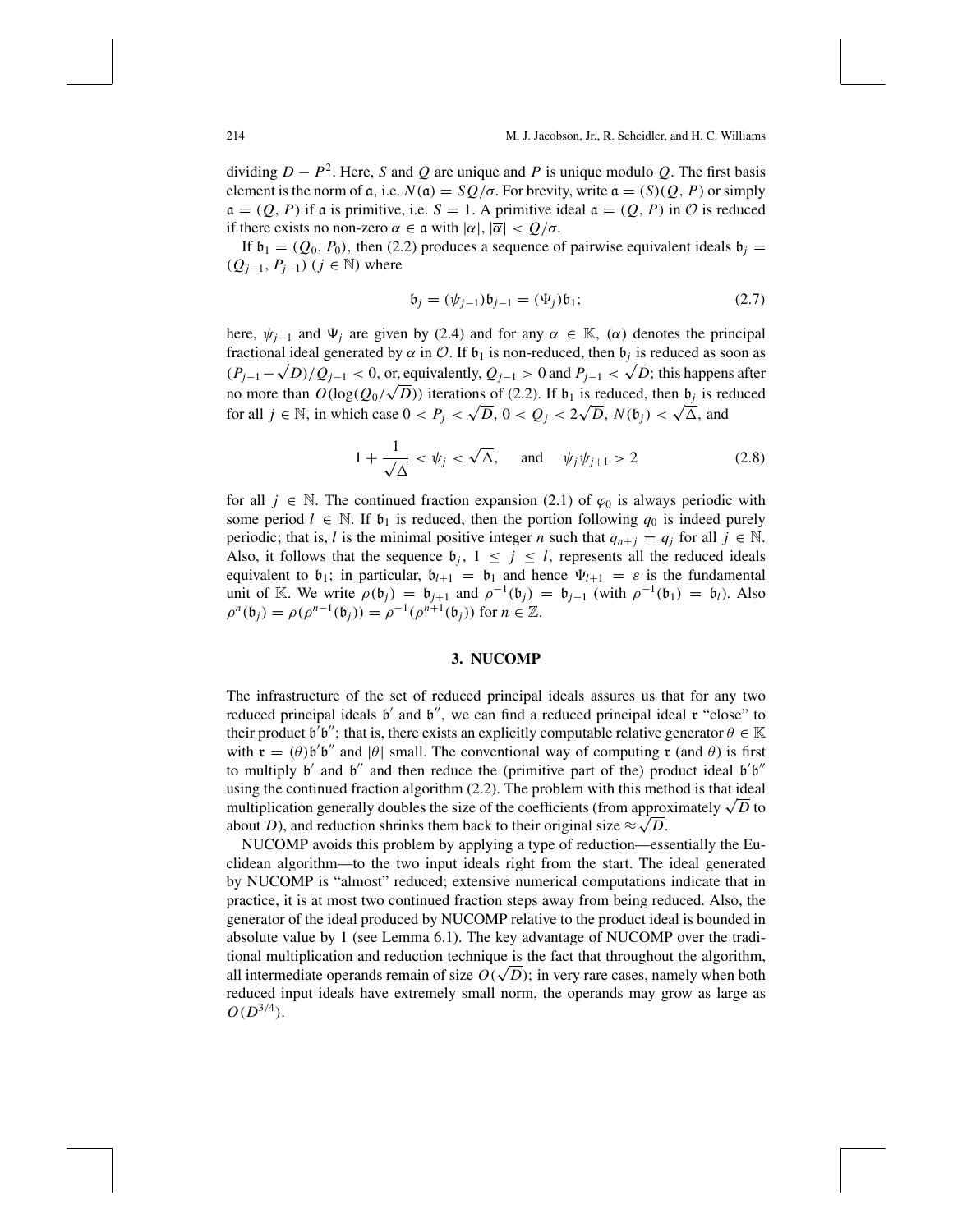More explicitly, let  $b' = (Q', P')$  and  $b'' = (Q'', P'')$  be two reduced ideals in  $O$ and let  $c = (Q, P)$  be given by  $b'b'' = (S)c$ , with c a primitive ideal and  $S \in \mathbb{N}$ . To find *S*, *Q*, and *P*, we let  $S = \text{gcd}(Q'/\sigma, Q''/\sigma, (P' + P'')/\sigma)$  and write  $\sigma S =$  $VQ' + WQ'' + Y(P' + P'')$ . Then  $Q = Q'Q''/\sigma S^2$  and  $P = P'' + UQ''/\sigma S$  where  $U \equiv W(P' - P'') + Y R'' \pmod{Q'/S}, 0 \le U < Q'/S$ , with  $R'' = (D - P')/Q''$ . We thus expect  $Q$  and  $P$  to be of magnitude  $D$ , i.e. twice as large as  $P'$ ,  $Q'$ ,  $P''$ ,  $Q''$ . Applying the continued fraction algorithm  $(2.2)$  to c (i.e. to the quadratic irrational  $(P + \sqrt{D})/Q$ , we obtain r.

The idea of NUCOMP is as follows. Compute *S* and *U* as above; note that *S*,  $U =$ The idea of NUCOMP is as follows. Compute S and U as above; note that S,  $U = O(\sqrt{D})$ . Now, instead of computing *P*, *Q* and then applying the continued fraction algorithm to  $\varphi = (P + \sqrt{D})/Q$ , we essentially replace the (unknown) quantity  $\varphi$ by its good rational approximation *U S*/*Q* . Then the first few partial quotients in the simple continued fraction expansions of  $\varphi$  and  $US/Q'$  are identical. We compute the continued fraction expansion of *U S*/*Q* using the Euclidean algorithm, until a remainder not exceeding  $D^{1/4}$  is obtained; this choice of cut-off point is due to Atkin (see [19]) and is explained in more detail below. At this point, it is possible to "recover" a pair of integers  $\tilde{Q}$ ,  $\tilde{P}$  such that  $\mathfrak{b} = (\tilde{Q}, \tilde{P})$  is a primitive ideal equivalent to  $\mathfrak{b}'\mathfrak{b}''$ , and generally integers Q, P such that  $\mathfrak{v} = (Q, P)$  is a primitive ideal equivalent to  $\mathfrak{v}$   $\mathfrak{v}$ , and generally  $\tilde{Q}, \tilde{P} = O(\sqrt{D})$  ( $O(D^{3/4})$  if Q' and Q'' are very small). As mentioned above,  $\mathfrak{b}$  tends to be only a few continued fraction steps away from being reduced.

We now describe the process of finding  $\tilde{Q}$  and  $\tilde{P}$ . Suppose  $(Q'/S)/U = [q_0, q_1,$ ..., *q<sub>m</sub>*] with *m* ∈ N minimal. The partial quotients  $q_j$  (0 ≤ *j* ≤ *m*) can easily be computed using the Euclidean algorithm; more precisely, we have

$$
b_{-1} = \frac{Q'}{S}
$$
,  $b_0 = U$ ,  $b_j = b_{j-2} - q_{j-1}b_{j-1}$   $(1 \le j \le m+1)$ ,

with  $b_m = \gcd(Q'/S, U)$  and  $b_{m+1} = 0$ . Then  $q_j = \lfloor b_{j-1}/b_j \rfloor$  for  $0 \le j \le m$ . If  $A_j$ and  $B_i$  are as in (2.3), then

$$
b_{-1} = A_{j-2}b_j + A_{j-1}b_{j-1} \qquad (0 \le j \le m+1). \tag{3.1}
$$

If we put  $q'_0 = 0$  and  $q'_j = q_{j-1}$  for  $1 \le j \le m + 1$ , then we have

$$
\frac{P + \sqrt{D}}{Q} = [0, q_0, q_1, q_2, \ldots] = [q'_0, q'_1, \ldots, q'_{j-1}, \varphi_j]
$$

for  $1 \le j \le m$ , where  $\varphi_j = (P'_j + \sqrt{D})/Q'_j$  with  $P'_j$ ,  $Q'_j \in \mathbb{Z}$  and  $Q'_j$  divides  $P'^2_j - D$ . Note that  $[q'_0, q'_1, \ldots, q'_i] = A'_i/B'_i$ , where  $A'_i = B_{i-1}$  and  $B'_i = A_{i-1}$  for  $-1 \le i \le j-1$ . If we set  $b_{j+1} = (Q'_j, P'_j)$ , then  $b_{j+1}$  is a primitive ideal in  $O$  with  $b_{j+1} = (\Psi_{j+1}/S) b' b''$ , where  $\Psi_{j+1} = B_{j-2} - A_{j-2}(P - \sqrt{D})/Q$  by (2.5). Using the identity  $b_{-1}B_i - b_0A_i =$  $(-1)^i b_{i+1}$  for  $0 \le i \le m$ , it is easy to verify that

$$
\Psi_{j+1} = \frac{G_{j-2} + A_{j-2}\sqrt{D}}{Q}, \quad \text{where} \quad G_{j-2} = (-1)^j b_{j-1} \frac{Q''}{\sigma S} - A_{j-2} P''. \quad (3.2)
$$

Set

$$
a_{-1} = 0
$$
,  $a_0 = -1$ ,  $a_j = a_{j-2} - q_{j-1}a_{j-1}$   $(1 \le j \le m + 1)$ ,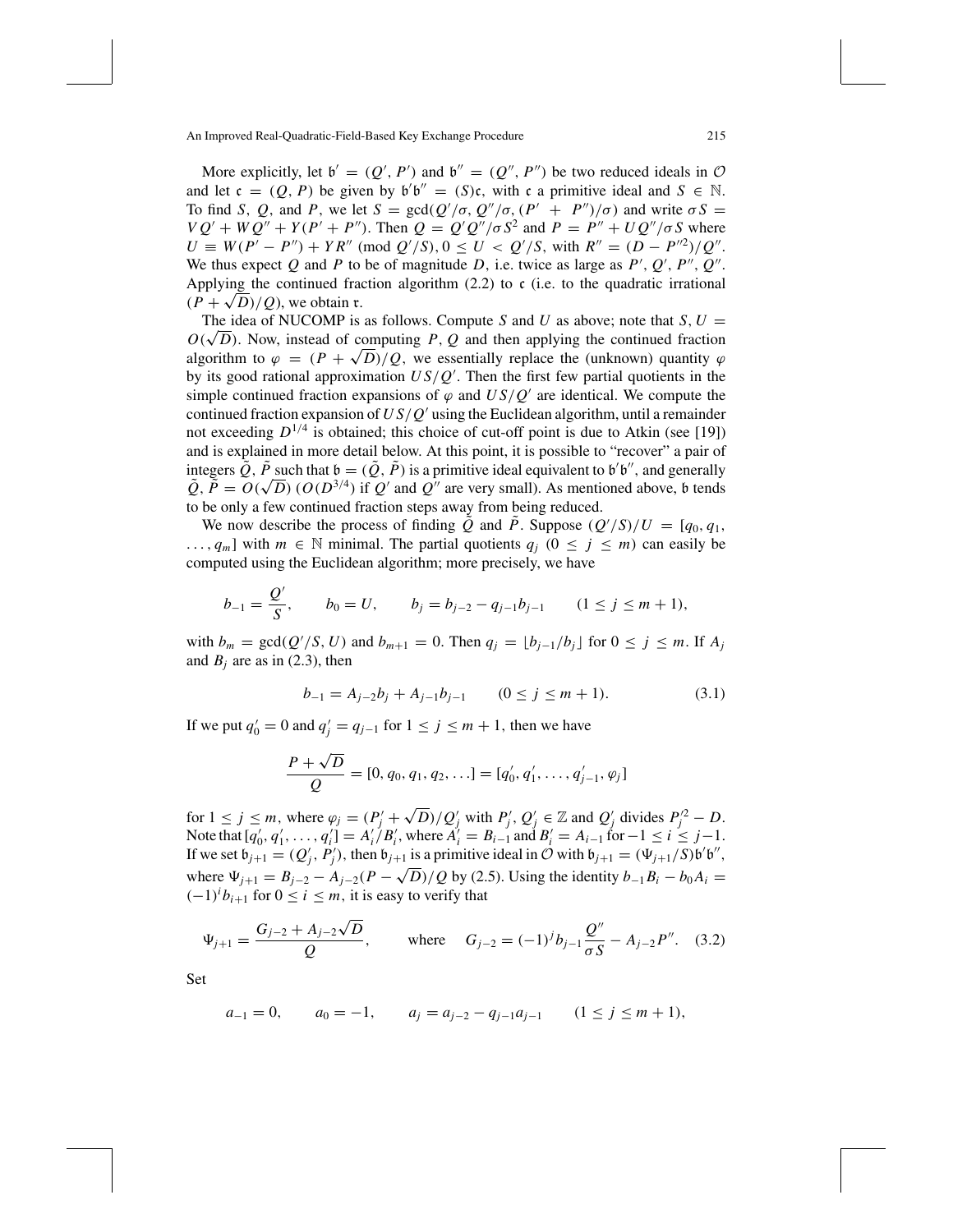so  $a_i = (-1)^{j-1} A_{i-1}$  for  $-1 \le j \le m+1$ . If we put

$$
c_{-1} = \frac{Q''}{\sigma S}, \qquad c_0 = \frac{P - P'}{b_{-1}}, \qquad c_j = c_{j-2} - q_{j-1}c_{j-1},
$$
  

$$
d_{-1} = P' + P'', \qquad d_0 = \frac{1}{b_{-1}}((P' + P'')b_0 - \sigma S R''), \qquad d_j = d_{j-2} - q_{j-1}d_{j-1},
$$

for  $j \text{ ∈ } \mathbb{N}$ , then a simple induction proof shows that for  $-1 \le j \le m+1$ ,

$$
c_j = \frac{1}{b_{-1}} \left( b_j \frac{Q''}{\sigma S} + a_j (P' - P'') \right),
$$
  
\n
$$
d_j = \frac{1}{b_{-1}} (b_j (P' + P'') + a_j \sigma S R''),
$$
\n(3.3)

where we recall that  $R'' = (D - P^{2})/Q''$ . Using (2.6), (3.2), and the identity  $Q =$  $Q'Q''/\sigma S^2$ , we have

$$
(-1)^{j} Q'_{j} = Q \Psi_{j+1} \overline{\Psi}_{j+1} = \frac{G_{j-2}^{2} - A_{j-2}^{2} D}{Q}
$$
  
= 
$$
\frac{b_{j-1}}{Q'/S} \left( b_{j-1} \frac{Q''}{\sigma S} + a_{j-1} (P' - P'') \right)
$$
  

$$
-\frac{a_{j-1}}{Q'/S} \left( b_{j-1} (P' + P'') + a_{j-1} \sigma S R'' \right),
$$

and hence from (3.3),

$$
Q'_{j} = (-1)^{j} (b_{j-1}c_{j-1} - a_{j-1}d_{j-1})
$$
\n(3.4)

for  $0 \le j \le m$ . Similarly, we use (2.4), (2.6), and (3.2) to write

$$
\begin{aligned} (-1)^j (P'_j + \sqrt{D}) &= (-1)^j Q'_j \varphi_j = (-)^{j+1} Q'_j \overline{\Psi}_j / \overline{\Psi}_{j+1} = -Q \overline{\Psi}_j \Psi_{j+1} \\ &= -(G_{j-3} - A_{j-3} \sqrt{D}) (G_{j-2} + A_{j-2} \sqrt{D}) / Q, \end{aligned}
$$

so  $P'_{j} = (-1)^{j} (A_{j-3}A_{j-2}D - G_{j-3}G_{j-2})/Q$  for  $0 \le j \le m$ . Using the identity  $Q = Q'Q''/\sigma S^2$ , the expression for  $G_{j-2}$  and  $G_{j-3}$  given in (3.2), as well as (3.1) and (3.3), we can now show that

$$
P'_{j} = (-1)^{j} (b_{j-2}c_{j-1} - a_{j-1}d_{j-2}) + P''
$$
\n(3.5)

for  $0 \leq j \leq m$ .

Suppose that  $b_{-1} > D^{1/4}$ . Since the sequence of remainders  $(b_j)_{-1 \leq j \leq m+1}$  strictly decreases to zero, there exists an index  $n \in \{1, 2, \ldots, m+2\}$  such that  $\overline{b_{n-1}} < D^{1/4}$ *b<sub>n−2</sub>*. Since  $n \le m + 2$  and  $m = O(\log(Q'/S))$  by Lamé's theorem, it follows that  $b_{n-2}$ . Since  $n \le m + 2$  and  $m = O(\log(Q^2/3))$  by Lame s theorem, it follows that  $n = O(\log D)$ . Since by (3.1),  $0 < b_{n-2}A_{n-2} \le b_{-1} < 2\sqrt{D}$  and  $b_{n-2} > D^{1/4}$ , we have  $|a_{n-2}|$  <  $|a_{n-1}| = A_{n-2}$  <  $2D^{1/4}$ . We usually expect  $q_{n-1}$  to be small, so  $b_{n-2} < (q_{n-1} + 1)b_{n-1}$  will not be much larger than  $D^{1/4}$ . Furthermore,  $D^{1/4} < b_{-1}$  $b_{n-2} < (q_{n-1} + 1)b_{n-1}$  will not be much larger than  $D^{(n)}$ . Furthermore,  $D^{(n)} < b_{-1} < 2\sqrt{D}$ , and, usually,  $b_{-1}$  tends to be of magnitude  $\sqrt{D}$ , so we expect from (3.3) that  $c_{n-1}, d_{n-2}, d_{n-1} = O(D^{1/4})$  ( $O(\sqrt{D})$  if  $b_{-1}$  is close to the lower bound). It follows  $c_{n-1}, a_{n-2}, a_{n-1} = O(D^{2/3})$  ( $O(\sqrt{D})$  if  $b_{-1}$  is close to the lower bound). It follows from (3.4) and (3.5) that  $Q'_n$ ,  $P'_n = O(\sqrt{D})$  most of the time and  $O(D^{3/4})$  in rare cases.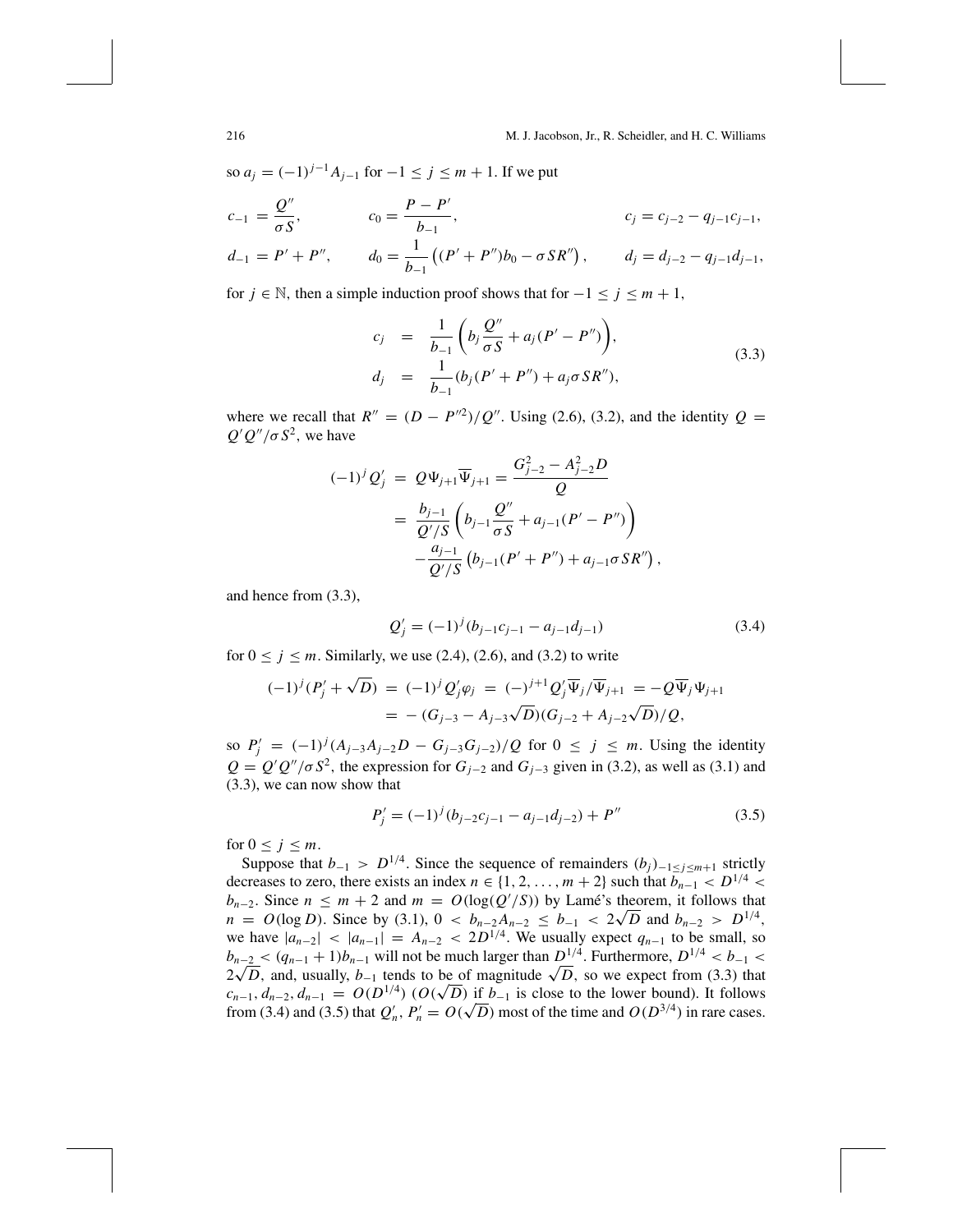Generally, we obtain our desired reduced ideal after applying only very few continued fraction steps to the ideal  $\mathfrak{b}_{n+1} = (Q'_n, P'_n)$ .

# **4.** (*f*, *p*) **Representations**

In [7] we introduced a technique for representing ideals called  $(f, p)$  representations. For a fixed non-negative integer *p*, such a representation of a primitive ideal a was a pair  $(\mathfrak{b}, d)$  such that b was an ideal equivalent to  $\mathfrak{a}, d \in \mathbb{N}$ , and if  $\theta \in \mathbb{K}$  with  $\mathfrak{b} = (\theta)\mathfrak{a}$ , then  $|2^p\theta/d - 1| < 2^{-p} f$  for some  $f \in \mathbb{R}$  with  $1 \leq f < 2^p$ . While this representation was reasonably convenient for the relatively simple algorithms developed in [7], the proofs of their correctness were somewhat complicated. Simply put, this was because we had no control over the size of *d* in this kind of representation. As the algorithms used here are rather more intricate than those employed in [7], we decided to improve our definition of an ( *f*, *p*) representation as follows.

**Definition 4.1.** Let  $p \in \mathbb{N}$ ,  $f \in \mathbb{R}$  with  $1 \leq f < 2^p$ , and let a be an ideal in  $\mathcal{O}$ . An  $(f, p)$  *representation* of  $\alpha$  is a triple  $(\mathfrak{b}, d, k)$  where

- b is an ideal equivalent to  $\mathfrak{a}, d \in \mathbb{N}$  with  $2^p < d \le 2^{p+1}, k \in \mathbb{Z}$ ;
- there exists  $θ ∈ \mathbb{K}$  with  $b = (θ)α$  and  $|2^{p-k}θ/d 1| < f/2^p$ .

An  $(f, p)$  representation  $(b, d, k)$  of a is *reduced* if b is a reduced ideal, and is *near reduced* if it is reduced and the following additional conditions hold:

—  $k < 0$ :

 $\frac{1}{\pi}$  if b = (θ) a with  $\left|2^{p-k}\theta/d - 1\right| < f/2^p$ , and if b = b<sub>j</sub>, i.e. ρ(b) = b<sub>j+1</sub> = (ψ) b = with at a singular by (2.7), then there exist integers d' k' with  $2^p$ , and  $\leq 2^{p+1}$ with  $\psi = \psi_j$  given by (2.7), then there exist integers  $d', k'$  with  $2^p < d' \le 2^{p+1}$ and  $k' \geq 0$  such that  $2^{p-k'}\theta\psi/d'-1$  $\langle f/2^{p}.$ 

Informally speaking, *d* is a *p* + 1 bit integer,  $k \approx \log_2 \theta$ ,  $2^{k-p}d$  is an approximation of the (unknown) relative generator  $\theta$  of b with respect to the (unknown) ideal  $\alpha$  to accuracy  $2^{-p} f$ , and *p* is the precision of the approximation. This is a somewhat more flexible notion of an  $(f, p)$  representation than the one used in [7] because we can fix the size of *d* by introducing the new parameter *k*. Note that the last condition in the definition of near reduced implies that  $(\rho(\mathfrak{b}), d', k')$  is itself a reduced  $(f, p)$  representation of a.

It is not hard to see that for any ideal  $\alpha$  in  $\mathcal O$  and any  $p \in \mathbb N$ ,  $(\alpha, 2^{p+1}, -1)$  is a  $(1, p)$  representation, and hence an  $(f, p)$  representation for any  $f \in [1, 2^p)$ , of a. Furthermore, if  $(b, d, k)$  is a near reduced  $(f, p)$  representation of some ideal  $\alpha$  and  $f$  is not too large, then the parameters  $\theta$  and k are small; more exactly, we have the following lemma.

**Lemma 4.1.** *Let*  $(b, d, k)$  *be a near reduced*  $(f, p)$  *representation of some ideal*  $\alpha$  *with*  $p > 4$  *and*  $f < 2^{p-4}$ . *If*  $\theta$ ,  $\psi$ , *and*  $k$  *are as in Definition* 4.1, *then* 

$$
\frac{15}{16\psi} < \theta < \frac{17}{16} \quad \text{and} \quad 0 > k > -\log_2\left(\frac{34}{15}\psi\right) \; .
$$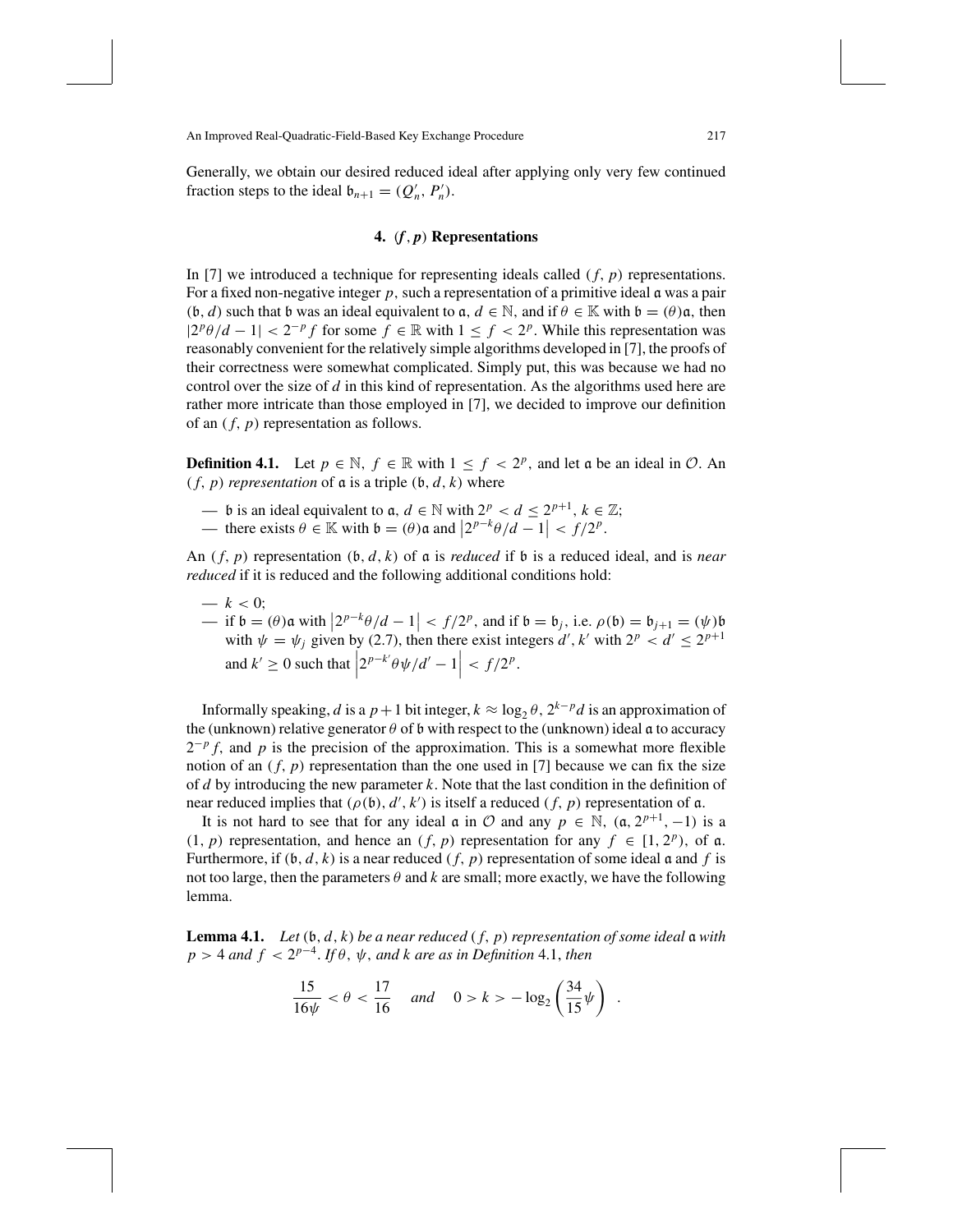**Proof.** By Definition 4.1 and (2.8), there exist integers *d'*, *k'* with  $2^p < d' \le 2^{p+1}$  and  $k' \geq 0$  with

$$
1-\frac{f}{2^p} < \frac{2^{p-k} \theta}{d} < 1+\frac{f}{2^p}, \qquad 1-\frac{f}{2^p} < \frac{2^{p-k'} \theta \psi}{d'} < 1+\frac{f}{2^p}.
$$

Since  $k < 0$  and  $d \le 2^{p+1}$ , we have  $2^{k-p}d < 1$  and hence

$$
\theta < 2^{k-p}d\left(1 + \frac{f}{2^p}\right) < 1 + \frac{2^{p-4}}{2^p} = \frac{17}{16}.
$$

Similarly, since  $k' \ge 0$  and  $d' > 2^p$ , we obtain  $2^{k'-p}d' > 1$ , implying

$$
\theta \psi > 2^{k'-p} d' \left( 1 - \frac{f}{2^p} \right) > 1 - \frac{2^{p-4}}{2^p} = \frac{15}{16},
$$

and hence  $\theta > 15/16\psi$ . Finally,  $k < 0$  by definition of near reduced, and

$$
2^{-k} < \frac{d}{2^p \theta} \left( 1 + \frac{f}{2^p} \right) < \frac{2^{p+1}}{2^p} \cdot \frac{16}{15} \psi \cdot \frac{17}{16} = \frac{34}{15} \psi. \quad \Box
$$

**Corollary 4.1.** *Under the conditions of Lemma* 4.1, *we have*

$$
\frac{15}{16\sqrt{\Delta}} < \theta < \frac{17}{16} \quad \text{and} \quad 0 > k > -\log_2\left(\frac{34}{15}\sqrt{\Delta}\right).
$$

*Furthermore, if*  $\alpha$  *is a principal ideal and*  $b \in \mathbb{R}$  *with*  $b \ge 1$ *, then* 

$$
\theta > \frac{15}{16b} \quad \text{and} \quad k > -\log_2\left(\frac{34}{15}b\right)
$$

*with probability approximately*  $1 - \log_2(1 + b^{-1})$ .

**Proof.** The first set of inequalities follows from  $1 < \psi < \sqrt{\Delta}$ , which holds by (2.8). For the second set of inequalities, set  $\mathfrak{b}_1 = \mathcal{O}$  and  $\mathfrak{b} = \mathfrak{b}_j$  for some  $j \in \mathbb{Z}$  with  $1 \le j \le l$ where *l* is the period of the continued fraction expansion of  $\omega$ . Then  $\psi = \psi_i$  from (2.7).

Since  $\mathfrak{b}_1 = \mathcal{O}$ , we have  $\varphi_0 = \omega$ . The symmetry properties of the continued fraction expansion (2.1) of  $\omega$  imply  $\psi_n = \varphi_{l+1-n}$ , so  $\psi_n$  is a complete quotient in this expansion for all  $n \in \mathbb{N}$ . By the Gauss–Kuz'min law, the probability that  $\psi_n \geq b$  for any  $b \geq 1$ is approximately  $\log_2(1 + b^{-1})$ . Hence,  $\psi \le b$  with probability  $1 - \log_2(1 + b^{-1})$ , in which case  $\theta > 15/16\psi \ge 15/16b$  and  $-k < \log_2(34\psi/15) \le \log_2(34b/15)$ . □ which case  $\theta > 15/16\psi \ge 15/16b$  and  $-k < log_2(34\psi/15) \le log_2(34b/15)$ .

For example, setting  $b = \frac{30}{17} \approx 1.76$ , we see that  $\theta > \frac{17}{32}$  and  $k = -1$  about 64% of the time.

The term "near" is further motivated by the fact that for  $f$  sufficiently small, two near reduced  $(f, p)$  representations of the same ideal cannot be far away from one another, as the following two lemmas illustrate: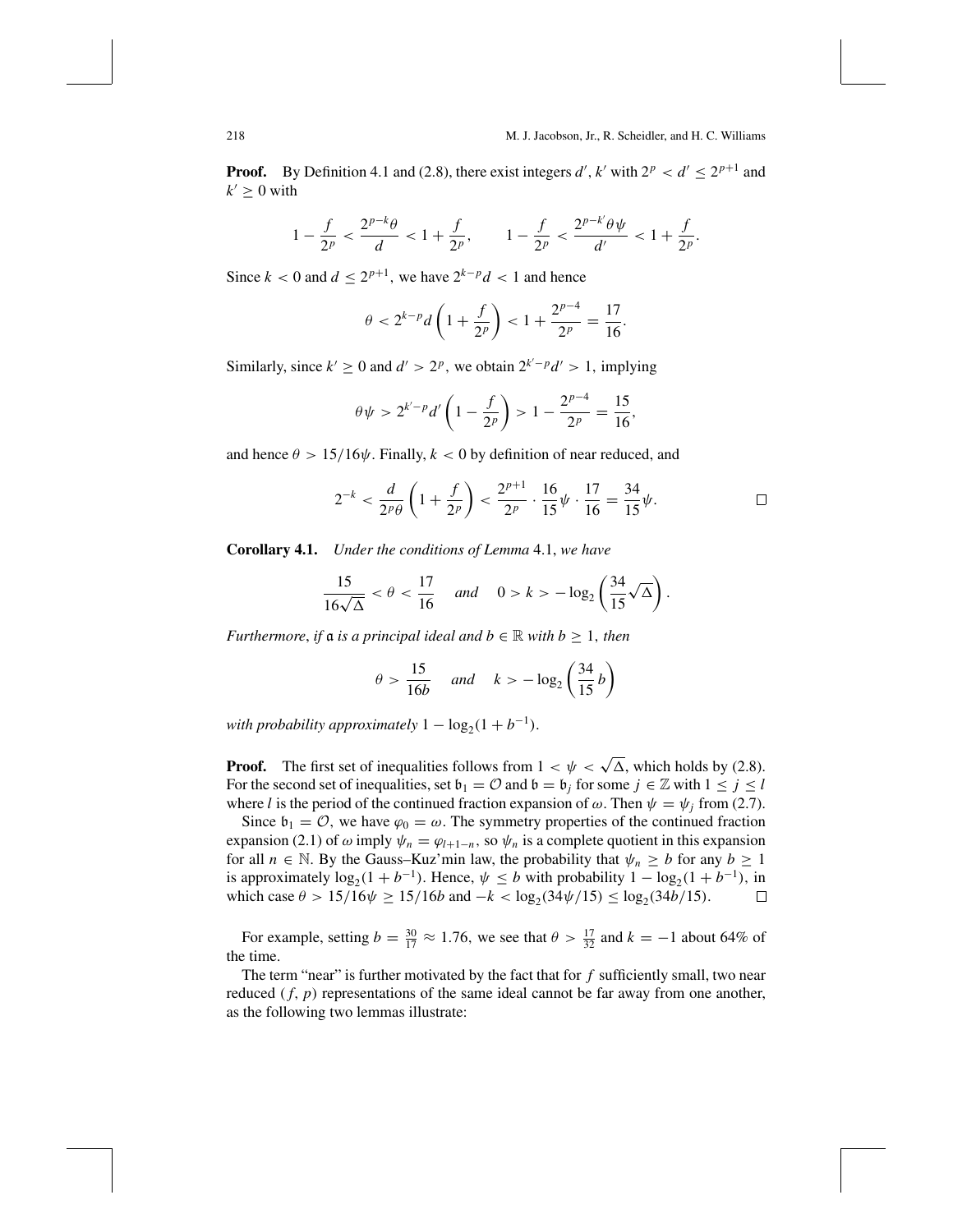**Lemma 4.2.** *Let*  $(b, d, k)$  *and*  $(c, e, h)$  *be two near reduced*  $(f, p)$  *representations of some principal ideal*  $\alpha$  *with*  $p > 4$  *and*  $f < 2^{p-4}$ . *Then*  $\beta \in {\rho^{-2}(\mathfrak{c})}$ ,  $\rho^{-1}(\mathfrak{c})$ ,  $\mathfrak{c}$ ,  $\rho(\mathfrak{c})$ ,  $\rho^2(\mathfrak{c})$ .

**Proof.** Let *l* be the period of  $\omega$ , so  $\rho^l$  (b) = b. Write  $\mathfrak{c} = \rho^i$  (b) with  $i \in \mathbb{Z}$ . If  $0 \le i \le 2$ or  $l - 2 < i < l - 1$ , then the claim holds, so assume  $3 < i < l - 3$ .

Set  $\mathfrak{b}_1 = \mathfrak{b}$ . Then with the notation of (2.7), we have  $\mathfrak{c} = \mathfrak{b}_{i+1}$ ,  $\rho(\mathfrak{b}) = (\psi_1)\mathfrak{b}$ , and  $\rho(c) = b_{i+2} = (\psi_{i+1})b_{i+1} = (\psi_{i+1})c$ . By Lemma 4.1, there exist  $\theta, \varphi \in \mathbb{K}$ with  $\mathfrak{b} = (\theta)\mathfrak{a}, \mathfrak{c} = (\varphi)\mathfrak{a}, 15/16\psi_1 < \theta < \frac{17}{16}$ , and  $15/16\psi_{i+1} < \varphi < \frac{17}{16}$ . Since  $\mathfrak{c} = (\Psi_{i+1}\theta/\varphi)\mathfrak{c}$ , there exists  $j \in \mathbb{Z}$  with  $\Psi_{i+1}\theta/\varphi = \varepsilon^j$ , where  $\varepsilon = \Psi_{i+1}$  is the fundamental unit of K. Since  $3 \le i \le l - 3$ , (2.8) implies

$$
\varepsilon^{j} = \frac{\theta \psi_1}{\varphi} \left( \psi_2 \psi_3 \cdots \psi_i \right) > \frac{15}{16} \cdot \frac{16}{17} \cdot 2 > 1
$$

and

$$
\varepsilon^{j} = \frac{\theta}{\psi_{i+1}\varphi} \Psi_{i+2} < \frac{17}{16} \cdot \frac{16}{15} \Psi_{l-1} = \frac{17}{15} \cdot \frac{\varepsilon}{\psi_{l-1}\psi_{l}} < \frac{17}{15} \cdot \frac{\varepsilon}{2} < \varepsilon,
$$

which is impossible.

Using similar techniques and Definition 4.1, it is not hard to establish a third lemma:

**Lemma 4.3.** *Let*  $(b, d, k)$  *and*  $(c, e, h)$  *be two near reduced*  $(f, p)$  *representations of some principal ideal*  $\alpha$  *with*  $p > 4$  *and*  $f < 2^{p-4}$ . *Then*  $\mathfrak{b} = \rho^i(\mathfrak{c})$  *with*  $|i| \leq 2$  *by Lemma* 4.2, *and* we have reduced  $(f, p)$  *representations*  $(\rho(\mathfrak{b}), d', k')$  *and*  $(\rho(\mathfrak{c}), e', h')$ *of*  $\mathfrak{a}$  *as per Definition* 4.1. *Set*  $a = 2^{k-h}d/e$  *and*  $a' = 2^{k'-h}d'/e$ .

1. *If*  $h - k' \leq -2$ , *then*  $0 \leq i \leq 2$ . *If*  $k - h' \leq -2$ , *then*  $-2 \leq i \leq 0$ . 2. *If*  $a > \frac{8}{7}$ , *then i* = 1 *or* 2. *If*  $a < \frac{7}{8}$ , *then i* = -1 *or* -2. *If*  $a > \frac{7}{12}$ , *then*  $-1 \le i \le 2$ . *If*  $a < \frac{12}{7}$ , *then*  $-2 \le i \le 1$ . 3. *Suppose that*  $\frac{7}{12} < a < \frac{12}{7}$ . *If*  $a' > \frac{8}{7}$  *or*  $a' < \frac{7}{8}$ , *then*  $i = 0$  *or* 1. *If*  $a' < \frac{12}{7}$ , *then*  $i = -1$  *or* 0.

We note that throughout our protocol, we will have  $p > 4$  and  $f < 2^{p-4}$ .

#### **5. Arithmetic of** (*f*, *p*) **Representations**

We now describe how to perform arithmetic on  $(f, p)$  representations. For  $a \in \mathbb{R}$ , we denote by  $[a]$  the nearest integer to *a*; that is,  $[a] = [a + \frac{1}{2}]$  and  $-\frac{1}{2} \le a - [a] < \frac{1}{2}$ .

**Theorem 5.1** (Products of  $(f, p)$  Representations). Let  $(b', d', k')$  be an  $(f', p)$  rep*resentation of an ideal*  $\alpha'$  *and let*  $(\mathfrak{b}'', d'', k'')$  *be an*  $(f'', p)$  *representation of an ideal*  $\mathfrak{a}''$ . *Put*  $d^* = \lfloor 2^{-p}d'd'' \rceil$ ,  $d^{**} = \lfloor 2^{-(p+1)}d'd'' \rceil$ ,  $k^* = k' + k''$ , and

$$
(d,k) = \begin{cases} (d^*,k^*) & \text{if } d^* \le 2^{p+1}, \\ (d^{**},k^*+1) & \text{if } d^{**} \ge 2^p+1, \\ (2^{p+1},k^*) & \text{otherwise.} \end{cases}
$$

 $\Box$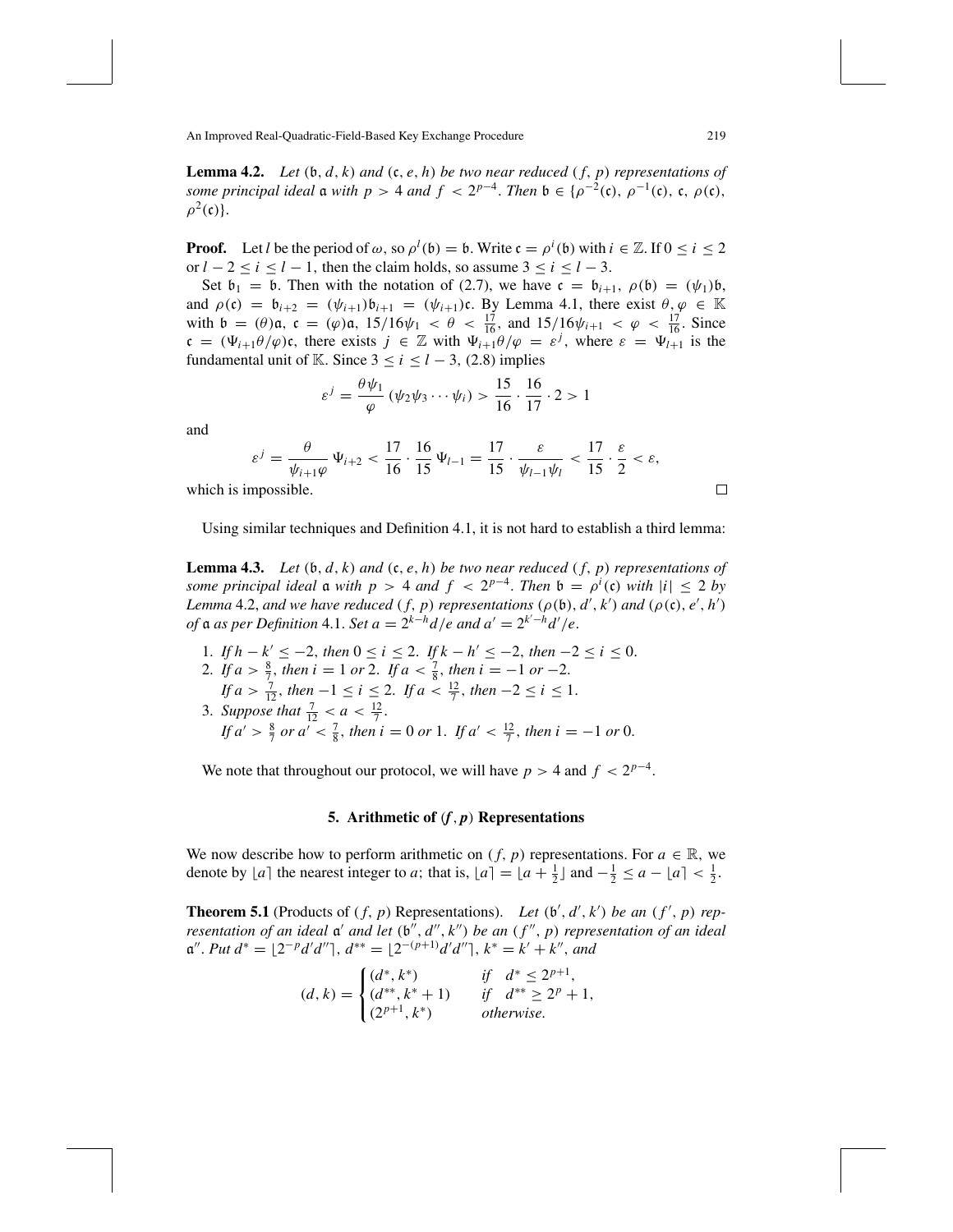*Then* ( $\mathfrak{b}'\mathfrak{b}''$ , *d*, *k*) *is an* (*f*, *p*) *representation of the product ideal*  $\mathfrak{a}'\mathfrak{a}''$  *where*  $f = f^* + f$  $\frac{1}{2} + 2^{-(p+1)} f^*$  *and*  $f^* = f' + f'' + 2^{-p} f' f''$ .

**Proof.** Using the inequality  $-\frac{1}{2} \le a - \lfloor a \rfloor < \frac{1}{2}$  for  $a = d^*, d^{**}$ , we easily obtain  $d^* \geq 2^p + \frac{3}{2} + 2^{-p}$  and  $d^{**} \leq 2^{p+1} + \frac{1}{2}$ , so  $2^p < d \leq 2^{p+1}$  in all three cases of the theorem.

Furthermore, we obtain in the case where  $d^* > 2^{p+1}$  that  $2d^{**} > 2^{-p}d'd'' - 1 \ge$  $d^* - \frac{3}{2} \ge 2^{p+1} - \frac{1}{2}$ , which implies  $d^{**} \ge 2^p$ , and  $d^{**} = 2^p$  in the "otherwise" case. Similarly, if  $d^{**} < 2^p + 1$ , then  $d^* \le 2 \cdot 2^{-(p+1)} d'd'' + \frac{1}{2} < 2(d^{**} + \frac{1}{2}) + \frac{1}{2} \le 2^{p+1} + \frac{3}{2}$ , so  $d^* \leq 2^{p+1} + 1$ , and  $d^* = 2^{p+1} + 1$  in the "otherwise" case. This also shows that all three cases are mutually exclusive and exhaustive.

Let  $\mathfrak{b}' = (\theta')\mathfrak{a}'$  and  $\mathfrak{b}'' = (\theta'')\mathfrak{a}''$  with  $\theta', \theta'' \in \mathbb{K}^*$ . We need to show that

$$
1 - \frac{f}{2^p} < \frac{2^{p-k}\theta'\theta''}{d} < 1 + \frac{f}{2^p}.\tag{5.1}
$$

By assumption,  $|2^{p-k'}\theta'/d' - 1| < 2^{-p}f'$  and  $|2^{p-k''}\theta''/d'' - 1| < 2^{-p}f''$ . Hence

$$
\left(1 - \frac{f'}{2^p}\right)\left(1 - \frac{f''}{2^p}\right) < \frac{2^{2p - k' - k''} \theta' \theta''}{d'd''} < \left(1 + \frac{f'}{2^p}\right)\left(1 + \frac{f''}{2^p}\right). \tag{5.2}
$$

Now it is easy to see that  $(1 + 2^{-p} f')(1 + 2^{-p} f'') = 1 + 2^{-p} f^*$  and  $(1 - 2^{-p} f')(1 2^{-p} f'' = 1 - 2^{-p} f^* + 2^{2p-1} f' f'' > 1 - 2^{-p} f^*$ . Therefore from (5.2),

$$
1 - \frac{f^*}{2^p} < \frac{2^{2p - k' - k''} \theta' \theta''}{d'd''} < 1 + \frac{f^*}{2^p}.\tag{5.3}
$$

Suppose  $d = d^*$ , then  $d - \frac{1}{2} \leq 2^{-p}d'd'' < d + \frac{1}{2}$ . Similarly, if  $d = d^{**}$ , then  $d - \frac{1}{2} \leq 2^{-(p+1)} d'd'' < d + \frac{1}{2}$ . Multiplying by  $2^{k'+k''-k'}/d$ , we obtain in both cases

$$
1 - \frac{1}{2d} \le \frac{2^{k' + k'' - k - p} d'd''}{d} < 1 + \frac{1}{2d},
$$

and since  $d > 2^p$ , we have

$$
1 - \frac{1}{2^{p+1}} < \frac{2^{k' + k'' - k - p} d' d''}{d} < 1 + \frac{1}{2^{p+1}}.\tag{5.4}
$$

Finally, if  $d = 2^{p+1}$ , then

$$
1 + \frac{1}{2^{p+2}} = \frac{1}{2^{p+1}} \left( d^* - \frac{1}{2} \right) \le \frac{1}{d} \cdot \frac{d'd''}{2^p} = \frac{1}{2^p} \cdot \frac{d'd'}{2^{p+1}} < \frac{1}{2^p} \left( d^{**} + \frac{1}{2} \right) = 1 + \frac{1}{2^{p+1}},
$$

so (5.4) holds in this last case of the theorem as well. Multiplying (5.3) by (5.4) gives

$$
\left(1 - \frac{f^*}{2^p}\right)\left(1 - \frac{1}{2^{p+1}}\right) < \frac{2^{p-k}\theta'\theta''}{d} < \left(1 + \frac{f^*}{2^p}\right)\left(1 + \frac{1}{2^{p+1}}\right). \tag{5.5}
$$

However,  $(1 + 2^{-p} f^{*})(1 + 2^{-(p+1)}) = 1 + 2^{-p} f$  and  $(1 - 2^{-p} f^{*})(1 - 2^{-(p+1)}) =$  $1 - 2^{-p} f + 2^{-2p} f^* > 1 - 2^{-p} f$ , whence (5.1) follows.  $\Box$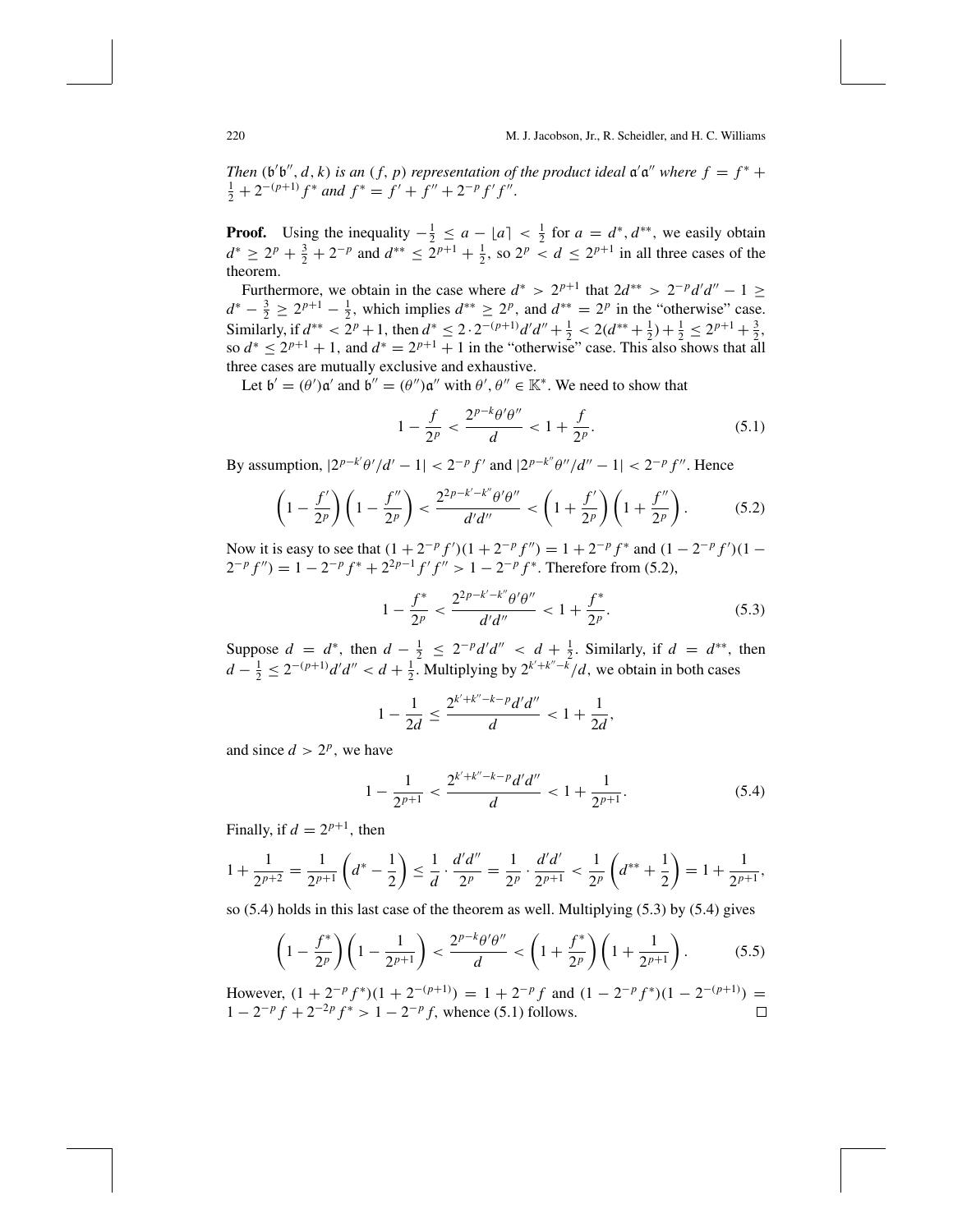We now present five algorithms for computing with  $(f, p)$  representations. The correctness of these algorithms will be proved and asymptotic complexity estimates given in Section 6. The first algorithm removes principal ideal factors from  $(f, p)$  representations; that is, given  $(b, d, k)$  such that  $((\mu)b, d, k)$  is an  $(f, p)$  representation of some ideal (with  $\mu \in \mathbb{K}^*$ ,  $\mu > 1$ ), it outputs an  $(f + \frac{9}{8}, p)$  representation  $(\mathfrak{b}, d', k')$  of the same ideal.

#### **Algorithm** *DIV*

*Input*:  $((\mathfrak{b}, d, k), T, C, s, p)$  where  $((\mu)\mathfrak{b}, d, k)$  is an  $(f, p)$  representation of some ideal a with  $\mu = |(A + B\sqrt{D})/C| \ge 1$  (*A*, *B*, *C* ∈ Z with  $C \ne 0$ ),  $T = 2^{s}A + B\left[\frac{2^{s}\sqrt{D}}{\sqrt{D}}\right]$ , and  $s \in \mathbb{Z}^{\geq 0}$  with  $2^{s} |C| > 2^{p+4} |B|$ .

*Output*: An  $(f + \frac{9}{8}, p)$  representation  $(\mathfrak{b}, d', k')$  of  $\mathfrak{a}$ . *Algorithm*:

- 1. Set  $e = \lfloor 2^{p+3-s} |T/C| \rfloor$ .
- 2. Find  $t \in \mathbb{Z}^{\geq 0}$  with  $2^{t-1} \leq e/8d < 2^t$ .
- 3. Set  $d' = \lceil 2^{p+3+t} \frac{d}{e} \rceil$  and  $k' = k t$ .

The next algorithm is essentially NUCOMP and subsequent ideal reduction, performed on  $(f, p)$  representations.

## **Algorithm** *NUCOMP*

*Input*:  $((b', d', k'), (b'', d'', k''), p)$  where  $(b', d', k')$  is a reduced  $(f', p)$  representation of an ideal  $\alpha'$  and  $(b'', d'', k'')$  is a reduced  $(f'', p)$  representation of an ideal  $\alpha''$ . Here,  $\mathfrak{b}' = (Q', P')$  and  $\mathfrak{b}'' = (Q'', P'')$  with  $Q' \ge Q'' > 0$ .

*Output*: A reduced  $(f, p)$  representation  $(b, d, k)$  of  $a'a''$  where  $b = (Q, P), Q > 0$ , *P* <  $\sqrt{D}$ ,  $(P + \sqrt{D})/Q > 1$ ,  $k \le k' + k'' + 1$ , and  $f = f^* + \frac{13}{8} + 2^{-(p+1)} f^*$  with  $f^* = f' + f'' + 2^{-p} f' f''$ .

*Algorithm*:

- 1. Compute  $G = \text{gcd}(Q'/\sigma, Q''/\sigma)$  and solve  $(Q''/\sigma)X \equiv G \pmod{Q'/\sigma}$  for  $X \in \mathbb{Z}, 0 \leq X < Q'/\sigma.$
- 2. Compute  $S = \text{gcd}((P' + P'')/\sigma, G)$  and solve  $Y(P' + P'')/\sigma + ZG = S$  for *Y*,  $Z \in \mathbb{Z}$ .
- 3. Put  $R'' = (D P''^2)/Q''$  and  $U = XZ(P' P'') + YR'' \pmod{Q'/S}$ ,  $0 \le U <$ *Q* /*S*.

4. Put  $b_{-1} = Q'/S$ ,  $b_0 = U$ ,  $A_{-2} = 0$ ,  $A_{-1} = 1$ ,  $i = 0$ . Put  $e^* = \lfloor 2^{-p}d'd'' \rfloor, e^{**} = \lfloor 2^{-(p+1)}d'd'' \rfloor, h^* = k' + k'',$ 

$$
(e, h) = \begin{cases} (e^*, h^*) & \text{if } e^* \le 2^{p+1}, \\ (e^{**}, h^* + 1) & \text{if } e^{**} \le 2^p + 1, \\ (2^{p+1}, h^*) & \text{otherwise.} \end{cases}
$$

5. If  $b_{-1} < D^{1/4}$  then put  $j = 0$  and

 $Q'_{j} = \frac{Q'Q''}{\sigma S^{2}},$   $P'_{j} \equiv P'' + \frac{UQ''}{\sigma S} \pmod{Q'_{j}},$   $T_{j-1} = Q'_{j},$   $s = 0.$ Go to 12.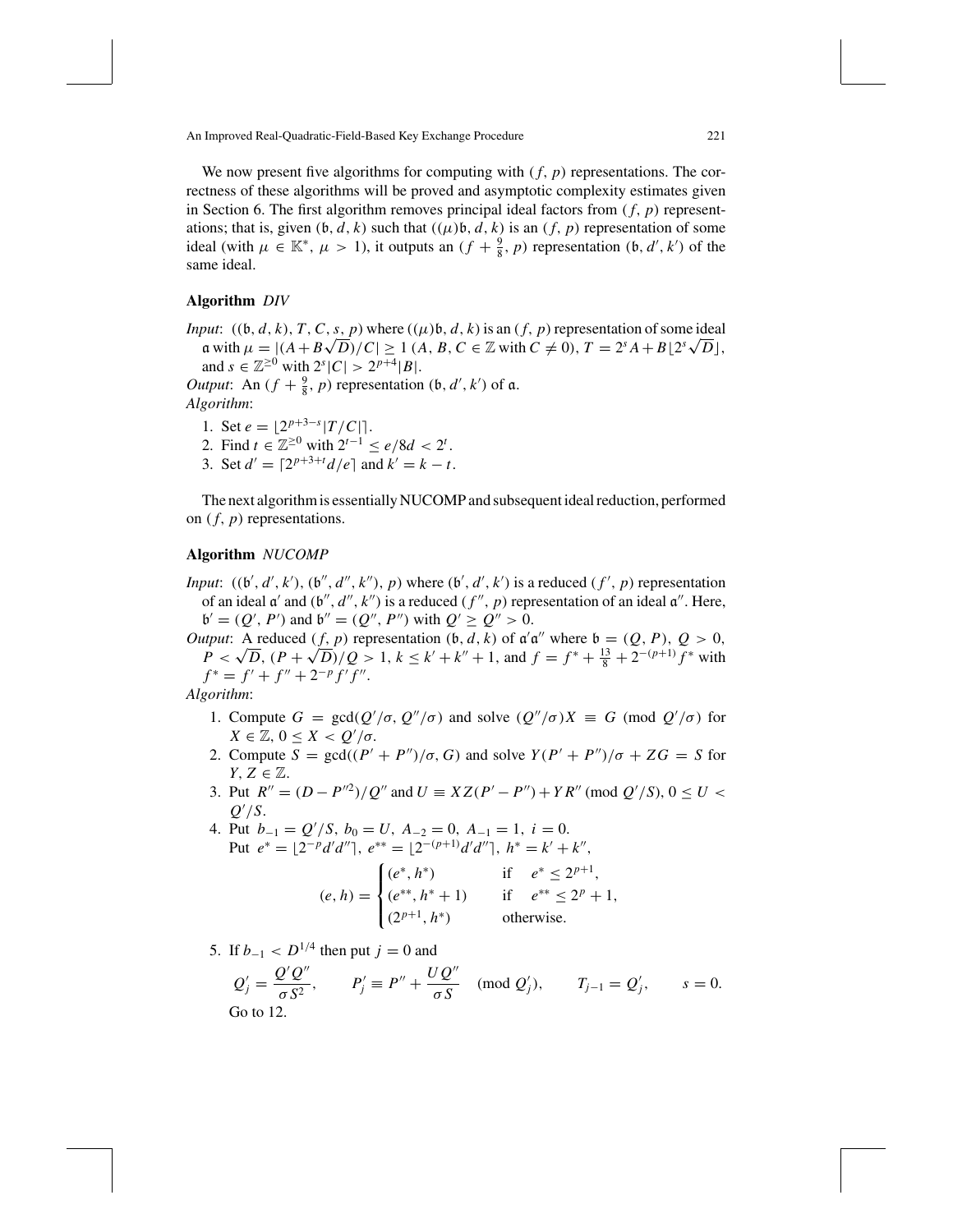6. While 
$$
b_{i-1} > D^{1/4}
$$
 and  $b_i \neq 0$  do  
\nput  $q_i = \lfloor b_{i-1}/b_i \rfloor$ ,  $b_{i+1} = b_{i-1} - q_i b_i$ ,  $A_i = q_i A_{i-1} + A_{i-2}$ ,  $i \leftarrow i + 1$ .  
\n7. Put  $a_{i-1} = (-1)^{i-2} A_{i-2}$ ,  $a_{i-2} = (-1)^{i-3} A_{i-3}$ ,  
\n $c_{i-1} = \frac{1}{b_{-1}} \left( b_{i-1} \frac{Q''}{\sigma S} + a_{i-1} (P' - P'') \right)$ ,  
\n $d_{i-1} = \frac{1}{b_{-1}} \left( b_{i-1} (P' + P'') + a_{i-1} \sigma S R' \right)$ ,  
\n $d_{i-2} = \frac{1}{b_{-1}} \left( b_{i-2} (P' + P'') + a_{i-2} \sigma S R' \right)$ ,  
\n $Q_i = (-1)^i \left( b_{i-2} c_{i-1} - a_{i-1} d_{i-1} \right)$ ,  
\n $P_i = (-1)^i (b_{i-2} c_{i-1} - a_{i-1} d_{i-2}) + P''$ ,  
\n $G' = (-1)^{i-1} \left( b_{i-2} \frac{Q''}{\sigma S} - a_{i-2} P'' \right)$ ,  
\n $B' = A_{i-3}$ ,  $B = A_{i-2}$ .  
\n8. Put  $Q'_0 = |Q_i|$ ,  $t = \text{sgn}(Q_i)$ ,  $P'_0 = P_i$ ,  $q'_0 = |(P'_0 + \sqrt{D})/Q'_0|$  (store  $q'_0$ ),  $m = 1$ ,  $P'_m = q'_{m-1} Q'_{m-1} - P'_{m-1}$ ,  $Q'_m = (D - P'_m^2)/Q'_{m-1}$ .  
\n9. While  $P'_m > \sqrt{D}$  or  $Q'_m < 0$  do  
\nput  $q'_m = |(P'_m + \sqrt{D})/Q'_m|$  (store  $q'_m$ ),  $m \leftarrow m + 1$ ,  $P'_m = q$ 

The idea of this algorithm is as follows. Theorem 5.1 shows that  $(b'b'', e, h)$  is an  $(f, p)$  representation of  $a'a''$ , with f as in Theorem 5.1 and e, h as in step 4. Steps 1–3, the first line of step 4, and steps  $5-7$  perform NUCOMP on the ideals  $b'$  and b", producing an "almost" reduced ideal. Steps 8 and 9 apply the continued fraction algorithm to reduce this ideal, and step 10 guarantees the required bounds  $Q > 0$ ,  $P \lt \sqrt{D}$ , and  $(P + \sqrt{D})/Q > 1$ . After step 10, we have obtained a reduced ideal b such that  $(\mu)\mathfrak{b} = \mathfrak{b}'\mathfrak{b}''$  for some  $\mu \in \mathbb{K}$  with  $\mu > 1$ . Using the recursion on the  $T_m$ (which is the same recursion as the one given for  $\Psi_{j+2}$  just before (2.6)), a suitable approximation of  $2<sup>s</sup>\mu$  is generated in step 11, and step 12 uses this approximation to call DIV and find the correct values for *d* and *k*.

Throughout our protocol, we wish to use only near reduced representations. Since the output of NUCOMP need not be near reduced, we next describe a routine NEAR that given a reduced  $(f, p)$  representation of some ideal finds a near reduced  $(f + \frac{9}{8})$ representation of the same ideal.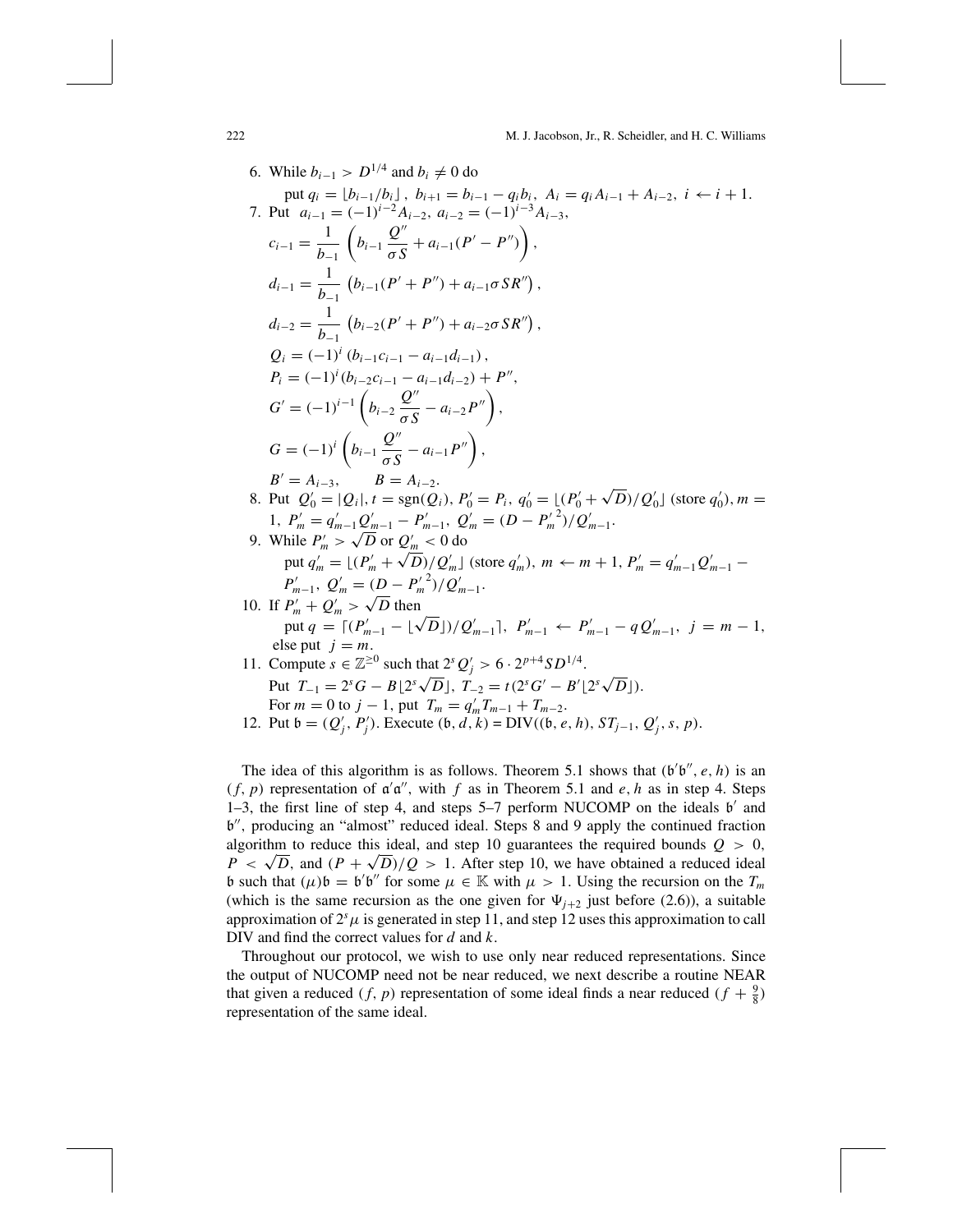# **Algorithm** *NEAR*

*Input*:  $((b, d, k), p)$  where  $(b, d, k)$  is a reduced  $(f, p)$  representation of some ideal  $\alpha$ with  $k < 0$  and  $\mathfrak{b} = (Q, P)$  with  $Q > 0$ ,  $P < \sqrt{D}$ , and  $(P + \sqrt{D})/Q > 1$ . *Output*: A near reduced  $(f + \frac{9}{8}, p)$  representation  $(c, g, h)$  of  $\alpha$ .

(Optional output: a reduced  $(f + \frac{9}{8}, p)$  representation  $(\rho(\mathfrak{c}), g', h')$  of  $\mathfrak{a}$ .) *Algorithm*:

- 1. Find  $s \in \mathbb{Z}^{\geq 0}$  with  $2^{s} Q > \max\{2^{p+4}, 2^{2|k|+1}\}.$
- Put  $P_0 = P$ ,  $Q_0 = Q$ ,  $T_{-2} = -2^s P_0 + \lfloor 2^s \sqrt{D} \rfloor$ ,  $T_{-1} = 2^s Q_0$ , *M* =  $[2^{p+s-k}Q_0/d]$ ,  $r_{-2} = 2^s P_0 + [2^s \sqrt{D}]$ ,  $r_{-1} = 2^s Q_0$ ,  $i = 1$ . 2. While  $T_{i-2} \leq M$  do put  $q_{i-1} = \lfloor r_{i-3}/r_{i-2} \rfloor$  (store all the  $q_j$ ),  $r_{i-1} = r_{i-3} - q_{i-1}r_{i-2}$  (store  $r_{i-2}$ ), *T<sub>i−1</sub>* =  $q_{i-1}T_{i-2} + T_{i-3}$ , (store  $T_{i-2}$ ),  $i \leftarrow i+1$ . 3. Put  $G_{i-2} = 2^{-(s+1)}(T_{i-2} + (-1)^{i-1}r_{i-2}),$  $B_{i-2} = \frac{T_{i-2} + (-1)^i r_{i-2}}{2!}$  $B_{i-3} = \frac{T_{i-3} + (-1)^{i-1}r_{i-3}}{2\lfloor 2^s \sqrt{D} \rfloor},$ <br>  $B_{i-3} = \frac{T_{i-3} + (-1)^{i-1}r_{i-3}}{2\lfloor 2^s \sqrt{D} \rfloor},$  $Q_{i-1} = (-1)^{i-1} \frac{G_{i-2}^2 - DB_{i-2}^2}{G}$  $\frac{P_i - B_i^2}{Q_0},$   $P_{i-1} = \frac{G_{i-2} - Q_{i-1}B_{i-3}}{B_{i-2}}.$ 4. While  $P_{i-1} + \sqrt{D} < Q_{i-1}$  or  $Q_{i-1} < 0$  do  $p$ ut  $Q_{i-2} = (D - P_{i-1}^2)/Q_{i-1}$ ,  $P_{i-2} = q_{i-2}Q_{i-2} - P_{i-1}$ , *T<sub>i−4</sub>* = *T<sub>i−2</sub>* − *q<sub>i−2</sub> T<sub>i−3</sub>* (store *T<sub>i−3</sub>*), *i* ← *i* − 1. 5. While  $T_{i-2} \leq M$  do hile  $I_{i-2}$  ≤ *M* do<br>put  $q_{i-1} = \lfloor (P_{i-1} + \sqrt{D})/Q_{i-1} \rfloor$ ,  $P_i = q_{i-1}Q_{i-1} - P_{i-1}$ ,  $Q_i = (D - P_i^2)/Q_{i-1}$ ,  $T_{i-1} = q_{i-1}T_{i-2} + T_{i-3}, i \leftarrow i+1.$ 6. Put  $e_{i-1} = \lceil 2^{p-s+3}T_{i-3}/Q_0 \rceil$ . If  $Q_{i-2}$  and  $P_{i-2}$  were not computed in step 4 then put  $Q_{i-2} = (D - P_{i-1}^2)/Q_{i-1}$ ,  $P_{i-2} = q_{i-2}Q_{i-2} - P_{i-1}$ . If *de*<sub>*i*−1</sub> ≤ 2<sup>2*p*−*k*+3 then</sup> put  $c = (Q_{i-2}, P_{i-2}), e = e_{i-1}$  $(\text{put } \rho(\mathfrak{c}) = (Q_{i-1}, P_{i-1}), e' = [2^{p-s+3}T_{i-2}/Q_0],$ else if  $Q<sub>i-3</sub>$  and  $P<sub>i-3</sub>$  were not computed in step 4 then  $p$ ut  $Q_{i-3} = (D - P_{i-2}^2)/Q_{i-2}, P_{i-3} = q_{i-3}Q_{i-3} - P_{i-2},$ put  $c = (Q_{i-3}, P_{i-3}), e = \lceil 2^{p-s+3}T_{i-4}/Q_0 \rceil$ (put  $\rho$  (**c**) = ( $Q_{i-2}$ ,  $P_{i-2}$ ),  $e' = e_{i-1}$ ). 7. Find *t* with  $2^t < \frac{ed}{2^{2p+3}} \leq 2^{t+1}$ . Put  $g = \frac{ed}{2^{p+t+3}}$ ,  $h = k + t$ .  $(\text{Find } t' \text{ with } 2^{t'} < e'd/2^{2p+3} \leq 2^{t'+1}. \text{ Put } g' = \lceil e'd/2^{p+t'+3} \rceil, h' = k + t'.)$

Once again, we sketch the idea behind this algorithm. If  $\mathfrak{c} = (\theta) \mathfrak{b}$  with  $\theta > 0$ , then  $\theta$ is determined by the continued fraction algorithm applied to the ideal b, yielding ideals  $\mathfrak{b}_1 = \mathfrak{b}, \mathfrak{b}_2, \mathfrak{b}_3, \ldots$ , where  $\mathfrak{b}_i = (\Psi_i)\mathfrak{b}$  with  $\Psi_i$  given by (2.4). For  $i \geq 0$ , the quantity  $T_{i-2}$ is an approximation to  $2<sup>s</sup>\Psi_i$ . However, the divisions in the continued fraction algorithm (2.2) can be costly, so we use a NUCOMP-like trick. Suppose  $\mathfrak{b} = (Q, P)$ . Instead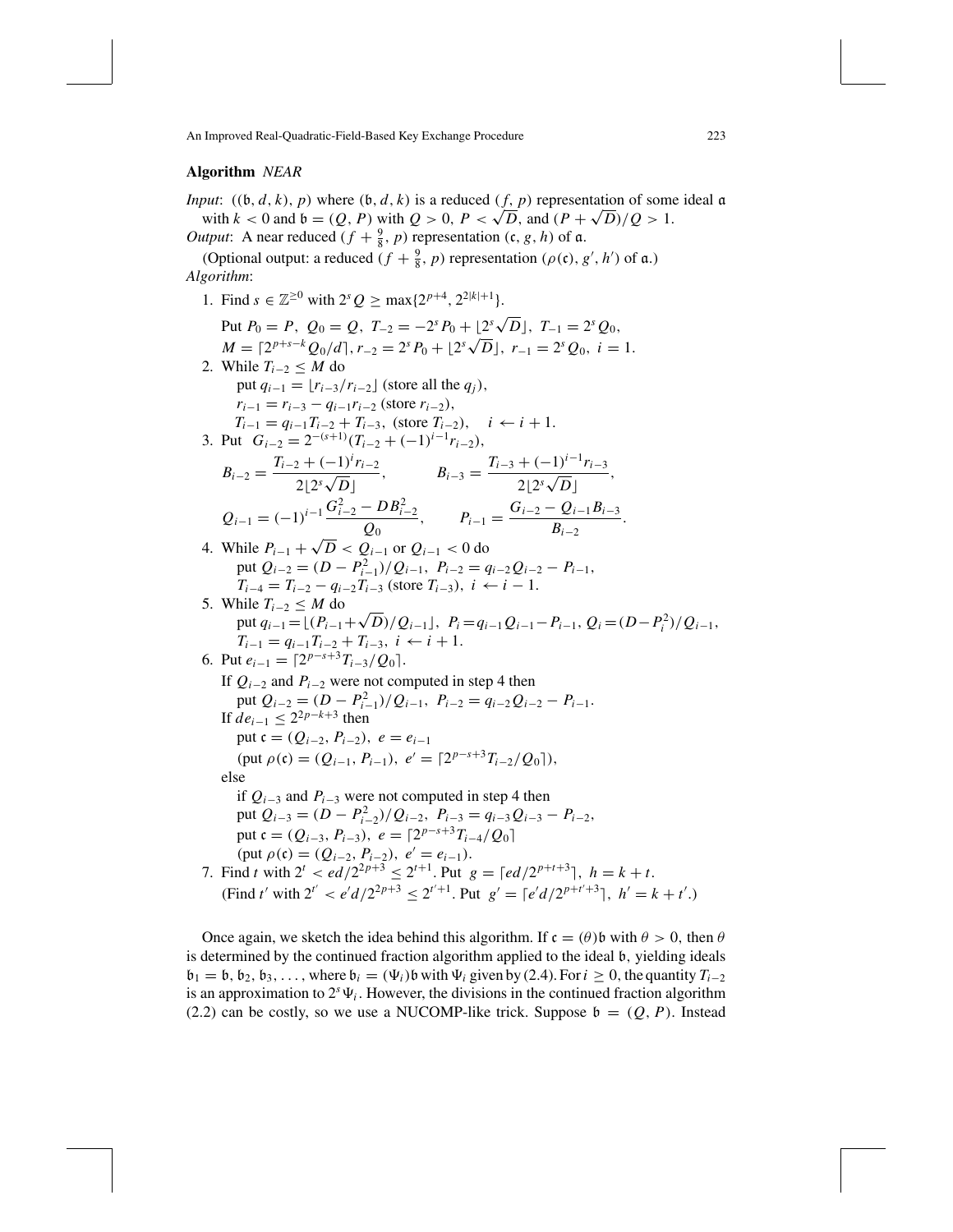of applying continued fraction steps to the irrational  $\alpha = (P + \sqrt{D})/Q$ , we perform or applying continued fraction steps to the irrational  $\alpha = (P + \sqrt{D})/Q$ , we perform<br>the Euclidean algorithm on the rational approximation  $(2^{s} P + [2^{s} \sqrt{D}])/2^{s} Q$  of  $\alpha$  in steps 1 and 2. This can be shown to yield the correct partial quotients, provided the steps 1 and 2. This can be shown to yield the correct partial quotients, provided the coefficient  $B_{i-2}$  of  $\sqrt{D}$  in  $\Psi_i$  satisfies  $B_{i-2}^2 < 2^{s-1}Q$  (see Lemma 6.2 below). In step 3 we "pick up" the coefficients  $P_{i-1}$ ,  $Q_{i-1}$  of  $\mathfrak{b}_i$  and  $G_{i-2}$ ,  $B_{i-2}$  of  $\Psi_i$ , but it is possible (though unlikely) that we have gone slightly too far in our rational continued fraction expansion. Therefore, we "back up" in step 4 to a point where the values of  $P_{i-1}$  and *Q<sub>i−1</sub>* are correct and the corresponding ideal is reduced. If necessary, we continue with the continued fraction algorithm applied to *Pi*<sup>−</sup><sup>1</sup> and *Qi*<sup>−</sup><sup>1</sup> in step 5. Finally, steps 6 and 7 produce our desired near reduced representation.

We now combine the previous two algorithms into one operation that on input of two near reduced representations outputs a near reduced representation of the product of the two ideals represented by the inputs.

# **Algorithm** *NEAR-PRODUCT*

- *Input*:  $((b', d', k'), (b'', d'', k''), p)$  where  $(b', d', k')$  is a near reduced  $(f', p)$  representation of an ideal  $\alpha'$  ( $\beta' = (Q', P')$ ) and  $(\beta'', d'', k'')$  is a near reduced  $(f'', p)$ representation of an ideal  $\mathfrak{a}''$  ( $\mathfrak{b}'' = (Q'', P'')$ ).
- *Output*: A near reduced  $(f^* + \frac{11}{4} + 2^{-(p+1)}f^*$ , *p*) representation  $(c, g, h)$  of  $\mathfrak{a}'\mathfrak{a}''$  with  $f^* = f' + f'' + 2^{-p} f' f''$ .

(Optional output: a reduced  $(f^* + \frac{11}{4} + 2^{-(p+1)}f^*, p)$  representation  $(\rho(\mathfrak{c}), g', h')$ of a.)

*Algorithm*:

1. If  $Q' \geq Q''$  then  $(b, d, k) = \text{NUCOMP}((b', d', k'), (b'', d'', k''), p)$ else  $(b, d, k) = \text{NUCOMP}((b'', d'', k''), (b', d', k'), p).$ 2.  $(c, g, h) = NEAR((b, d, k), p).$  $(((c, g, h), (\rho(c), g', h')) = NEAR((b, d, k), p).)$ 

We can now use the standard binary exponentiation technique to do "exponentiation" on near reduced ( *f*, *p*) representations:

### **Algorithm** *EXP*

*Input*:  $((b_0, d_0, k_0), n, p)$  where  $n \in \mathbb{N}$  and  $(b_0, d_0, k_0)$  is a near reduced  $(f_0, p)$  representation of some ideal a.

*Output*: A near reduced  $(f, p)$  representation  $(b, d, k)$  of  $a^n$  for suitable  $f \in [1, 2^p)$ . *Algorithm*:

- 1. Compute the binary representation of *n*, say  $n = \sum_{i=0}^{l} b_i 2^{l-i}$
- $(b_0 = 1, b_i \in \{0, 1\} \text{ for } 1 \le i \le l, l = \lfloor \log_2 n \rfloor).$
- 2. Set  $(b, d, k) = (b_0, d_0, k_0)$ .
- 3. For  $i = 1$  to  $l$  do
	- (a)  $(b, d, k) = NEAR-PRODUCT((b, d, k), (b, d, k), p).$
	- (b) If  $b_i = 1$  then
		- $(b, d, k) = NEAR-PRODUCT((b, d, k), (b<sub>0</sub>, d<sub>0</sub>, k<sub>0</sub>), p).$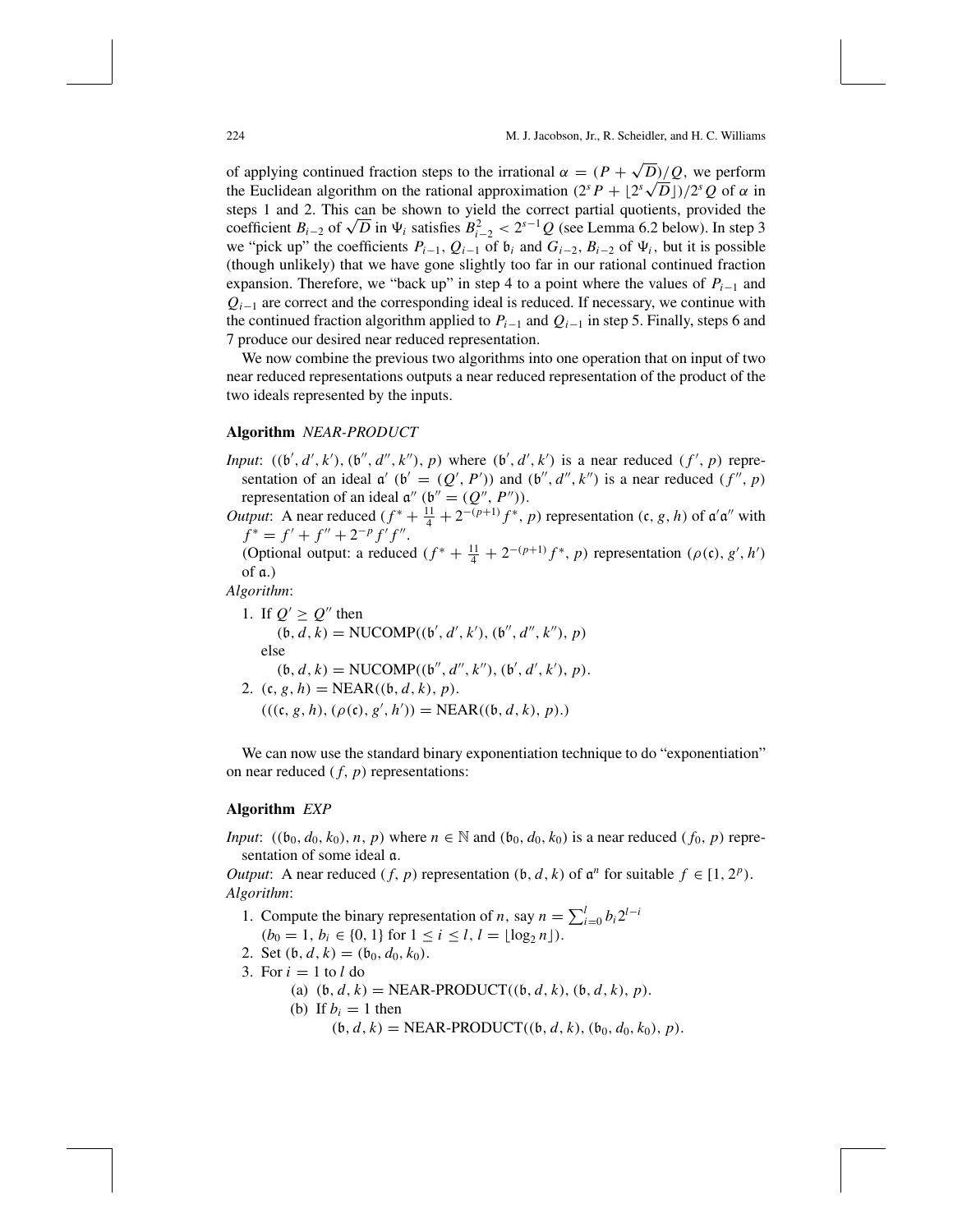# **6. Proofs of Correctness**

**Theorem 6.1.** *Algorithm DIV is correct*.

**Proof.** We need to prove  $2^p < d' \le 2^{p+1}$  and

$$
1 - \frac{f + \frac{9}{8}}{2^p} < \frac{2^{p-k'}\theta}{\mu d'} < 1 + \frac{f + \frac{9}{8}}{2^p}.\tag{6.1}
$$

Since  $2^{s}|C| > 2^{p+4}|B|$ , we have

$$
\left|\frac{A+B\sqrt{D}}{C} - \frac{T}{2^sC}\right| < \frac{|B|}{2^s|C|} < \frac{1}{2^{p+4}},
$$

and hence  $sgn(T) = sgn(A + B\sqrt{D})$ , implying

$$
\left|2^{p+3}\mu-2^{p-s+3}\frac{|T|}{|C|}\right|<\frac{1}{2}.
$$

It follows that  $|2^{p+3}\mu - e| < 1$ , so  $e > 2^{p+3}\mu - 1 \ge 2^{p+3} - 1$ , i.e.  $e \ge 2^{p+3}$ . Therefore  $t \geq 0$ , and it is now not hard to show that  $2^p < d' \leq 2^{p+1}$ .

Let  $(\mu)\mathfrak{b} = (\theta)\mathfrak{a}$ . Then

$$
\left|\frac{2^{p-k}\theta}{d}-1\right|<\frac{f}{2^p},\qquad \left|2^{p+3}\frac{\mu}{e}-1\right|<\frac{1}{e}\leq\frac{1}{2^{p+3}},
$$

so

$$
\frac{1 - 2^{-p} f}{1 + 2^{-(p+3)}} < 2^{-(k+3)} \frac{\theta e}{\mu d} < \frac{1 + 2^{-p} f}{1 - 2^{-(p+3)}}.\tag{6.2}
$$

Now

$$
1 + \frac{f}{2^p} < 1 + \frac{f}{2^p} + \frac{1}{2^p} \left( 1 - \frac{f + \frac{9}{8}}{2^{p+3}} \right) = \left( 1 + \frac{f + \frac{9}{8}}{2^p} \right) \left( 1 - \frac{1}{2^{p+3}} \right).
$$

Since  $2^{p-k'}\theta/\mu d' \leq 2^{-(k+3)}\theta e/\mu d$  by the definition of *d'*, (6.2) now yields the right inequality of (6.1).

Now  $2^p < d' < 2^{p+t+3}d/e + 1$  implies

$$
1-\frac{1}{2^p}<1-\frac{1}{d'}<\frac{2^{p+t+3}d}{ed'},
$$

so

$$
\frac{2^{p-k'}\theta}{\mu d'}=2^{-(k+3)}\frac{\theta e}{\mu d}\frac{2^{p+t+3}d}{ed'}>2^{-(k+3)}\frac{\theta e}{\mu d}\left(1-\frac{1}{2^p}\right)>\frac{(1-2^{-p})(1-2^{-p}f)}{1+2^{-(p+3)}},
$$

where the last inequality follows from (6.2). Furthermore,

$$
\left(1+\frac{1}{2^{p+3}}\right)\left(1-\frac{f+\frac{9}{8}}{2^p}\right)=1-\frac{f+1}{2^p}-\frac{f+\frac{9}{8}}{2^{2p+3}}<\left(1-\frac{1}{2^p}\right)\left(1-\frac{f}{2^p}\right),
$$

yielding the left inequality of (6.1).

 $\Box$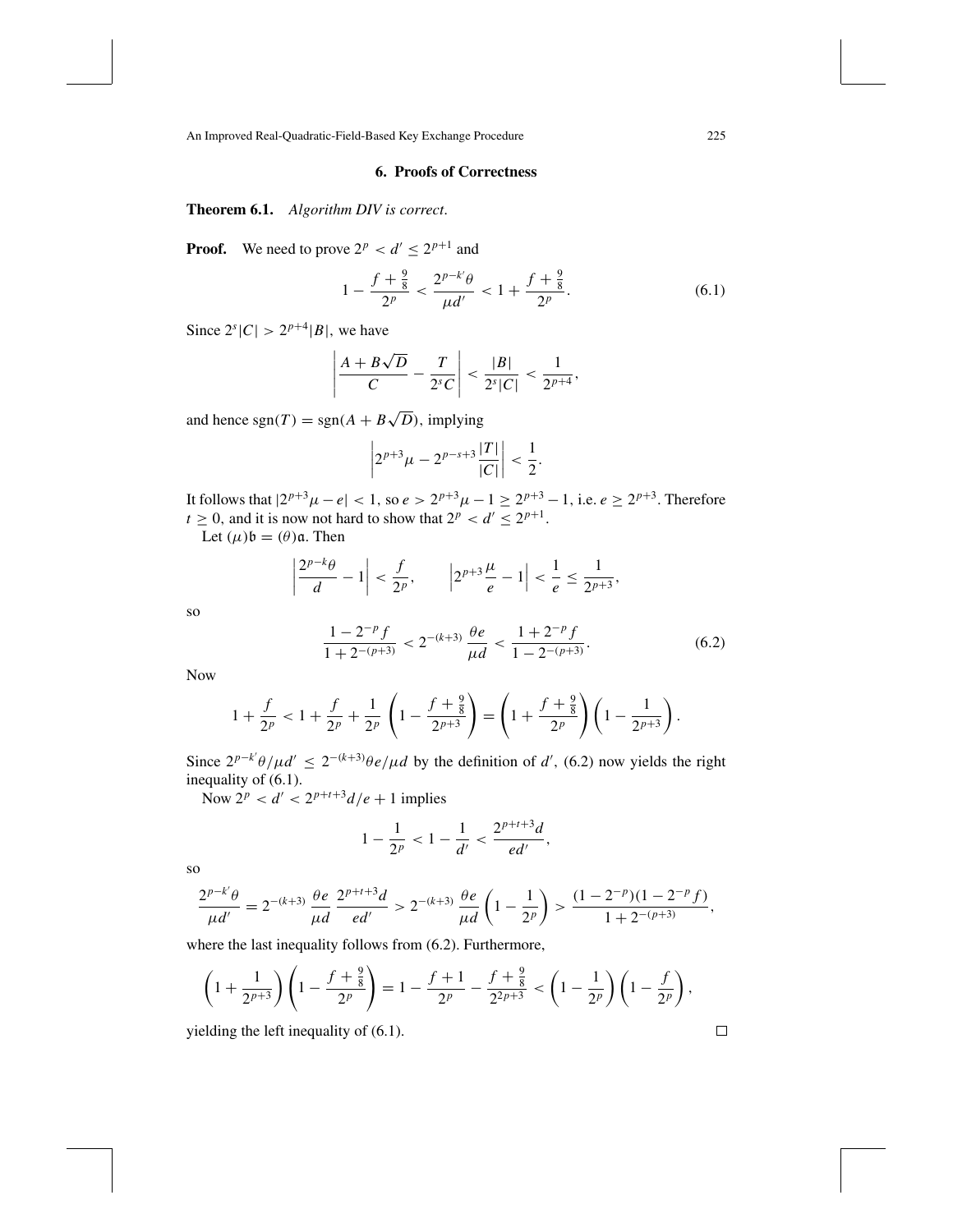Before we formally prove Algorithm NUCOMP correct, we require an auxiliary lemma.

**Lemma 6.1.** *Assume that*  $D \geq 256$  *and let*  $b_i$  ( $i \geq -1$ ) *be as in steps* 4 *and* 6 *of NUCOMP.* Suppose  $b_{n-1} < D^{1/4} < b_{n-2}$ . If  $\Psi_{n+1}$  is given by (3.2), then  $|\Psi_{n+1}| < S$ .

**Proof.** Since  $\Psi_1 = 1$ , this is clear for  $n = 0$ , so suppose  $n \ge 1$ . We note that from (3.2),

$$
\Psi_{n+1} = \frac{1}{b_{-1}} \left( (-1)^n b_{n-1} - \overline{\varphi''} \sigma S A_{n-2} \right), \tag{6.3}
$$

where  $\varphi'' = (P'' + \sqrt{D})/Q''$ . Since  $\mathfrak{b}'' = (Q'', P'')$  is reduced,  $-1 < \overline{\varphi''} < 0$  by Theorem 4.2 of [18]. We have  $\Psi_2 = (\sqrt{\varphi''} | \sigma S - b_0)/b_{-1} < \sigma S/b_{-1} \le S$  since  $\sigma$  divides  $b_{-1}$ , and  $\Psi_2 > -b_0/b_{-1} > -1 \geq -S$ . From (6.3),  $\Psi_3 > 0$ . Also,

$$
\Psi_3 = q_1' \Psi_2 + \Psi_1 = q_0 \Psi_2 + 1 < \left\lfloor \frac{b_{-1}}{b_0} \right\rfloor \frac{\sigma S - b_0}{b_{-1}} + 1 \le \frac{\sigma S}{b_0} \le S,
$$

since  $\sigma$  divides  $b_0$ . Finally, note that for  $n \geq 3$ , we have  $A_{n-2} \geq A_1 = q_0 q_1 + 1 \geq 2$ , so with (3.1),

$$
|\Psi_{n+1}| < \frac{b_{n-1} + \sigma SA_{n-2}}{b_{n-2}A_{n-2}} < \frac{1}{A_{n-2}} + \frac{\sigma S}{D^{1/4}} \le \frac{1}{2} + \frac{S}{2} \le S. \qquad \Box
$$

**Theorem 6.2.** *If*  $D \geq 256$ , *then Algorithm NUCOMP is correct and performs O*(log *D*) *integer operations*.

**Proof.** After step 4,  $(b'b'', e, h)$  is an  $(f^* + \frac{1}{2} + 2^{-(p+1)}f^*, p)$  representation of  $a'a''$ by Theorem 5.1. Let  $(S)\mathfrak{b}_1 = \mathfrak{b}'\mathfrak{b}'$ ,  $\mathfrak{b}_1 = (Q_0, P_0)$  where  $Q_0 = Q'Q''/\sigma S^2$ .

Suppose first that  $b_{-1} < D^{1/4}$ . In this case,  $Q = Q'_0 = Q_0$  and  $P = P'_0 = P_0$ . Then  $0 < P < Q \le b_{-1}^2 < \sqrt{D}$  and hence  $(P + \sqrt{D})/Q > 1$ . Since  $Q < \sqrt{D}$ ,  $b_1$ is reduced by Theorem 3.4 of [18]. So after step 12,  $\mathfrak{b} = \mathfrak{b}_1$ , and  $(\mathfrak{b}, d, k)$  is a reduced  $(f, p)$  representation of  $\mathfrak{a}'\mathfrak{a}''$ .

Assume now that  $b_{-1} > D^{1/4}$ . After step 6, we have  $b_{i-1} < D^{1/4} < b_{i-2}$ . From (3.4), (3.5), and (3.2), it follows that at the end of step 7, we have an ideal  $b_{i+1} = (Q_i, P_i)$ (3.5), and (3.2), it follows that at the end of step *i*, we have an ideal  $v_{i+1} = (Q_i, P_i)$ <br>where  $b_{i+1} = (\Psi_{i+1})b_1$  and  $\Psi_{i+1} = (G + B\sqrt{D})/Q$ ,  $\Psi_i = (G' + B'\sqrt{D})/Q$ , with  $G, B, G', B' \in \mathbb{Z}$ .

Let  $\mathfrak{c}_1 = (Q'_0, P'_0)$  and note that  $\Psi'_0 = t \psi_i^{-1}$ . Then step 9 outputs an ideal  $\mathfrak{c}_{m+1} =$  $(Q'_m, P'_m) = (Q_{i+m}, P_{i+m})$  where *m* is minimal with  $P'_m < \sqrt{D}$  and  $Q'_m > 0$ , so  $(\mathcal{Q}_m, r_m) = (\mathcal{Q}_{i+m}, r_{i+m})$  where *m* is minimal with  $r_m < \sqrt{D}$  and  $\mathcal{Q}_m > 0$ , so  $\overline{\varphi'_m} < 0$  where  $\varphi'_m = (P'_m + \sqrt{D})/Q'_m$ . We claim that step 10 produces a reduced ideal  $c_{j+1} = (\Psi'_{j+1})c_1 = (Q'_j, P'_j)$  with  $Q'_j > 0$ ,  $P'_j < \sqrt{D}$ ,  $\varphi'_j > 1$ , and  $|\Psi'_{j+1}| \le 1$ . To see this, suppose first that  $P'_m + Q'_m > \sqrt{D}$ , so  $j = m - 1$ . Then  $-1 < \overline{\varphi'_m} < 0$ , so  $c_m$  is reduced and  $Q'_{m-1} > 0$  by Theorem 4.3 of [18]. Furthermore,  $|\Psi'_m| \le 1$  by Theorem 4.4 of [18].<sup>1</sup> The modification of  $P'_{m-1}$  in step 10 ensures  $P'_{m-1} < \sqrt{D}$  and  $\varphi'_{m-1} > 1$ . If,

<sup>&</sup>lt;sup>1</sup> In the proof of Theorem 4.4, it was assumed that  $0 < P'_0 < Q'_0$ ; however, we note that this was only needed when  $m = 2$ . Nonetheless in this case,  $\overline{\varphi}_1 > 0$ , so  $\Psi_2' = \psi_1' < 0$  by (2.4). Furthermore,  $\psi'_1 = q'_0 - \overline{\psi'_0} > \psi'_0 - 1 - \overline{\psi'_0} = 2\sqrt{D}/Q'_0 - 1 > -1$ , so  $|\Psi'_2| < 1$ .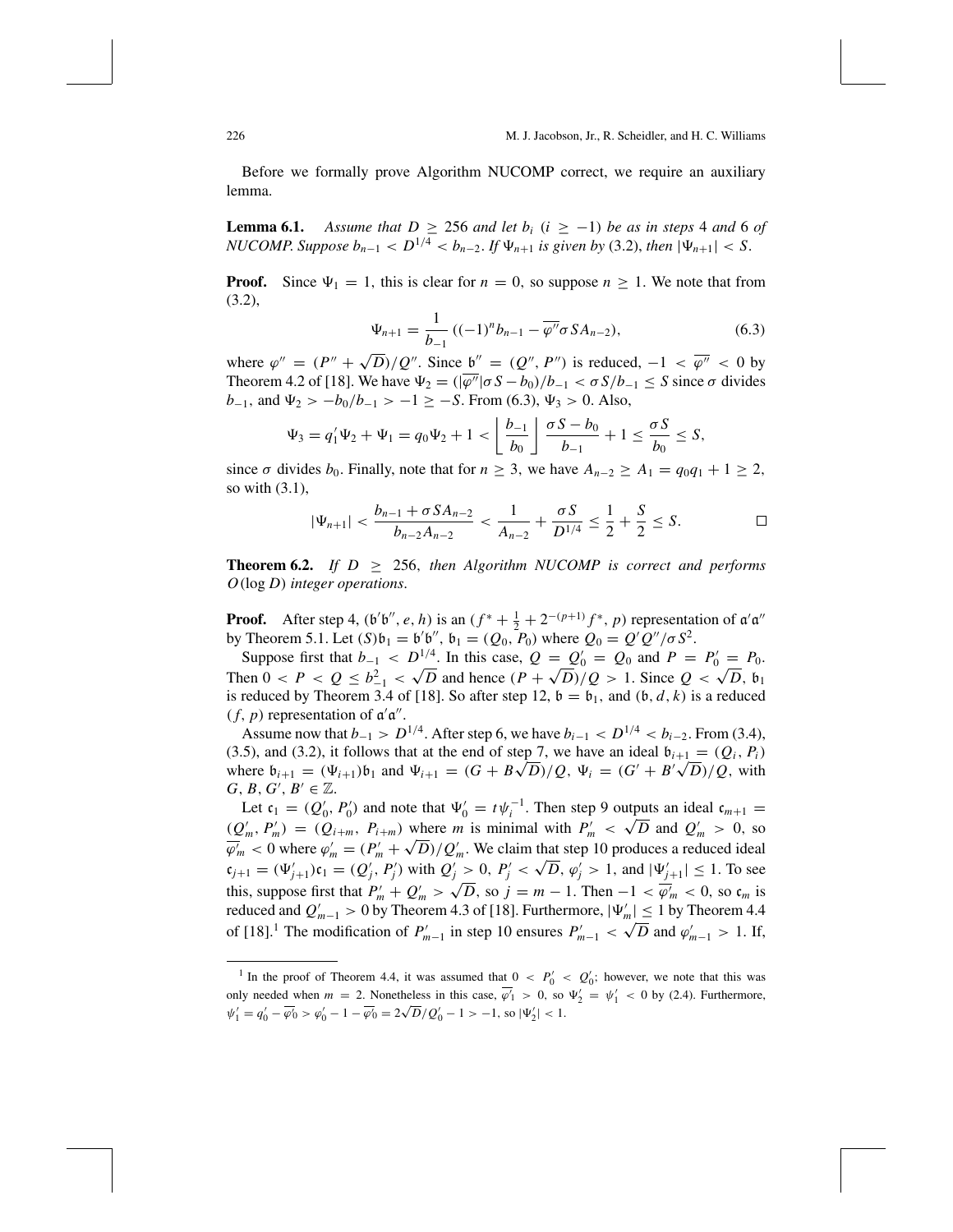on the other hand,  $P'_m + Q'_m < \sqrt{D}$ , so  $j = m$ , then  $\overline{\varphi'_m} < -1$ , so  $\mathfrak{c}_{m+1}$  is reduced by Theorem 3.5 of [18] and  $|\Psi'_{m+1}| = |\Psi'_{m}/\overline{\varphi'_{m}}| < 1$ .

Now  $|\Psi'_{j+1}| \leq 1$  and, by Lemma 6.1,  $|\Psi_{i+1}| \leq S$ , so if we put  $\mu = S/\Psi$  with  $\Psi = |\Psi_{i+1} \Psi'_{j+1}|$ , then  $\mu \ge 1$ . Now, by (2.6),

$$
|\Psi \overline{\Psi}| = |\Psi_{i+1} \overline{\Psi}_{i+1} \Psi'_{j+1} \overline{\Psi'_{j+1}}| = \frac{Q_i}{Q_0} \frac{Q'_j}{Q'_0} = \frac{Q'_j}{Q_0}
$$

since  $Q'_0 = Q_i$  by step 8. If we set  $\Psi = (\tilde{G} + \tilde{B}\sqrt{D})/Q_0$  with  $\tilde{G}, \tilde{B} \in \mathbb{Z}$ , then

$$
\mu = \frac{S\overline{\Psi}}{\Psi\overline{\Psi}} = \frac{S(\tilde{G} - \tilde{B}\sqrt{D})}{Q'_{j}}.
$$

Furthermore, by (3.2),

$$
|\tilde{B}|\sqrt{D} \leq \frac{Q_0}{2}(|\Psi| + |\overline{\Psi}|) \leq \frac{Q_0}{2}(|\Psi_{i+1}| + |\overline{\Psi}_{i+1}|) \leq b_{i-1}\frac{Q''}{\sigma S} + (P'' + \sqrt{D})A_{i-2}
$$
  
< 
$$
< D^{1/4} \cdot 2\sqrt{D} + 2\sqrt{D} \cdot 2D^{1/4} = 6D^{3/4}.
$$

Hence  $|\tilde{B}| < 6D^{1/4}$ , implying that in step 11,  $2^{s} Q_{j}^{t}/S > 2^{p+4} |\tilde{B}|$ .

Now  $T_{j-1} = 2^{s} \tilde{G} - \tilde{B} \left[ 2^{s} \sqrt{D} \right]$ . Since  $(\mu) b = b' b''$  with  $b = c_{j+1}$ , the output of step 12 produces a reduced (*f*, *p*) representation of  $\alpha' \alpha''$ . Also, since  $k = h - t$ , where  $t \ge 0$ and  $h \leq k' + k'' + 1$ , we have  $k \leq k' + k'' + 1$ .

To determine the asymptotic complexity of NUCOMP, note that steps 1–3 require  $O(\log D)$  integer operations. The loop in step 6 is executed at most  $O(\log D)$  times  $O(\log D)$  integer operations. The loop in step 6 is executed at most  $O(\log D)$  times since  $b_{-1} \le Q' < 2\sqrt{D}$ . The same is true for the loop in step 9, since  $Q'_m$  is bounded by a polynomial in  $\sqrt{D}$  and it takes no more than  $O(\log(Q'_m/\sqrt{D}))$  steps to obtain a reduced ideal (which happens after step 10). Finally, since  $\mathfrak{b} = (Q_j', P_j')$  is reduced, we have  $j = O(m) = O(\log D)$ .

Once again, we require some preliminary results before we can prove the correctness of NEAR. The following lemma illustrates a NUCOMP-like strategy, namely replacing the continued fraction algorithm on a quadratic irrational by its much faster rational counterpart, the Euclidean algorithm.

**Lemma 6.2.** *Let*  $\varphi_0 = (P_0 + \sqrt{D})/Q_0$  *be a quadratic irrational with*  $Q_0 > 0$ ,  $P_0 < \sqrt{D}$ **D**, and  $\varphi_0$  > 1. Set  $\hat{\varphi}_0 = (P_0 + \sqrt{D})/Q_0$  be a quadratic irrational with  $Q_0 > 0$ ,  $P_0 < \overline{D}$ , and  $\varphi_0 > 1$ . Set  $\hat{\varphi}_0 = (2^s P_0 + [2^s \sqrt{D}])/2^s Q_0$  for some  $s \in \mathbb{N}$ . Let  $\hat{\varphi}_0 =$  $[\hat{q}_0, \hat{q}_1, \hat{q}_2, \ldots, \hat{q}_m]$  *be the simple continued fraction expansion of*  $\hat{\varphi}_0$  (*with m*  $\in \mathbb{N}$ *minimal*) *and let*  $\varphi_0 = [q_0, q_1, q_2, \ldots, q_n, \varphi_{n+1}]$  ( $n \leq m-1$ ) *be the simple continued fraction expansion of*  $\varphi_0$ *. Set* 

$$
B_{-2} = 1
$$
,  $B_{-1} = 0$ ,  $B_j = \hat{q}_j B_{j-1} + B_{j-2}$   $(0 \le j \le m)$ .

*If*  $B_{n+1}^2 \le 2^{s-1}Q_0$ , then  $\hat{q}_j = q_j$  for  $j = 0, 1, ..., n$ .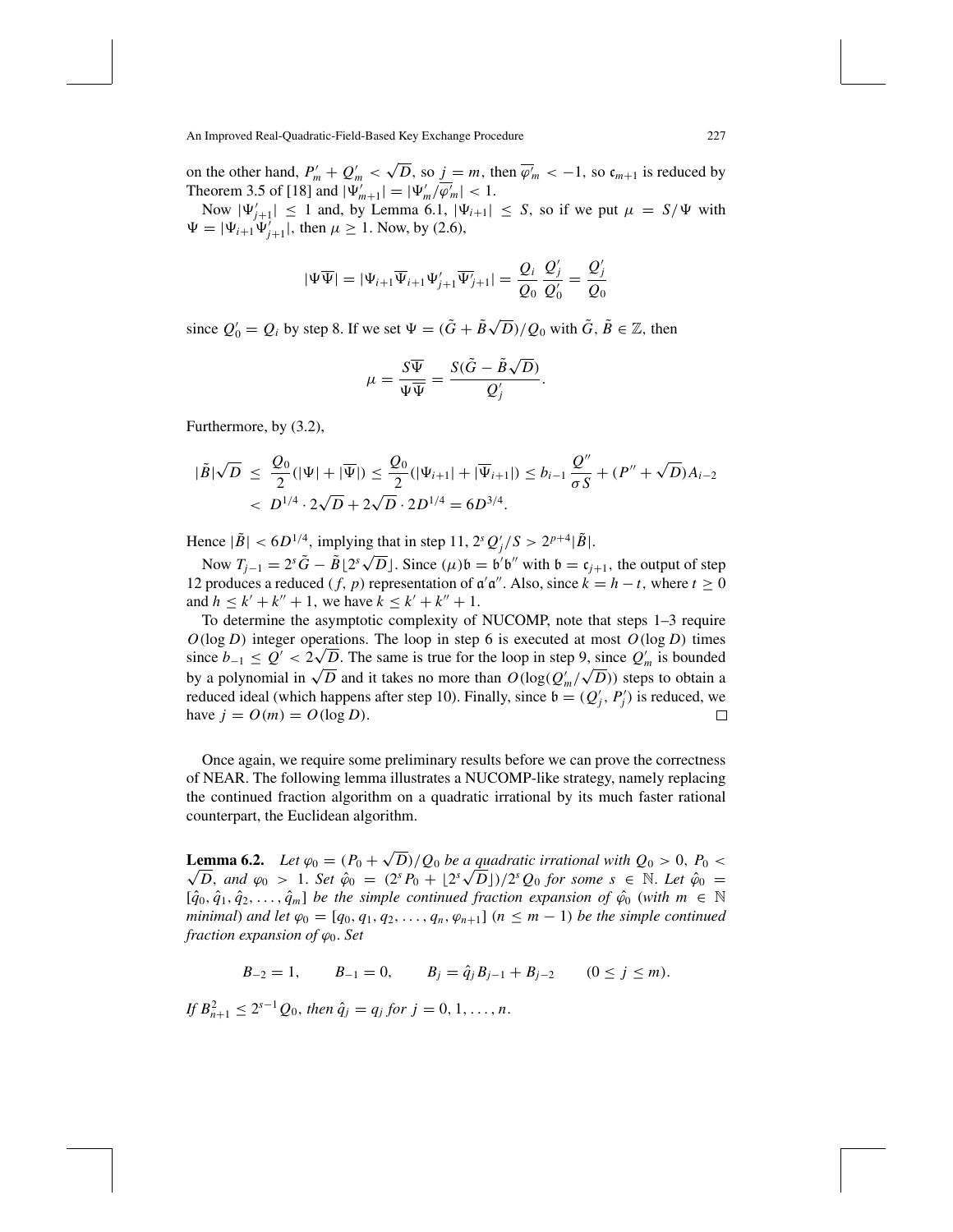**Proof.** We have  $0 \leq \varphi_0 - \hat{\varphi}_0 < 2^{-s} < 1$ , so  $q_0 = \hat{q}_0$ . Assume now that our claim holds for  $j = n - 1 \ge 0$  and suppose that  $B_{n+1}^2 \le 2^{s-1}Q_0$ . Since the  $B_j$  strictly increase for  $0 \le j \le m$ , we inductively get  $\hat{q}_j = q_j$  for  $0 \le j \le n - 1$  and only need to show  $\hat{q}_n = q_n$ . Since  $q_j \geq 1$  for  $0 \leq j \leq n$  and the simple continued fraction expansion of any quadratic irrational is unique, it suffices to show that  $\varphi_n > 1$ .

Define  $A_{-2} = 0$ ,  $A_{-1} = 1$ , and  $A_j = \hat{q}_j A_{j-1} + A_{j-2}$  for  $0 \le j \le n$ . Then  $A_j/B_j = [\hat{q}_0, \hat{q}_1, \ldots, \hat{q}_j] = [q_0, q_1, \ldots, q_j]$  for  $0 \le j \le n - 1$ . If we set  $\lambda_j =$  $(-1)^{j-1}(A_j Q_0 - B_j (P_0 + √D))$ , then, by (2.5) and (2.4),  $\lambda_j = (-1)^{j+1} \overline{\Psi}_{j+2} Q_0 =$  $Q_0 \prod_{i=1}^{j+1} \varphi_i^{-1} > 0$  for  $-1 \le j \le n-1$ . Furthermore, by (2.4),

$$
\varphi_j = -\frac{\overline{\Psi}_j}{\overline{\Psi}_{j+1}} = \frac{\lambda_{j-2}}{\lambda_{j-1}} \qquad (-1 \le j \le n). \tag{6.4}
$$

Set  $r_{-2} = 2^s P_0 + \lfloor 2^s \sqrt{D} \rfloor$ ,  $r_{-1} = 2^s Q_0$ , and  $r_j = r_{j-2} - \hat{q}_j r_{j-1}$  for  $0 \le j \le m$ . An easy induction argument shows that  $r_j = (-1)^{j-1}(A_jr_{-1} - B_jr_{-2})$  and hence  $2^s\lambda_j =$ *rj* + (−1)<sup>*j*</sup> *B<sub>j</sub>*(2*s*<sup> $\sqrt{D}$ </sup> − [2<sup>*s*</sup> $\sqrt{D}$ ]) for −1 ≤ *j* ≤ *n* − 1. It follows that

$$
r_j - B_j < 2^s \lambda_j < r_j + B_j \qquad (-1 \le j \le n - 1). \tag{6.5}
$$

Furthermore, another simple induction argument yields  $r_{-1} = B_j r_{j+1} + B_{j+1} r_j$ , so  $r_{-1}$  <  $2B_{i+1}r_i$  for  $-1 \le j \le m-1$ . In particular, for  $j = n$ ,

$$
2^{s} Q_{0} = r_{-1} < 2B_{n+1}r_{n} \leq \frac{2^{s} Q_{0}r_{n}}{B_{n+1}} < \frac{2^{s} Q_{0}r_{n}}{B_{n}},
$$

so  $B_n < r_n$  and hence

$$
B_{n-2} + B_{n-1} \le B_n < r_n \le r_{n-2} - r_{n-1}.\tag{6.6}
$$

,

From (6.5) and (6.6),  $2^{s}\lambda_{n-2} > r_{n-2} - B_{n-2} > r_{n-1} + B_{n-1} > 2^{s}\lambda_{n-1}$ , and hence  $\varphi_n > 1$ by (6.4).  $\Box$ 

**Lemma 6.3.** *With the notation of Lemma 6.2, let*  $\varphi_j = (P_j + \sqrt{D})/Q_j$  *for*  $j =$ 1, 2, ..., *n*. *Then for*  $0 \le j \le n$ ,

$$
Q_j = (-1)^j \frac{G_{j-1}^2 - DB_{j-1}^2}{Q_0},
$$
  
\n
$$
P_j = (-1)^j \frac{DB_{j-1}B_{j-2} - G_{j-1}G_{j-2}}{Q_0} = \frac{G_{j-1} - Q_jB_{j-2}}{B_{j-1}}
$$

*where the B<sub>i</sub> are given as in Lemma* 6.2 *and*  $G_i = A_i Q_0 - B_i P_0$  *for*  $-2 \le i \le n$ .

**Proof.** From  $(6.4)$ ,

$$
\frac{P_j + \sqrt{D}}{Q_j} = \varphi_j = \frac{\lambda_{j-2}}{\lambda_{j-1}} = -\frac{G_{j-2} - B_{j-2}\sqrt{D}}{G_{j-1} - B_{j-1}\sqrt{D}} \qquad (0 \le j \le n+1).
$$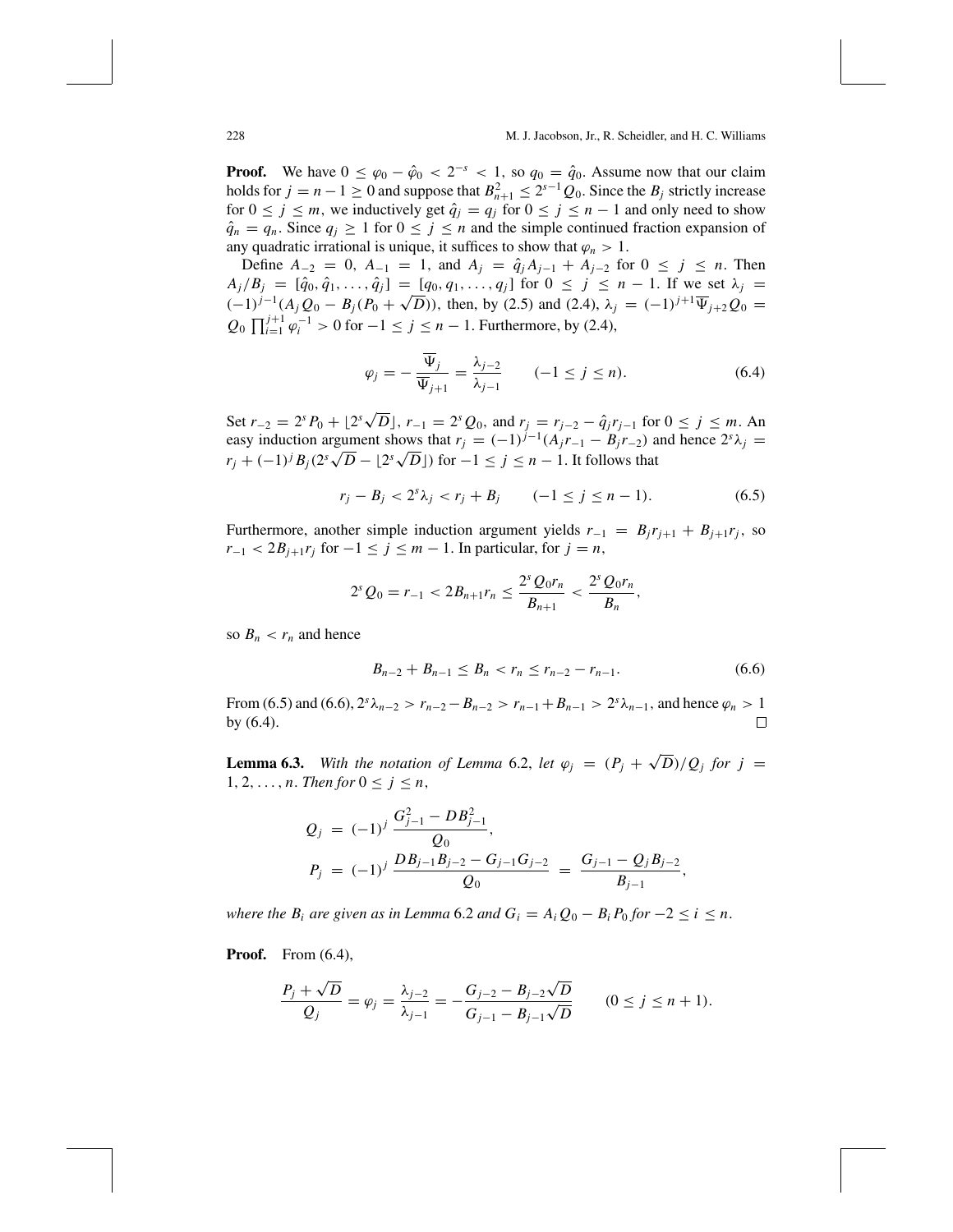By clearing denominators and comparing coefficients of 1 and  $\sqrt{D}$ , we obtain  $G_{i-1}$  =  $P_j B_{j-1} + Q_j B_{j-2}$  and  $DB_{j-1} = P_j G_{j-1} + Q_j G_{j-2}$ . Using the identities  $B_{j-1} G_{j-2}$  −  $B_{j-2}G_{j-1} = (B_{j-1}A_{j-2} - B_{j-2}A_{j-1})Q_0 = (-1)^{j-1}Q_0$ , we can solve for  $P_j$ ,  $Q_j$  and derive the desired result. Г

**Theorem 6.3.** *If*  $D \ge 256$ , *then Algorithm NEAR is correct and performs*  $O(|k|)$ *integer operations*.

**Proof.** Since  $d \leq 2^{p+1}$  and  $k < 0$ , we have  $M \leq 2^{s-k}Q_0$ . Therefore,  $T_{-1} \leq M$ and the loop in step 2 is entered. Since  $P_0 < \sqrt{D}$ , we have  $T_{-2} \ge 0$  and hence  $T_0 \ge q_0 T_{-1} \ge T_{-1} > 0$ . Therefore, the sequence  $T_j$  ( $j \ge 0$ ) in step 2 is increasing. Let *j* ∈ {-1, 0, ..., *i* − 3} where *i* (≥ 2) is determined by  $T_{i-3}$  ≤ *M* <  $T_{i-2}$ , and let  $A_j$ ,  $B_j$ ,  $G_j$  be as in Lemmas 6.2 and 6.3, with  $\hat{q}_j$  replaced by  $q_j$  as defined in step 2. Then an easy induction argument shows that  $T_j = (-1)^{j-1}r_j + 2\lfloor 2^s \sqrt{D} \rfloor B_j$ , so

$$
B_j = \frac{T_j + (-1)^j r_j}{2 \lfloor 2^s \sqrt{D} \rfloor}
$$

and

$$
G_j = A_j Q_0 - B_j P_0 = 2^{-s} (A_j r_{-1} - B_j (r_{-2} - [2^s \sqrt{D}]))
$$
  
= 2^{-s} ((-1)^{j-1} r\_j + B\_j [2^s \sqrt{D}]) = 2^{-(s+1)} ((-1)^{j-1} r\_j + T\_j),

which are exactly the expressions given in step 3 for  $j = i - 2$  and  $i - 3$ . Now

$$
T_j = A_j r_{-1} - B_j r_{-2} + 2[2^s \sqrt{D}]B_j = 2^s A_j Q_0 + B_j (2^s \sqrt{D}) - 2^s P_0)
$$
  
\n
$$
\geq 2^s A_j Q_0 \geq 2^s B_j Q_0,
$$

since  $P_0 < \sqrt{D}$  and  $A_j/B_j = [q_0, q_1, ..., q_j] \ge q_0 \ge 1$ . Therefore  $2^{s} B_{i-3} Q_0 \le T_{i-3}$  ≤ *M* ≤  $2^{s+|k|}Q_0$ , and hence  $B_{i-3}^2$  ≤  $2^{2|k|}$  ≤  $2^{s-1}Q_0$  by the definition of *s* in step 1. By Lemma 6.2,  $(P_0 + \sqrt{D})/Q_0 = [q_0, q_1, \dots, q_{i-4}, \varphi_{i-3}]$  where  $P_{i-4}$  and  $Q_{i-4}$  are given by Lemma 6.3 (with  $j = i - 4$ ). We use the formulae in Lemma 6.3 to define  $Q_{i-1}$  and  $P_{i-1}$ in step 3. However, by the time the loop in step 2 has terminated, we may have proceeded a few steps further in our rational continued fraction expansion than the point determined by the bound in Lemma 6.2. That is, the quantities  $P_{i-1}$  and  $Q_{i-1}$  in step 3 may not be correct; however, they will be correct (and the corresponding ideal will be reduced) if *P<sub>i−1</sub>* +  $\sqrt{D}$  >  $Q_{i-1}$  > 0, because in that case,  $(P_0 + \sqrt{D})/Q_0 = [q_0, q_1, \ldots, q_{i-2}, \varphi_{i-1}]$ with  $\varphi_{i-1} = (P_{i-1} + \sqrt{D})/Q_{i-1} > 1$ . If these conditions do not hold, we "back up" at most three iterations in step 4 until we reach a loop index where the ideal coefficients are once again guaranteed to be correct and we have a reduced ideal, at which point we pick up the correct continued fraction expansion in step 5.

At the beginning of step 6, we once again have  $T_{i-2} > M \geq T_{i-3}$  where  $i \geq 2$ . Now set *e<sub>j</sub>* =  $[2^{p-s+3}T_{j-2}/Q_0]$  for *j* ∈ N. For *j* ≥ 3, we have  $T_{j-2}$  ≥  $T_{j-3}$  +  $T_{-1}$  and hence

$$
e_j \ge 2^{p-s+3} \frac{T_{j-3} + 2^s Q_0}{Q_0} = 2^{p-s+3} \frac{T_{j-3}}{Q_0} + 2^{p+3} > e_{j-1} - 1 + 2^{p+3},
$$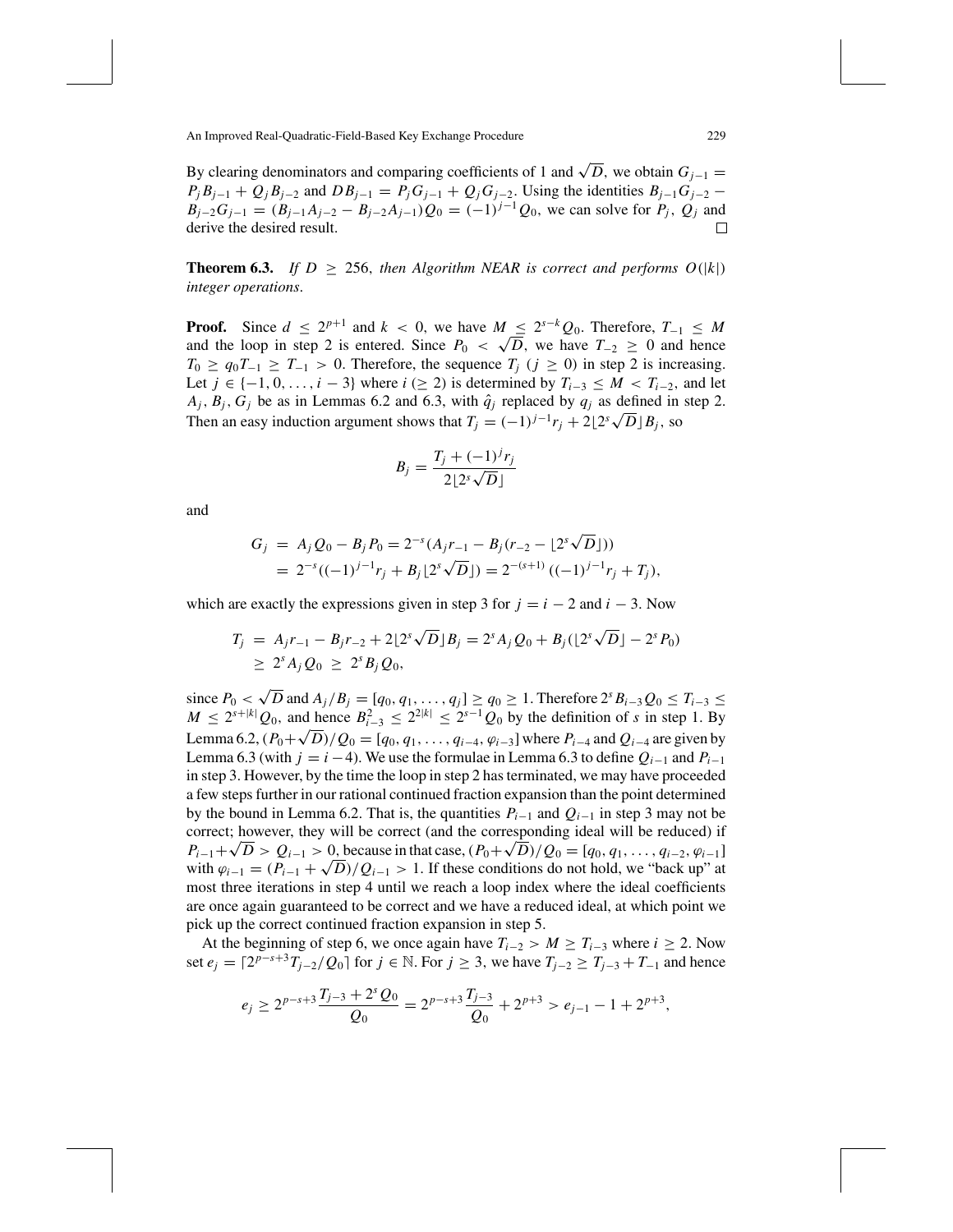#### 230 M. J. Jacobson, Jr., R. Scheidler, and H. C. Williams

so  $e_j$  ≥  $e_{j-1}$  + 2<sup>*p*+3</sup> ≥  $e_{j-1}$  + 2. Since *M* ≥ 2<sup>*p*+*s*−*k*</sup>  $Q_0/d$ , we have  $de_i > 2^{p-s+3}dM/Q_0$  $\geq 2^{2p-k+3}$ .

Suppose  $de_{i-1} > 2^{2p-k+3}$ . Then  $i \ge 3$  (since  $de_1 = 2^{p+3} < 2^{2p-k+3}$ ) and

$$
e_{i-2} \le e_{i-1} - 2 < 2^{p-s+3} \frac{T_{i-3}}{Q_0} - 1 \le 2^{p-s+3} \frac{M}{Q_0} - 1
$$
  

$$
< \frac{2^{p-s+3}}{Q_0} \left( 2^{p+s-k} \frac{Q_0}{d} + 1 \right) - 1 = \frac{2^{2p-k+3}}{d} + \frac{2^{p+3}}{2^s Q_0} - 1
$$
  

$$
\le \frac{2^{2p-k+3}}{d} - \frac{1}{2} < \frac{2^{2p-k+3}}{d}
$$

since by step 1,  $2^{s}Q_0 \ge 2^{p+4}$ . It follows that  $de_{i-2} \le 2^{2p-k+3}$ , so after step 6,  $de \le$  $2^{2p-k+3} < de'$ , yielding  $t' \geq -k \geq t+1$  and hence  $h < 0 \leq h'$  in step 7. Furthermore, the definition of *g* and *g'* in step 7 easily yields  $2^p < g, g' \le 2^{p+1}$ .

e definition of *g* and *g* 'in step *f* easily yields  $2^p < g$ ,  $g \le 2^{p+1}$ .<br>Write  $e = \lfloor 2^{p-s+3}T/Q_0 \rfloor$  where  $T = 2^sG + B\lfloor 2^s\sqrt{D} \rfloor$  (*G* ∈ ℤ, *B* ∈ ℕ). Then in write  $e = |z^p - (q)|$  where  $I = z^p G + B\overline{z^p} \sqrt{D}$  ( $G \in \mathbb{Z}, B \in \mathbb{N}$ ). Then in step 6,  $c = (\Psi)b$  with  $\Psi = (G + B\sqrt{D})/Q_0$  and  $|\overline{\Psi}| < 1 < \Psi$ . Since  $c = (\Psi\theta)a$ , it remains to show that

$$
\left|2^{p-h}\frac{\Psi\theta}{g}-1\right|<\frac{f+\frac{9}{8}}{2^p}.\tag{6.7}
$$

We first claim that

$$
\left| 2^{p+3} \frac{\Psi}{e} - 1 \right| < \frac{1}{2^{p+3}}. \tag{6.8}
$$

To prove (6.8), we observe that  $0 < \Psi - 2^{-s}T/Q_0 < 2^{-s}B/Q_0 \le 2^{-(p+4)}B$ , so since  $e - 1 < 2^{p-s+3}T/Q_0 \le e$ , it follows that  $-1 < 2^{p+3}\Psi - e < B/2$ . If  $B \le 2$ , then  $e > 2^{p+3}\Psi - B/2 > 2^{p+3} - 1$ , so  $e \ge 2^{p+3}$  and  $|2^{p+3}\Psi/e - 1| < e^{-1} \le 2^{-(p+3)}$ . Suppose  $e > 2^{p+3}\Psi - B/2 > 2^{p+3} - 1$ , so  $e \ge 2^{p+3}$  and  $|2^{p+3}\Psi/e - 1| < e \ge 2^{p+3}$ . Suppose<br>now that  $B \ge 3$ . Then since  $Q_0 < 2\sqrt{D}$ , we have  $\Psi > 2B\sqrt{D}/Q_0 - |\overline{\Psi}| > B - 1$ , so

$$
e > 2^{p+3}(B-1) - \frac{B}{2} = 2^{p+2}B + B(2^{p+2} - \frac{1}{2}) - 2^{p+3} > 2^{p+2}B,
$$

since *B* ≥ 3 and  $2^{p+2} > \frac{3}{2}$ . Therefore  $|2^{p+3}\Psi/e - 1| < B/2e < 2^{-(p+3)}$ .

Using (6.8) and the inequality  $|2^{p-k}\theta/d - 1| < 2^{-p}f$ , we can use exactly the same reasoning as in the proof of Theorem 6.1 (with  $\mu$  replaced by  $\Psi$ ) to derive (6.7).

Now the total number of steps performed by the loops in steps 2 and 5 is  $O(i)$  where  $T_{i-3}$  < *M*  $\leq$  *T*<sub>*i*−2</sub>. As outlined above, the loop in step 4 is executed at most three times and thus plays no role in the asymptotic complexity of the algorithm. Since  $T_{-2} \ge 0$ , a and thus plays no role in the asymptotic complexity or the algorithm. Since  $I_{-2} \ge 0$ , a simple induction argument shows that  $T_j \ge \tau^j T_{-1}$  for  $j \in \mathbb{N}$ , where  $\tau = (1 + \sqrt{5})/2$ , so  $\tau^{i-3}$  <  $M/T_{-1} \le 2^{s-k}Q_0/2^sQ_0 = 2^{|k|}.$  $\Box$ 

**Theorem 6.4.** *If*  $D \ge 256$ , *then Algorithm NEAR-PRODUCT is correct and performs O*(log *D*) *integer operations*.

**Proof.** After step 1, we have  $k \leq k' + k'' + 1 < 0$  since  $k', k'' < 0$ . So the output of step 1 of NEAR-PRODUCT is a legitimate input to step 2.

By Theorems 6.2 and 6.3, the output of NEAR-PRODUCT is a near reduced  $(\tilde{f}, p)$ representation of  $\alpha'\alpha''$  where  $\tilde{f} = f^* + \frac{13}{8} + 2^{-(p+1)}f^* + \frac{9}{8} = f^* + \frac{11}{4} + 2^{-(p+1)}f^*$ .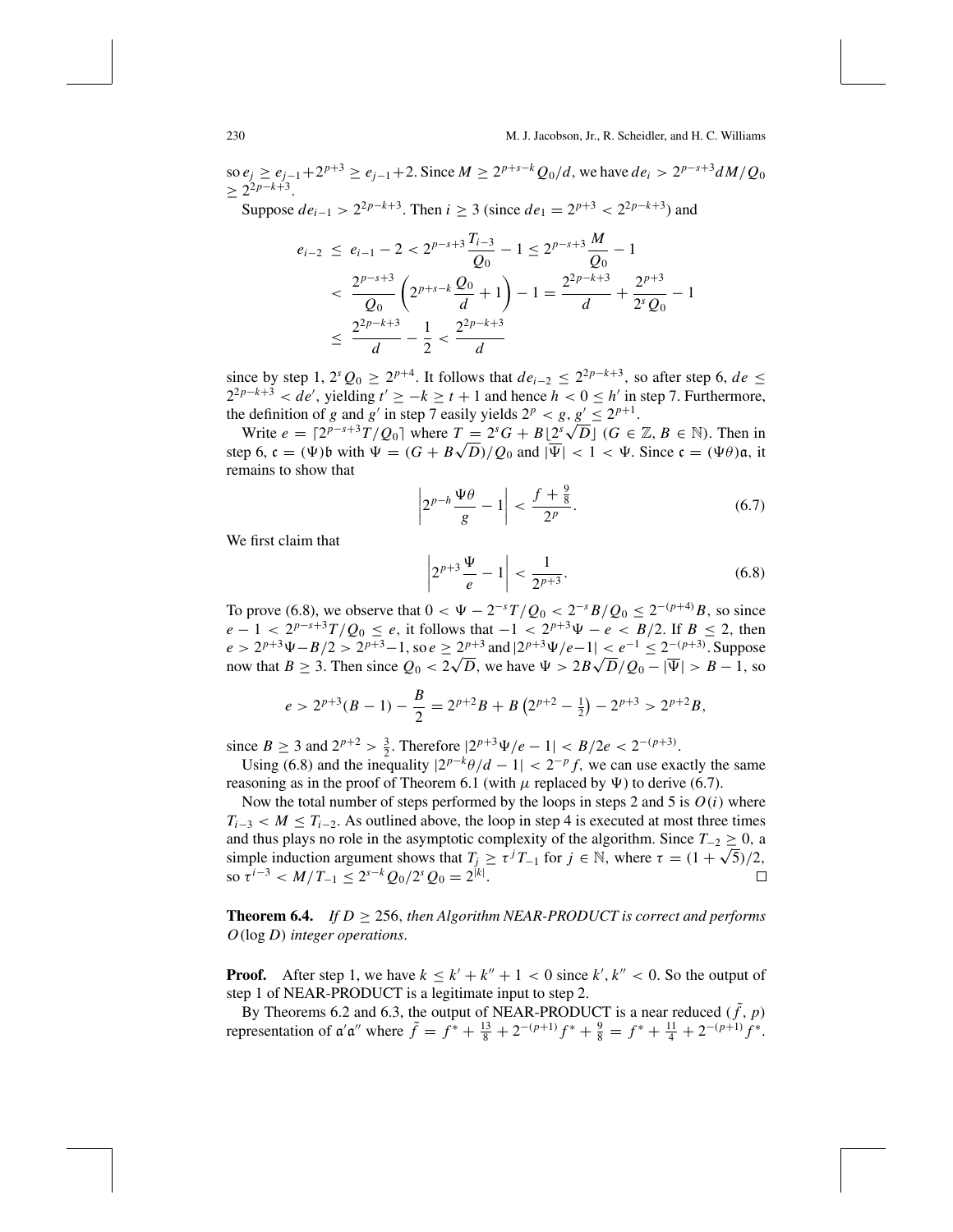Furthermore,  $|k| \le |k'| + |k''| + 1 = O(\log \Delta)$  by Corollary 4.1, so, by Theorems 6.2 and 6.3, the algorithm performs *O*(log *D*) integer operations. П

**Theorem 6.5.** *If*  $D \ge 256$ , *then Algorithm EXP is correct and performs*  $O(\log n)$ log *D*) *integer operations*.

## **7. The Protocol**

Suppose that  $f'$ ,  $f'' < 2^{p-4}$  for the inputs of NEAR-PRODUCT. Then  $f^* = f' + f'$  $f'' + 2^{-p} f' f'' < 2^{p-1}$ , so  $2^{-(p+1)} f^* < \frac{1}{4}$ . Hence NEAR-PRODUCT generates a near reduced  $(f, p)$  representation, where  $f = f^* + 3$ . This is the same bound on f as in Algorithm MR of [7] and shows that the precision analysis of Section 3 of [7] and the lower bound on *p* given in Lemma 4.1 of [7] remain valid here.

We give a slight improvement of the result of Lemma 4.1 in [7] that allows for the transmission of fewer bits in our proposed Diffie–Hellman protocol.

**Lemma 7.1.** *Let* (b, *d*, *k*) *be a near reduced* ( *f*, *p*) *representation of some ideal* a. *Let r* ∈ *N with r* < *p*. *Set*  $d' = 2^r \lceil 2^{-r}d \rceil$ *. Then* (*b*, *d'*, *k*) *is a near reduced* (*f* + 2<sup>*r*</sup>, *p*) *representation of* a.

The proof of this lemma is straightforward using Definition 4.1.

**Corollary 7.1.** Let x be any reduced principal ideal and let p, a, b,  $B \in \mathbb{Z}$  with  $B \geq$ 12,  $0 < a, b \le B$ , and  $2^p \ge 50B^2 \max\{16, \log_2 B\}$ . *Set*  $r = \lfloor \log_2 B \rfloor$  and

$$
(\mathfrak{a}, d_a, k_a) = \text{EXP}((\mathfrak{r}, 2^{p+1}, -1), a, p), (\mathfrak{k}, d, k) = \text{EXP}((\mathfrak{a}, 2^r \lceil 2^{-r} d_a \rceil, k_a), b, p).
$$

*Then*  $(\mathfrak{k}, d, k)$  *is a near reduced*  $(f, p)$  *representation of*  $\mathfrak{r}^{ab}$  *with*  $f < 2^{p-4}$ .

**Proof.** Set  $h = \max\{16, \log_2 B\}$ . Using the same reasoning as in Theorem 3.9 and Lemma 4.1 of [7], we deduce that  $(a, d_a, k_a)$  is a near reduced  $(g, p)$  representation of  $x^a$  with  $g \le 13.33B$ . By Lemma 7.1,  $(a, 2^r \lceil 2^{-r} d_a \rceil, k_a)$  is a near reduced  $(g + 2^r, p)$ representation of  $x^a$  where  $g + 2^r \le g + B \le 14.33B$ . Since  $B \ge 12$ , we have 0.8481*B* > 9.9, so  $h(3.43 \cdot 14.33B + 9.9)$ *b* <  $50B^2h \le 2^p$ . By Theorem 3.9 of [7], ( $\mathfrak{k}, d, k$ ) is a near reduced (*f*, *p*) representation of  $\mathfrak{r}^{ab}$  where  $hf < 2^p$ , so  $f < 2^p/h \le 2^{p-4}$ .  $\Box$ 

Corollary 7.1 and Lemma 4.2 now immediately yield the following.

**Theorem 7.1.** *Let* r,*r*, *p*, *a*, *b*, *B be as in Corollary* 7.1 *and set*

$$
(\mathfrak{a}, d_a, k_a) = \text{EXP}((\mathfrak{r}, 2^{p+1}, -1), a, p),
$$
  
\n
$$
(\mathfrak{b}, d_b, k_b) = \text{EXP}((\mathfrak{r}, 2^{p+1}, -1), b, p),
$$
  
\n
$$
(\mathfrak{k}, d, k) = \text{EXP}((\mathfrak{a}, 2^r \lceil 2^{-r} d_a \rceil, k_a), b, p),
$$
  
\n
$$
(\mathfrak{m}, e, h) = \text{EXP}((\mathfrak{b}, 2^r \lceil 2^{-r} d_b \rceil, k_b), a, p).
$$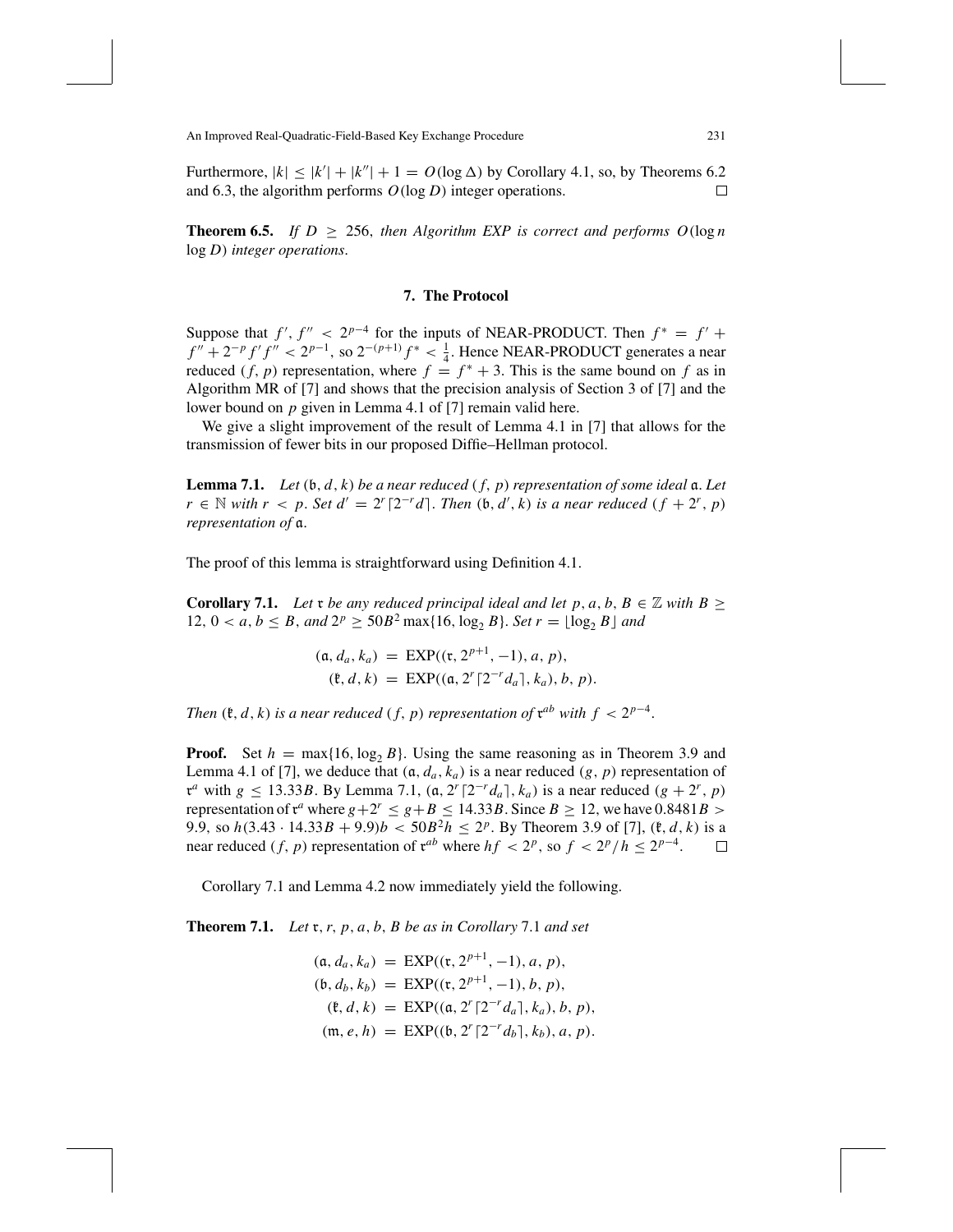*Then* ( $\mathfrak{k}, d, k$ ) *and* ( $\mathfrak{m}, e, h$ ) *are near reduced* ( $f, p$ ) *representations of*  $\mathfrak{r}^{ab}$  *with*  $f < 2^{p-4}$ *and*  $\mathfrak{k} \in {\rho^{-2}(\mathfrak{m})}, \rho^{-1}(\mathfrak{m}), \mathfrak{m}, \rho(\mathfrak{m}), \rho^2(\mathfrak{m})\}.$ 

To exchange a common key (which in our context will be any desired portion of the coefficients P, Q of a reduced ideal  $\mathfrak{k} = (Q, P)$ , two parties Alice and Bob first publicly agree on a large squarefree positive integer  $D \geq 256$ ), a reduced principal ideal r in agree on a large squarefree positive integer  $D \ge 256$ , a reduced principal ideal **t** in the maximal order O of  $\mathbb{K} = \mathbb{Q}(\sqrt{D})$ , and a bound  $B \in \mathbb{N}$  on the exponents. Good choices of *D* yielding a high level of security, for example forcing *D* to be non-square modulo several small primes, were suggested in [7]. Hamdy [4] gives recommendations for sizes of *D* providing specific levels of security. Both communicants also precompute  $p = \lceil \log_2(50B^2 \max\{16, \log_2 B\}) \rceil$  and  $r = \lfloor \log_2 B \rfloor$  (note that  $p > 4$ ). They then execute the following protocol.

**Protocol 7.1** (Cryptographic Key Exchange).

- 1. Alice
	- (a) secretly generates  $a \in \mathbb{N}$ ,  $a \leq B$ ;
	- (b) computes  $(a, d_a, k_a) = EXP((x, 2^{p+1}, -1), a, p);$
	- (c) sends  $(a, [2^{-r}d_a], k_a)$  to Bob.
- 2. Bob
	- (a) secretly generates  $b \in \mathbb{N}, b \leq B$ ;
	- (b) computes  $(b, d_b, k_b) = EXP((x, 2^{p+1}, -1), b, p);$
	- (c) sends  $(b, [2^{-r}d_b], k_b)$  to Alice.
- 3. Alice computes  $(\ell, d, k) = EXP((b, 2<sup>r</sup> [2<sup>-r</sup> d<sub>b</sub>], k<sub>b</sub>), a, p)$ .
- 4. Bob computes  $(m, e, h) = EXP((a, 2<sup>r</sup> [2<sup>-r</sup> d<sub>a</sub>], k<sub>a</sub>), b, p)$ .

Note that Alice transmits roughly  $\log_2 \Delta + \log_2 B \log_2 \log_2 B$  bits: the coefficients of Note that Alice transmits roughly log<sub>2</sub>  $\Delta + \log_2 B$  log<sub>2</sub> log<sub>2</sub> b bits: the coefficients of the ideal a are of approximate size log<sub>2</sub>( $\sqrt{\Delta}$ ), |k<sub>a</sub>| tends to be very small, and 2<sup>-*r*</sup>d<sub>a</sub> ≈  $2^{p-r} \approx 50B \log_2 B$ ; similarly for Bob. This is an improvement of approximately  $\log_2(B)$ bits over the protocol in [7].

Asymptotically, Protocol 7.1 requires the same number of integer operations as the key exchange protocol in Section 4 of [7]. Nevertheless, as evidenced by the data presented in Section 10, our new protocol is significantly faster. The main advantages of NUCOMP are that the sizes of operands involved are smaller than standard ideal multiplication and reduction and that the continued fraction expansion of quadratic irrationals is replaced by the computationally simpler extended Euclidean algorithm. Neither of these reduce the number of integer operations required, but both have a positive effect on performance in practice.

By Theorem 7.1,  $\mathfrak{k} \in {\rho^{-2}(\mathfrak{m})}$ ,  $\rho^{-1}(\mathfrak{m})$ ,  $\mathfrak{m}$ ,  $\rho(\mathfrak{m})$ ,  $\rho^2(\mathfrak{m})$ . We have  $\mathfrak{k} = \mathfrak{m}$  essentially all the time; in fact, in our numerical experiments, which consisted of the 5000 key exchanges computed to generate the runtimes in Table 2 plus the numerous protocol runs conducted during the process of optimizing the code, this was always true. If Alice and Bob have doubts about whether they computed the same ideal, they can choose  $D \equiv 3 \pmod{4}$  and execute another small protocol that guarantees them a common key ideal. Before we describe this final procedure in the next section, we explain how a user can employ a technique similar to Protocol 7.1 to transmit a cryptographic key of her choice to another user.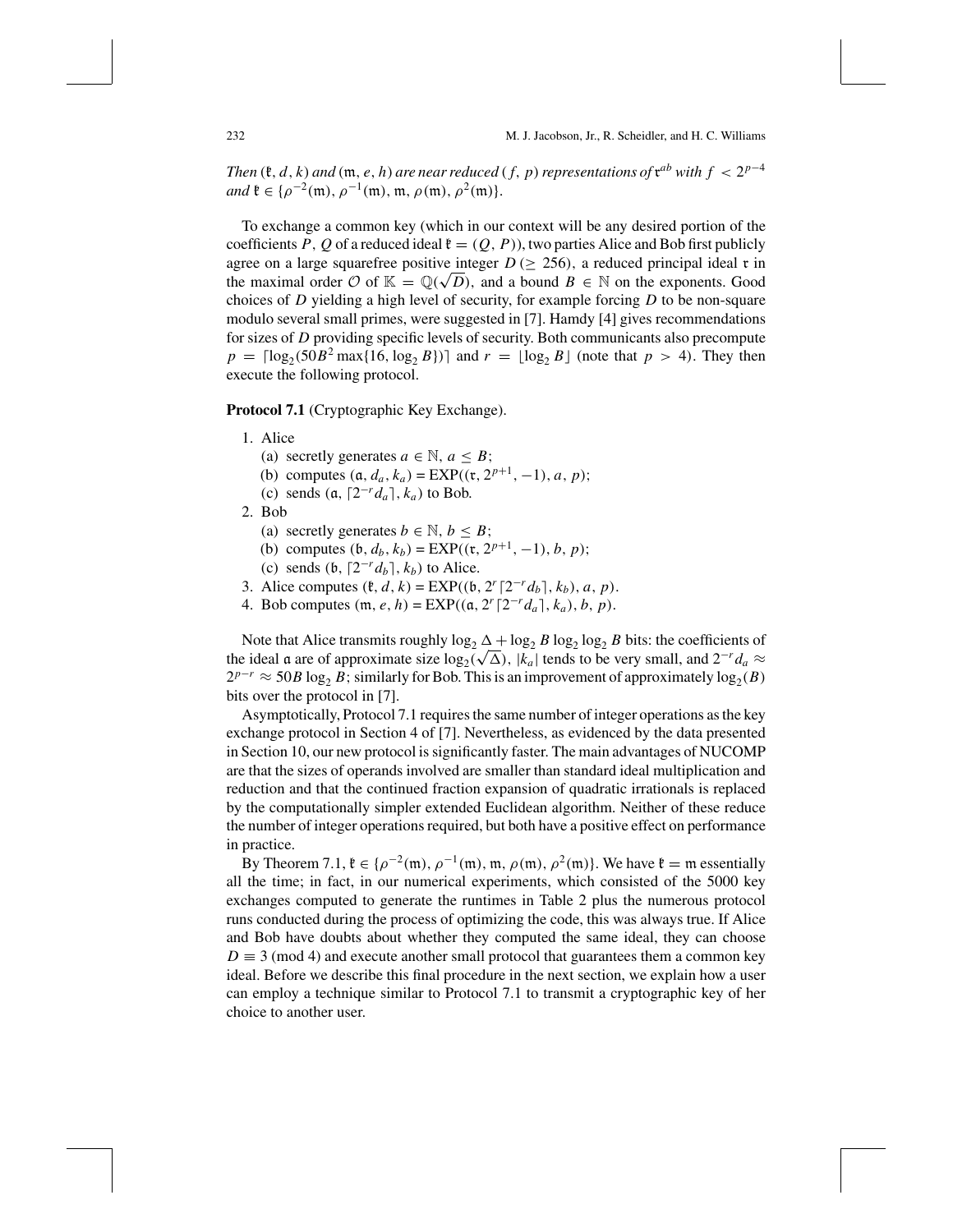Suppose Alice wishes to send a private key  $K \in \{0, 1\}^n$  to Bob. In addition to the public parameters required for Protocol 7.1, they both agree on a public hash function *h* that maps reduced ideals (i.e. their  $\mathbb{Z}$ -bases  $(Q, P)$ ) into the set  $\{0, 1\}^n$  of *n*-bit strings. Using the same notation as above, Bob generates a secret exponent *b* and publicizes (b,  $[2^{-r}d_b]$ ,  $k_b$ ). Now Alice looks up Bob's public entry (b,  $[2^{-r}d_b]$ ,  $k_b$ ), generates a secret exponent *a*, and computes first  $(a, d_a, k_a)$ , then  $(\ell, d, k)$ , and finally  $S = K \oplus h(\ell)$ . She sends *S* and  $(a, [2^{-r}d_a], k_a)$  to Bob. Bob now computes  $(m, e, h)$  and  $K = S \oplus h(m)$ to obtain the secret key  $K^2$ . Alice could even have sent a ciphertext  $C = E_K(M)$  (where *M* is some secret message) to Bob along with the rest of the information, which Bob could immediately decrypt to  $M = D_K(C)$ .

We finally point out that by using ideas of [1] and [11], Protocol 7.1 can also be adapted to exchange ElGamal-type signatures.

#### **8. The Final Key Agreement Protocol**

We now describe a short protocol that establishes a provably unique key. To this extent, we assume that  $D \equiv 3 \pmod{4}$ . Suppose Bob computed  $(\mathfrak{m}, e, h)$  and Alice computed  $(\mathfrak{k}, d, k)$  with  $\mathfrak{k} = (Q, P)$ . From her last call of NEAR-PRODUCT (within EXP), she also knows  $(\rho(\mathfrak{k}), d', k')$ .

**Protocol 8.1** (Final Key Agreement).

- 1. Alice
	- (a) puts  $q \equiv Q \pmod{4}$ ,  $0 \le q \le 3$ ;
	- (b) puts *b*<sub>1</sub> = 0 if *d* ≤ 3 ·  $2^{p-1}$  and *b*<sub>1</sub> = 1 otherwise; puts *b*<sub>2</sub> = 0 if *d'* ≤ 3 ·  $2^{p-1}$  and *b*<sub>2</sub> = 1 otherwise;

(c) puts

$$
(a_0, a_1, a_2) = \begin{cases} (1, 1, 0) & \text{if } k \le -3; \\ (1, 0, b_1) & \text{if } k = -2; \\ (0, b_1, b_2) & \text{if } k = -1; \end{cases}
$$

(d) sends  $(a_0, a_1, a_2, q)$  to Bob.

- 2. Bob
	- (a) determines an ideal  $I = (\tilde{Q}, \tilde{P})$  according to Table 1.
	- (b) Sets  $\mathfrak{k}' = \mathfrak{l}$  if  $q \equiv \tilde{Q} \pmod{4}$  and  $\mathfrak{k}' = \rho(\mathfrak{l})$  otherwise.

The last column of Table 1 gives the ideal I which Bob must determine in step 2(a) of Protocol 8.1. Entries of ∗ indicate any possible value for the parameter in that column.

**Theorem 8.1.**  $\mathbf{f}' = \mathbf{f}$ ; *that is, the ideal*  $\mathbf{f}'$  *computed by Bob in step* 2(b) *of Protocol* 8.1 *is the same as the ideal* k *computed by Alice in step* 3 *of Protocol* 7.1.

<sup>&</sup>lt;sup>2</sup> As stated above,  $m = \ell$  basically all the time. If Alice and Bob are not confident that  $m = \ell$ , Alice can send along the five extra bits specified in Protocol 8.1. This enables Bob to deduce  $\mathfrak{k}$ .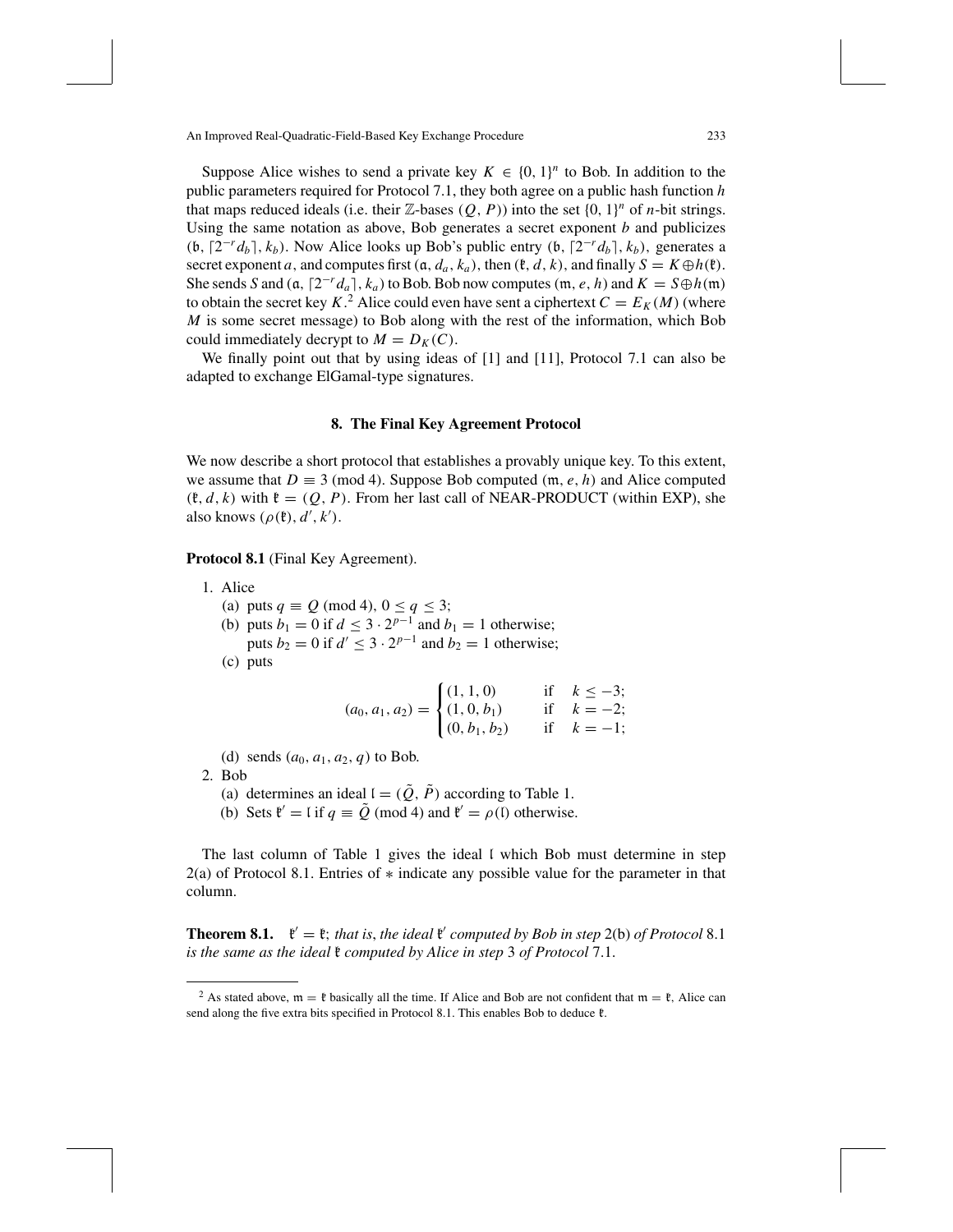| a <sub>0</sub>   | h      | $a_1$                      | a <sub>2</sub> | ľ                         |                                                                            |
|------------------|--------|----------------------------|----------------|---------------------------|----------------------------------------------------------------------------|
| 1                | $<-1$  | $\ast$                     | $\ast$         | m                         |                                                                            |
| $\mathbf{1}$     | $=-1$  | $\overline{\phantom{0}}$ 1 | $*$            | $\rho^{-2}(\mathfrak{m})$ |                                                                            |
| $\mathbf{1}$     | $=-1$  | $\mathbf{0}$               |                | 0 $\rho^{-2}$ (m)         |                                                                            |
| 1                | $=-1$  | $\overline{0}$             |                |                           | 1 $\rho^{-2}$ (m) if $e > 2^{p+3}/7$                                       |
| $\mathbf{1}$     | $=-1$  | $\theta$                   | $\mathbf{1}$   |                           | $\rho^{-1}$ (m) if $e \le 2^{p+3}/7$                                       |
| $\mathbf{0}$     | $<-2$  | $\theta$                   | $\mathbf{1}$   | $\rho(\mathfrak{m})$      |                                                                            |
| $\theta$         | $=-2$  | 1                          | $\ast$         | $\rho(\mathfrak{m})$      |                                                                            |
| $\theta$         | $=-2$  | $\theta$                   | $*$            | $\mathfrak m$             | if $e > 7 \cdot 2^{p-2}$                                                   |
| $\mathbf{0}$     | $=-2$  | $\theta$                   | *              | $\rho(\mathfrak{m})$      | if $e \le 7 \cdot 2^{p-2}$                                                 |
| $\mathbf{0}$     | $=-1$  | 1                          | $\ast$         | $\rho^{-1}(\mathfrak{m})$ | if $e > 21 \cdot 2^{p-4}$                                                  |
| $\boldsymbol{0}$ | $=-1$  | 1                          | *              | m                         | if $e \leq 21 \cdot 2^{p-4}$                                               |
| $\mathbf{0}$     | $=-1$  | $\theta$                   | $\ast$         |                           | $\rho^{-2}$ (m) if $e > 3 \cdot 2^{p+2}/7$                                 |
| $\mathbf{0}$     | $= -1$ | $\theta$                   |                |                           | 0 $\rho^{-1}(\mathfrak{m})$ if $e \leq 3 \cdot 2^{p+2}/7$                  |
| $\mathbf{0}$     | $= -1$ | $\theta$                   | $\mathbf{1}$   |                           | $\rho^{-1}(\mathfrak{m})$ if $21 \cdot 2^{p-4} < e \leq 3 \cdot 2^{p+2}/7$ |
| $\boldsymbol{0}$ | $=-1$  | $\theta$                   | 1              | m                         | if $e \leq 21 \cdot 2^{p-4}$                                               |

Table 1. Ideal I for the final key agreement protocol.

**Proof.** By Theorem 7.1, we have  $\mathfrak{k} = \rho^i(\mathfrak{m})$  for some integer *i* with  $|i| \le 2$ . As in Lemma 4.3, set  $a = 2^{k-h}d/e$ .

If *a* <  $\frac{7}{8}$ , then, by part 2 of Lemma 4.3,  $\mathfrak{k} \in \{ \rho^{-2}(\mathfrak{m}), \rho^{-1}(\mathfrak{m}) \}$ . Suppose first that  $(a_0, a_1, a_2) = (1, 1, 0)$ . Then Bob knows that  $k \le -3$ . If  $h < -1$ , then  $h - k'$ ,  $k - h' \le$  $-2$ , so, by part 1 of Lemma 4.3,  $l = m = \mathfrak{k}$ . If  $h = -1$ , then since  $d \leq 2^{p+1}$  and  $e > 2^p$ , we have  $a \le d/4e < \frac{1}{2} < \frac{7}{8}$ , so  $\mathfrak{k} \in {\rho^{-2}(\mathfrak{m})}, \rho^{-1}(\mathfrak{m}) = {\mathfrak{l}}, \rho(\mathfrak{l})$ .

Suppose now that  $(a_0, a_1, a_2) = (1, 0, b_1)$ , so  $k = -2$ . Since  $k - h' \le -2$ ,  $k \in$  ${\rho^{-2}(\mathfrak{m})}$ ,  ${\rho^{-1}(\mathfrak{m})}$ ,  $\mathfrak{m}$ } by part 1 of Lemma 4.3. If  $h < -1$ , then  $\mathfrak{l} = \mathfrak{m} = \mathfrak{k}$  as before. If *h* = −1, then we consider two cases. If *b*<sub>1</sub> = 0, then *d* ≤ 3 · 2*p*<sup>-1</sup>, so with *e* > 2*p*,  $a = d/2e < 3 \cdot 2^{p-1}/2^{p+1} = \frac{3}{4} < \frac{7}{8}$  and again  $\mathfrak{k} \in \{1, \rho(0)\}$ . Suppose  $b_1 = 1$ , so *d* > 3⋅2<sup>*p*-1</sup>. If *e* > 2<sup>*p*+3</sup>/7, then *a* < 7⋅2<sup>*p*+1</sup>/2<sup>*p*+4</sup> =  $\frac{7}{8}$ , so  $\ell \in \{I, \rho(I)\}$ , otherwise  $a > 7 \cdot 3 \cdot 2^{p-1}/2^{p+4} = \frac{21}{32} > \frac{7}{12}$ , in which case  $\ell \in \{\rho^{-1}(\mathfrak{m}), \mathfrak{m}\}\$  by part 2 of Lemma 4.3, so again  $\mathfrak{k} \in \{ \mathfrak{l}, \rho(\mathfrak{l}) \}.$ 

Continuing in a similar fashion, one can show that  $\mathfrak{k} \in \{ \mathfrak{l}, \rho(\mathfrak{l}) \}$  for every possible set of values of  $(a_0, a_1, a_2)$ . By Lemma 4.5 of [7], if  $I = (Q, P)$  and  $\rho(I) = (\tilde{Q}, P)$ , then  $Q \not\equiv \dot{Q} \pmod{4}$ , provided  $D \equiv 3 \pmod{4}$ . Hence the quantity *q* enables Bob to distinguish I from  $\rho$ (I) correctly, and it follows that  $\mathfrak{k}' = \mathfrak{k}$ . 口

# **9. Security**

Aspects of the security of the general idea underlying the real quadratic fields key exchange protocol have been discussed in some detail in [12] and [7]. However, the specifics of this particular implementation are somewhat different from those in [12] and even in [7]; thus, we provide some additional remarks concerning this matter here.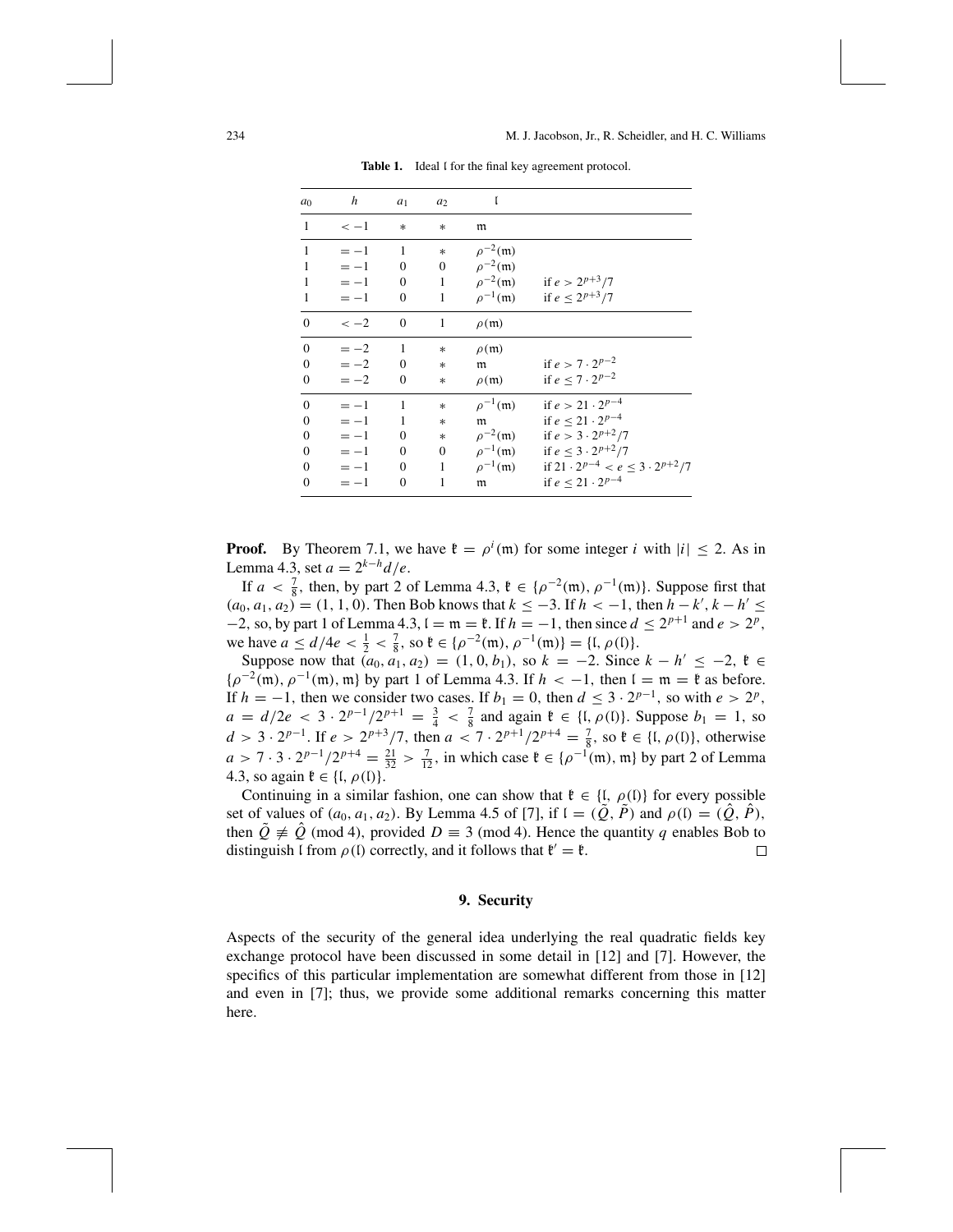We note that for the fixed values *p* and *r* given in Section 7, a pair of unknown integers *a*, *b*, and a given ideal r, the objects roughly corresponding to a Diffie–Hellman triple here are

$$
(\mathfrak{a}, [2^{-r}d_a], k_a),
$$
  $(\mathfrak{b}, [2^{-r}d_b], k_b),$  and  $\mathfrak{k},$ 

where

$$
(\mathfrak{a}, d_a, k_a) = \text{EXP}((\mathfrak{r}, 2^{p+1}, -1), a, p),(\mathfrak{b}, d_b, k_b) = \text{EXP}((\mathfrak{r}, 2^{p+1}, -1), b, p),(\mathfrak{k}, d, k) = \text{EXP}((\mathfrak{a}, 2^r \lceil 2^{-r} d_a \rceil, k_a), b, p),
$$

because usually  $\mathfrak{k} = \mathfrak{m}$ . Certainly, an attacker can break this system if he can deduce *a* or *b* from the transmitted information.

The discrete logarithm problem in this context is the problem of finding a generator α (or a good approximation of log|α|) of a reduced principal ideal (see [12]). Since  $(a, d_a, k_a)$  is a near reduced  $(f, p)$  representation of  $\mathfrak{r}^a$ , we have

$$
\mathfrak{a} = (\theta_a) \mathfrak{r}^a \tag{9.1}
$$

for some  $\theta_a \in \mathbb{K}$ . Suppose an attacker can find a generator  $\alpha$  of  $\mathfrak{a}$ , or a good approximation of log| $\alpha$ |. Then he could solve (9.1) for *a* as follows. It is easy to deduce  $\gamma \in \mathbb{K}$  with  $\mathfrak{r} = (\gamma)$ . Then, by (9.1),  $|\alpha| = \varepsilon^m \theta_a \gamma^a$  where  $m \in \mathbb{Z}$  and  $\varepsilon$  is the fundamental unit of K, so

$$
\log \alpha = mR + \log \theta_a + a \log \gamma,
$$

where  $R = \log \varepsilon$  is the regulator of K. Now  $\log \gamma$  is small by construction of r,  $\log \theta_a$ is small by Corollary 4.1, and *m* is small by our choice of the upper bound *B* on *a* (see [12]). So it would not be hard to find *a*, once *R* is known. Of course the determination of *R* is just another instance of our discrete logarithm problem.

However, it is possible to view (9.1) from another point of view. The attacker knows  $[2^{-r}d_a]$  and  $k_a$ . Note that knowledge of  $k_a$  provides him with little information, since  $k_a$ is usually small by Corollary 4.1—as mentioned right after the proof of that corollary, we expect  $k_a = -1$  in 64% of all cases, for example—so many possible values for  $\theta_a$  could have the same  $k_a$  value. However, the adversary also knows that  $|2^{p-k_a}\theta_a/d_a-1| < 2^{-p}f$ for some  $f < 14.33B$ , so he can use  $\hat{\psi} = 2^{p-r-k_a}/[2^{-r}d_a]$  as an approximation to  $\psi = \theta_a^{-1}$ . If we set  $\delta = |\hat{\psi}/\psi - 1|$ , then it can be shown that  $\delta < (1 + 2^{1-r}) \cdot 2^{-p} f <$  $(1 + 2^{-15}) \cdot 2^{-p} f$  when  $B \ge 2^{16}$ , so  $\delta < (1 + 2^{-15}) \cdot 14.33/(50B \log_2 B)$ . We may therefore assume that the attacker knows a good rational approximation  $\hat{\psi}$  to  $\psi$  as well as an upper bound  $\delta < 0.29/(B \log_2 B)$  on the relative error of that approximation.

As usual, for two functions  $f(n)$ ,  $g(n)$  ( $n \in \mathbb{N}$ ), we write  $f(n) = \Theta(g(n))$  if  $c g(n) \le$  $f(n) \leq d g(n)$  for positive constants *c*, *d*, and *n* sufficiently large. Let  $m/n$  be any convergent of the continued fraction expansion of  $\sqrt{\Delta}$ . Then for a given *n*, it is possible to formulate explicitly an infinitude of distinct pairs of rationals  $(r(n), s(n))$  such that *r*(*n*), *s*(*n*) $\sqrt{\Delta} = \Theta(n)$ , and if  $\psi(n) = r(n) - s(n)\sqrt{\Delta}$ , then  $|\hat{\psi} - \psi(n)| = O(n^{-1})$ , so knowing  $\hat{\psi}$  and  $\delta$  still leaves infinitely many possibilities for  $\psi$ .

On the other hand, if the coefficients of  $\psi$  were known to lie in a certain range that is On the other hand, if the coefficients of  $\psi$  were known to lie in a certain range that is<br>not too large, then it might be possible to search for them successfully. If  $\psi = r - s\sqrt{\Delta}$ ,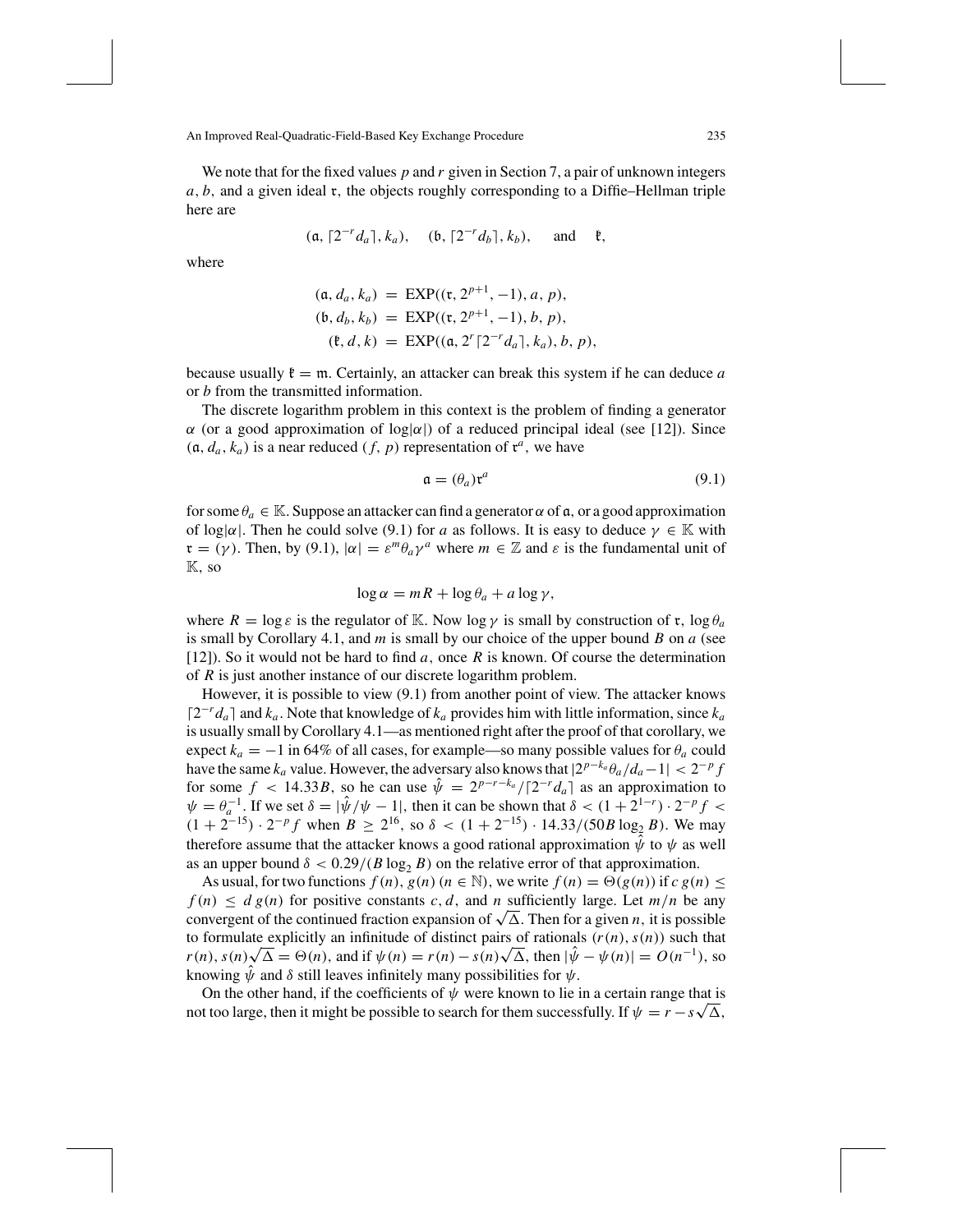then since  $r = (\psi + \overline{\psi})/2$  and  $s\sqrt{\Delta} = (\psi - \overline{\psi})/2$ , an interval containing *r* and  $s\sqrt{\Delta}$ can be determined from bounds on  $\psi$  and  $|\overline{\psi}|$ . By (9.1), we have

$$
N(\mathfrak{r})^a = \psi|\overline{\psi}|N(\mathfrak{a}).\tag{9.2}
$$

Now  $N(\mathfrak{r})$  is public information,  $1 \leq N(\mathfrak{a}) < \sqrt{\Delta}$  since  $\mathfrak{a}$  is reduced, and we have Now  $N(\mathfrak{r})$  is public information,  $1 \le N(\mathfrak{a}) < \sqrt{\Delta}$  since  $\mathfrak{a}$  is reduced, and we have<br>the bounds  $\frac{16}{17} < \psi < 16\sqrt{\Delta}/15$  on  $\psi$  from Corollary 4.1. It follows from (9.2) that  $|\overline{\psi}| = \Theta(N(\mathfrak{r})^a)$  as *a* grows, so *r* and  $s\sqrt{\Delta}$  are exponentially large in *a*. Since *a* tends to be quite large (see Section 10), this does not allow for an efficient search for *a*.

#### **10. Implementation**

When implementing Algorithm NUCOMP, there are a number of optimizations one can utilize. First, steps 1–3 can be simplified by making use of the observation that gcd( $Q'/\sigma$ ,  $Q''/\sigma$ ) = 1 most of the time. If this condition is detected, the second step, including the relatively expensive extended GCD computation, need not be executed and step 3 can be simplified.

The ideal reduction steps (steps 8 and 9 of NUCOMP and step 5 of NEAR) can be replaced by the more efficient Tenner's algorithm [21]. In order to use Tenner's algorithm, we need the *R* values corresponding to each ideal  $(Q, P)$ , where  $R = (D - P^2)/Q$ . These can be computed expeditiously in step 7 of NUCOMP using

$$
R_i = (-1)^{i-2} (a_{i-2}d_{i-2} - b_{i-2}c_{i-2}).
$$

The *R* value corresponding to a given ideal computed using Tenner's algorithm is simply the *Q* value of the previous ideal.

As in [8], the computations in step 7 of NUCOMP can be rearranged and simplified in order to reduce the number of integer multiplications. Using (3.1) and (3.3), it is easy to prove  $b_{i-1}c_{i-2} - b_{i-2}c_{i-1} = (-1)^{i-1}(P' - P'')$  and  $a_{i-1}d_{i-2} - a_{i-2}d_{i-1} =$  $(-1)^{i-2}(P' + P'')$ , implying

$$
c_{i-2} = \frac{b_{i-2}c_{i-1} + (-1)^{i-1}(P' - P'')}{b_{i-1}}, \qquad d_{i-1} = \frac{(P' + P'') - A_{i-2}d_{i-2}}{A_{i-3}},
$$

from which we can derive the following optimized version of step 7:

- Compute *ai*<sup>−</sup>1, *ai*<sup>−</sup>2, *ci*<sup>−</sup><sup>1</sup> as before.
- $\qquad \qquad -X_1 = b_{i-2}c_{i-1}, \, c_{i-2} = (X_1 + (-1)^{i-1}(P' P''))/b_{i-1}.$
- Compute *di*<sup>−</sup><sup>2</sup> as before.
- $\longrightarrow X_2 = A_{i-2}d_{i-2}, d_{i-1} = ((P' + P'') X_2)/A_{i-3}.$
- Compute  $Q_i$  as before,

$$
P_i = P'' + (-1)^{i-1}(X_2 - X_1), R_i = |a_{i-2}d_{i-2} - b_{i-2}c_{i-2}|.
$$

 $\longrightarrow$  Compute *G'*, *G*, *B'*, *B* as before.

We can also improve these formulas in the frequently occurring case of squaring an ideal. The resulting algorithm was called NUDUPL by Shanks. The modifications to steps 1–3 and step 7 are straightforward to derive using the facts that  $Q' = Q''$ ,  $P' = P''$ , and  $b_i = \sigma c_i$ .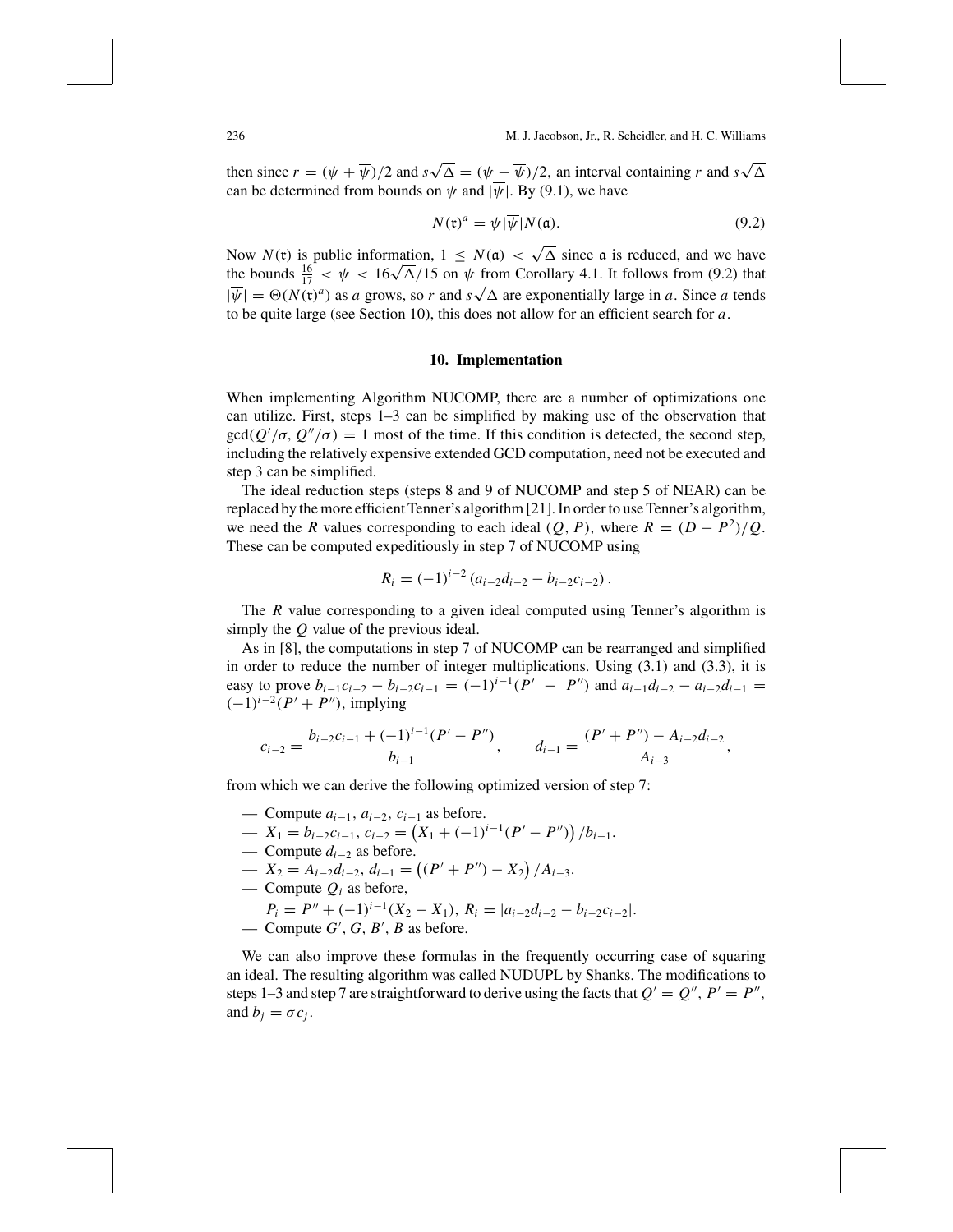Another improvement to our new protocol over that of [7] is that we use significantly smaller *s* values. In [7] we had to choose *s* such that  $2^s > D^{3/4}$ , whereas here we can choose *s* dynamically. In practice, rather than computing *s* as in step 11 of NUCOMP or step 1 of NEAR, we precompute a table of valid *s* values which can be indexed by the size of  $Q_j'/S$  in step 11 of NUCOMP and by the size of  $Q$  in step 1 of NEAR.

Hamdy [4] reports that replacing the extended GCD computations of NUCOMP with Lehmer's variant yields significant performance increases when applied to key exchange in imaginary quadratic fields. We have used Lehmer's variant for the extended GCD computations in both NUCOMP (step 6) and NEAR (step 2). This resulted in a savings of about 25% over the classical extended Euclidean algorithm.

The key exchange protocol described in Section 7, including the optimizations described above, was implemented using the GNU  $C++$  compiler version 3.2 and the  $C++$ computer algebra library NTL [16]. For comparison purposes, we also implemented the protocol from [7] using the same software. The following computations were performed on a Pentium IV 2.53 GHz computer running Linux.

In order to test the efficiency of our improved protocol, we computed numerous examples using discriminants of 795, 1384, 1732, 3460, and 5704 bits. According to Hamdy's estimates [4] on solving the discrete logarithm problem in imaginary quadratic fields, discriminants of these sizes offer 80, 112, 128, 192, and 256 bits of security for cryptographic protocols based on that problem. NIST [10] currently recommends these five levels of security for key establishment in U.S. government applications. These discriminant sizes offer the same level of security or better for real quadratic fields, as the best-known algorithm for solving the infrastructure discrete logarithm problem has the same asymptotic complexity as that in imaginary quadratic fields [20], and may indeed be slightly harder in practice [6].

For each discriminant size, we randomly selected 1000 discriminants and executed both our new protocol and that of [7] once for each discriminant. We used  $\rho^5((1))$ for the initial ideal r and  $B = 2^{160}$ ,  $2^{224}$ ,  $2^{256}$ ,  $2^{384}$ , and  $2^{512}$  for the exponent bounds, respectively. The exponent bounds were chosen so that the difficulty of solving the infrastructure discrete logarithm problem using generic algorithms running in time  $O(\sqrt{B})$  is<br>tructure discrete logarithm problem using generic algorithms running in time  $O(\sqrt{B})$  is approximately the same as that using a subexponential index-calculus algorithm such as [6] or [20].

Table 2 contains the average CPU time per communication partner for a single application of the protocol. The protocol from [7] is indicated by MULT and our new protocol by NUCOMP. We also give the ratio of the average time using standard ideal multipli-

| $\log_2 \Delta$ | <b>IMAG</b> | <b>MULT</b> | <b>NUCOMP</b> | <b>MULT/NUCOMP</b> |
|-----------------|-------------|-------------|---------------|--------------------|
| 795             | 0.04        | 0.38        | 0.13          | 2.8948             |
| 1384            | 0.11        | 1.05        | 0.30          | 3.4518             |
| 1732            | 0.15        | 1.63        | 0.43          | 3.7925             |
| 3460            | 0.50        | 6.34        | 1.45          | 4.3814             |
| 5704            | 1.32        | 17.97       | 3.86          | 4.6553             |

**Table 2.** Average CPU times (in seconds) per key exchange per partner.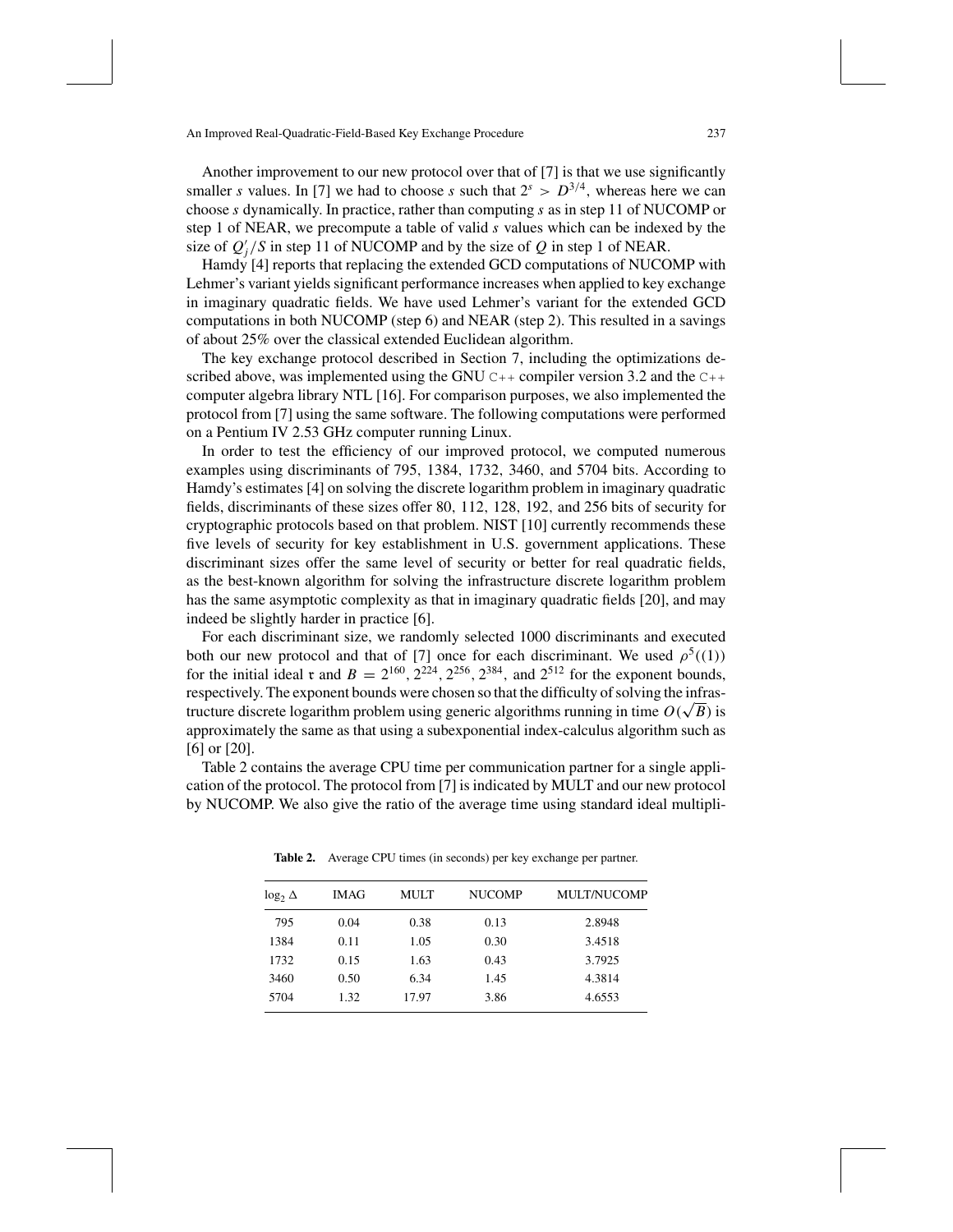cation and reduction (i.e. the protocol from [7]) over the average time using NUCOMP. For comparison, the first column contains the corresponding runtimes for an imaginary quadratic field-based key exchange protocol using the same NUCOMP implementation (without distance computation).

Our new protocol using NUCOMP was significantly more efficient than that of [7] in all cases, from just under 3 times as fast for 795-bit discriminants to over 4.5 times as fast for 5704-bit discriminants. As observed in [8], as the discriminant size increases, the savings obtained by using NUCOMP become more dramatic. The data suggest that the improvement factor might be of order log log *D*—a more precise complexity analysis and investigation are currently under investigation.

Although our algorithm does not yet rival key exchange in imaginary quadratic fields in terms of performance, our new implementation using NUCOMP is clearly much more competitive than that of [7]. In addition, A. Stein has observed that one can improve the efficiency of key exchange in real quadratic function fields to the point that it is faster than the corresponding protocols in imaginary quadratic function fields, by essentially taking advantage of the fact that reduction steps in the infrastructure are much less expensive than ideal multiplications. Whether these ideas will bear fruit in the real quadratic field case is the topic of further research.

As in [7], both partners end up with the same ideal in all cases. Thus, the second round of the protocol is never executed in practice.

#### **References**

- [1] I. Biehl, J. A. Buchmann, and C. Thiel. Cryptographic protocols based on discrete logarithms in realquadratic fields. In *Advances in Cryptology – CRYPTO '*94, pp. 56–60. Lecture Notes in Computer Science, vol. 839. Springer, Berlin, 1994.
- [2] J. A. Buchmann and H. C. Williams. A key-exchange system based on real quadratic fields (extended abstract). In *Advances in Cryptology—CRYPTO '*89, pp. 335–343. Lecture Notes in Computer Science, vol. 435. Springer, Berlin, 1990.
- [3] W. Diffie and M. Hellman. New directions in cryptography. *IEEE Trans*. *Inform*. *Theory* **22** (1976), 472–492.
- [4] S. Hamdy, Über die Sicherheit und Effizienz kryptographischer Verfahren mit Klassengruppen imaginärquadratischer Zahlkörper. Doctoral Dissertation, Technische Universität Darmstadt, Darmstadt, 2002.
- [5] D. Hühnlein and S. Paulus. On the implementation of cryptosystems based on real quadratic number fields (extended abstract). In *Selected Areas in Cryptography*, pp. 288–302. Lecture Notes in Computer Science, vol. 2012. Springer, Berlin, 2001.
- [6] M. J. Jacobson, Jr. Computing discrete logarithms in quadratic orders. *J*. *Cryptology* **13** (2000), 473–492.
- [7] M. J. Jacobson, Jr., R. Scheidler, and H. C. Williams. The efficiency and security of a real quadratic field based key exchange protocol. In *Public-Key Cryptography and Computational Number Theory*, pp. 91–112. de Gruyter, New York, 2001.
- [8] M. J. Jacobson., Jr., and A. J. van der Poorten. Computational aspects of NUCOMP. *Proceedings of ANTS-V*, pp. 120–133. Lecture Notes in Computer Sciences, vol. 2369. Springer, Berlin, 2002.
- [9] A. Menezes, P. van Oorschot, and S. Vanstone. *Handbook of Applied Cryptography*. Series on Discrete Mathematics and its Applications. CRC Press, Boca Raton, FL, 1996. ISBN 0-8493-8523-7.
- [10] NIST. Recommendation on Key Establishment Schemes. Special Publication 800-56. Draft 2.0, January 2003. See: http://csrc.nist.gov/CryptoToolkit/kms/keyschemes-Jan03.pdf.
- [11] R. Scheidler. Cryptography in quadratic function fields. *Des*. *Codes Cryptogr*. **22** (2001), 239–264.
- [12] R. Scheidler, J. A. Buchmann, and H. C. Williams. Implementation of a key-exchange protocol using real quadratic fields. *J*. *Cryptology* **7** (1994), 171–199.